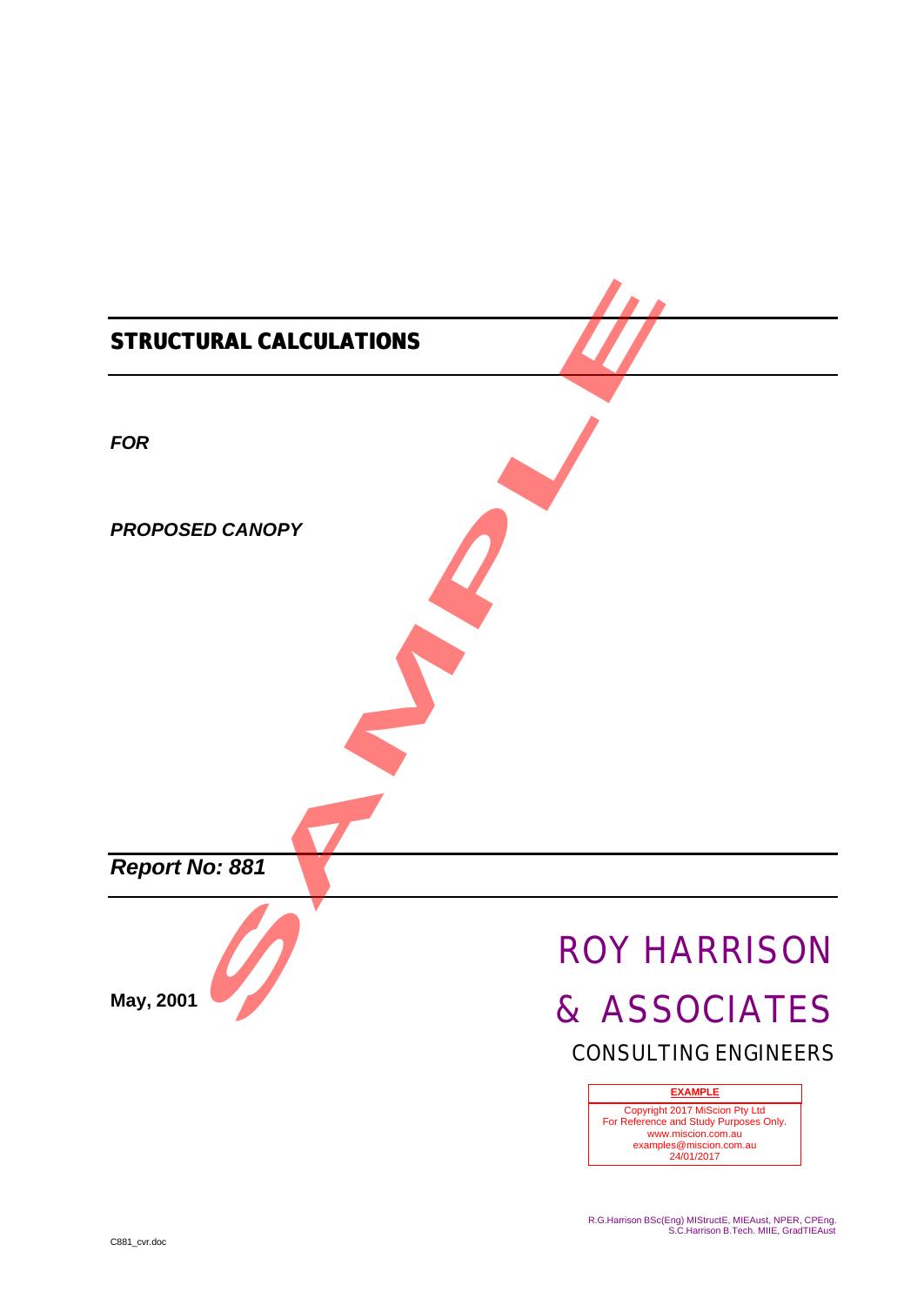### **CONSULTING ENGINEERS**

| $REF$ : |      | PAGE:     |
|---------|------|-----------|
|         | C881 |           |
| DESIGN: |      | DATE:     |
|         | SCH  | 13-May-01 |

| TITLE:               |                                                                                            |                                                                          |                                                            |                                                           |                                                                                                                                         |                    |
|----------------------|--------------------------------------------------------------------------------------------|--------------------------------------------------------------------------|------------------------------------------------------------|-----------------------------------------------------------|-----------------------------------------------------------------------------------------------------------------------------------------|--------------------|
|                      | Doubly Pitched Canopy: 9m Wide x 2.7m Eaves, Bays @3m, TC3<br><b>Doubly Pitched Canopy</b> |                                                                          |                                                            |                                                           |                                                                                                                                         |                    |
|                      | Alpha<br><b>Building Eaves Hght</b><br><b>Bay Spacing</b><br><b>Building Length</b>        | $11.0$ degrees =<br>2.7 <sub>m</sub><br>3 <sub>m</sub><br>9 <sub>m</sub> | $0.19$ radians =<br><b>Building Span</b><br>Number of Bays | Pitch 1 in 5.14                                           | 9 <sub>m</sub><br>3                                                                                                                     |                    |
|                      | <b>Region</b><br>A<br>Location : Adelaide<br>$b/d =$<br>1.00                               | $Vp =$<br>$Vu =$<br>$d/b =$                                              | 41 m/s<br>50 m/s<br>1.00<br>$h/d =$                        | $Vs =$<br>sensitive<br>0.30                               | 38 m/s<br>NO: {static analysis acceptable}                                                                                              |                    |
|                      | $\mathbf{Q} = \mathbf{0}$<br>Wind Classification to AS1170<br>a < 60<br>$h = he =$         | 2.700 m                                                                  |                                                            | $\mathbf{Q} = \mathbf{90}$<br>$h = ht =$                  | Wind Classification to AS1170<br>$3.575$ m                                                                                              |                    |
|                      | Tcat<br>$M[z, cat] =$<br>0.75<br>$M[s] =$<br>$M[t] =$<br>$M[i] =$                          | 3 TC3.0<br>$1$ NS<br>T <sub>1</sub><br>1.                                |                                                            | Tcat<br>$M[z, cat] =$<br>$M[s] =$<br>$M[t] =$<br>$M[i] =$ | 3 TC3.0<br>0.75<br>1 <sub>N</sub><br>1T1                                                                                                |                    |
| $directional$ M[d] = | Perm<br>$Vz =$<br>30.8                                                                     | Limit<br>37.5 m/s                                                        |                                                            | $M[d] =$<br>$Vz =$                                        | Limit<br>Perm<br>30.8                                                                                                                   | 37.5 m/s           |
|                      | 0.57<br>$qz =$                                                                             | 0.84 kPa                                                                 |                                                            | $qz =$                                                    | 0.57                                                                                                                                    | 0.84 kPa           |
|                      | Wind Classification to AS4055<br>N <sub>2</sub><br>WP33, WU40<br>$Vz =$<br>0.65<br>$qz =$  | 33<br>$40 \text{ m/s}$<br>$0.96$ kPa                                     |                                                            | N <sub>2</sub><br>$Vz =$<br>$qz =$                        | Wind Classification to AS4055<br>WP33, WU40<br>33<br>0.65                                                                               | 40 m/s<br>0.96 kPa |
|                      | <b>Design</b><br>AS1170<br>$Vz =$<br>$qz =$<br>$WZ =$                                      | <b>Limit State</b><br>37.5 m/s<br>0.84 kPa<br>2.53 kN/m                  |                                                            | <b>Design</b><br>$Vz =$<br>$qz =$<br>$WZ =$               | <b>Limit State</b><br>AS1170<br>$37.5$ m/s<br>0.84 kPa<br>2.53 kN/m                                                                     |                    |
|                      | $b =$                                                                                      | 9.00 m                                                                   | d =                                                        | 9.00 m                                                    |                                                                                                                                         |                    |
|                      | local pressure extent $=$ 'a' =                                                            | min                                                                      | 0.2 <sub>b</sub><br>0.2 <sub>d</sub><br>ht                 | =                                                         | 1.8 <sub>m</sub>                                                                                                                        |                    |
|                      | $a/2 =$                                                                                    | 0.9 <sub>m</sub>                                                         |                                                            |                                                           |                                                                                                                                         |                    |
|                      | Length along Slope of Rafter =                                                             |                                                                          | 4.584 m                                                    |                                                           |                                                                                                                                         |                    |
|                      | <b>Area Reduction Factors</b>                                                              |                                                                          |                                                            | <b>Tributary Area</b>                                     |                                                                                                                                         |                    |
|                      | <b>Rafter</b><br>Aligned<br>Projected<br><b>Column</b>                                     | 4.584 x 3.000<br>4.500 x 3.000                                           | $=$<br>$=$                                                 | m <sup>2</sup><br>13.75<br>13.50                          | Ka<br>0.97<br>0.98                                                                                                                      |                    |
|                      | Aligned                                                                                    | 2.700 x 3.000                                                            | $=$                                                        | 8.10                                                      | 1.00                                                                                                                                    |                    |
|                      |                                                                                            |                                                                          |                                                            |                                                           | <b>EXAMPLE</b>                                                                                                                          |                    |
|                      |                                                                                            |                                                                          |                                                            |                                                           | Copyright 2017 MiScion Pty Ltd<br>For Reference and Study Purposes Only.<br>www.miscion.com.au<br>examples@miscion.com.au<br>24/01/2017 |                    |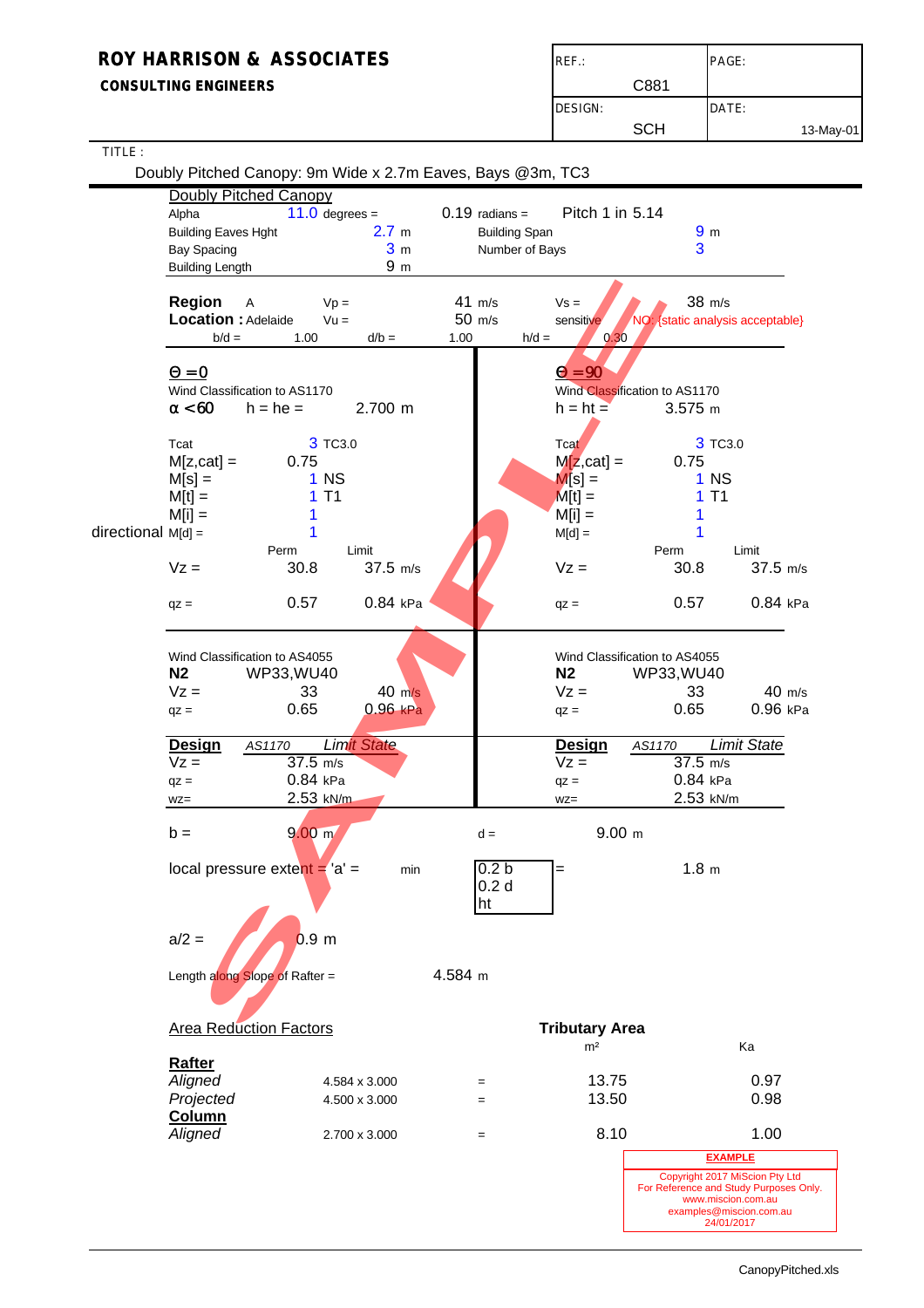#### **CONSULTING ENGINEERS**

| REF.:          | C881       | PAGE: |          |
|----------------|------------|-------|----------|
| <b>DESIGN:</b> |            | DATE: |          |
|                | <b>SCH</b> |       | May-2001 |

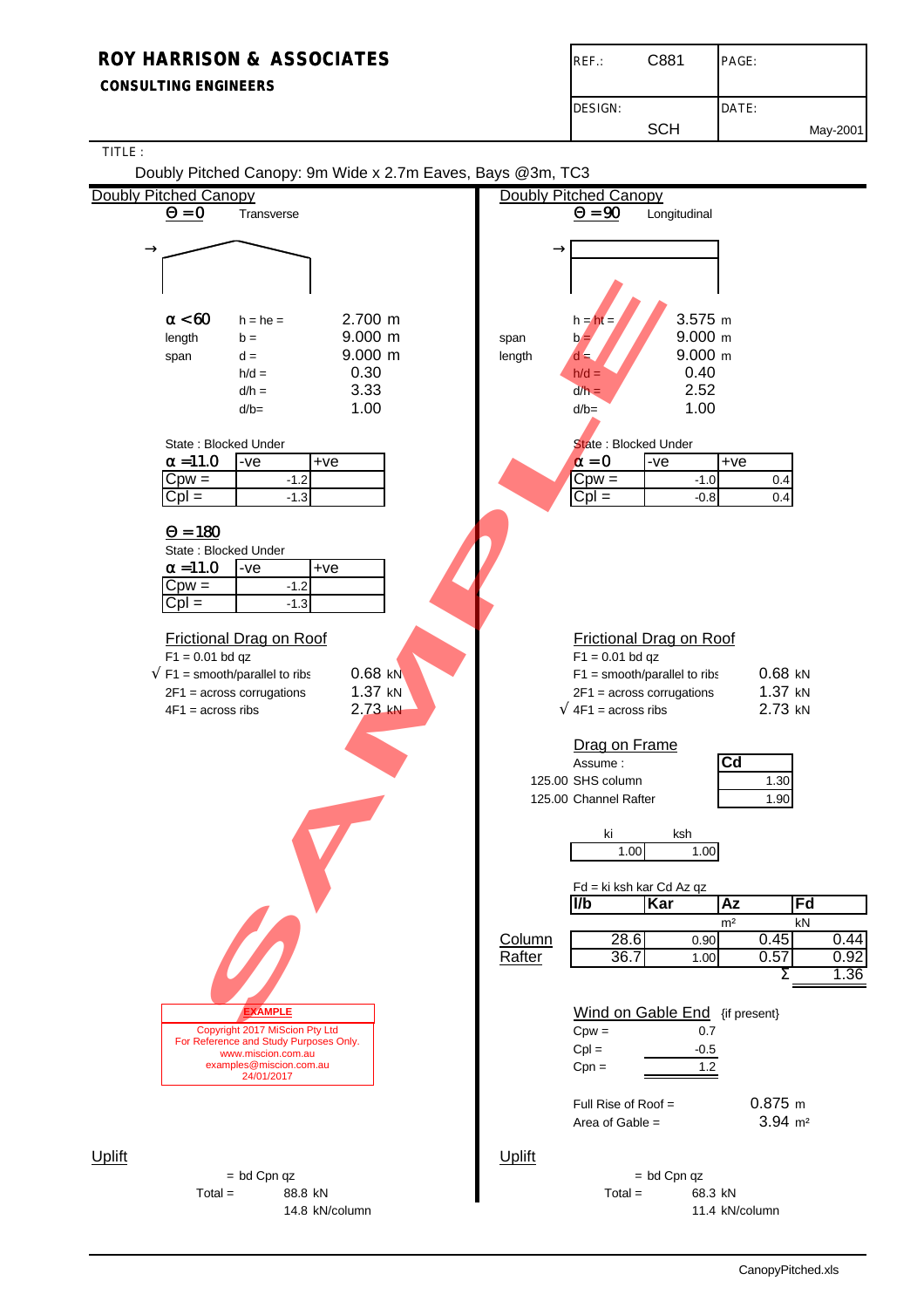#### **CONSULTING ENGINEERS**

| $REF$ .: |            | PAGE: |           |
|----------|------------|-------|-----------|
|          | C881       |       |           |
| DESIGN:  |            | DATE: |           |
|          | <b>SCH</b> |       | 13-May-01 |

## TITLE :

Doubly Pitched Canopy: 9m Wide x 2.7m Eaves, Bays @3m, TC3

### Doubly Pitched Canopy

#### **EXAMPLE**

Copyright 2017 MiScion Pty Ltd For Reference and Study Purposes Only. www.miscion.com.au examples@miscion.com.au 24/01/2017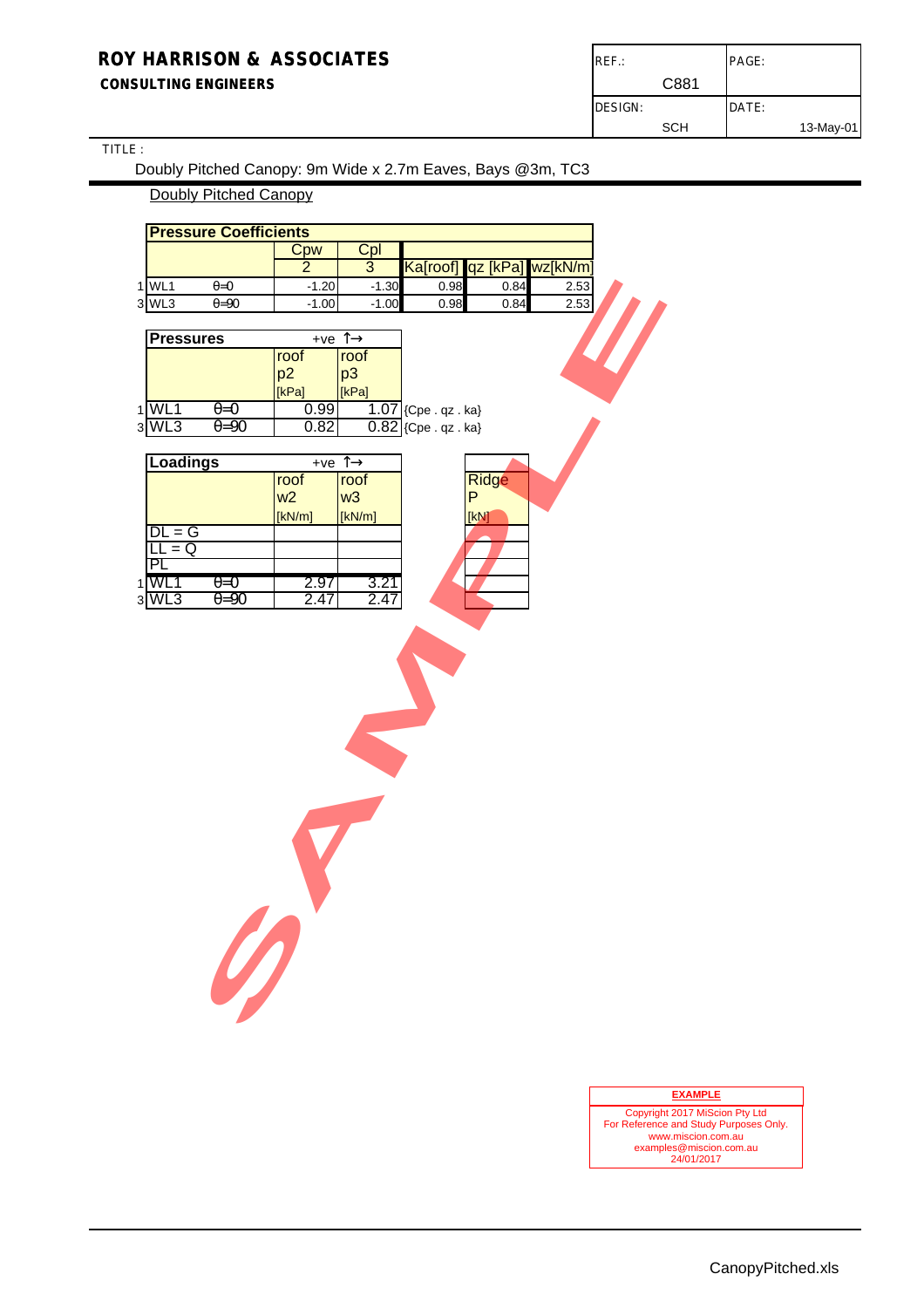**CONSULTING ENGINEERS** 

| $REF$ :        | PAGE:     |
|----------------|-----------|
| C881           |           |
| <b>DESIGN:</b> | DATE:     |
| <b>SCH</b>     | 13-May-01 |

TITLE :

Doubly Pitched Canopy: 9m Wide x 2.7m Eaves, Bays @3m, TC3

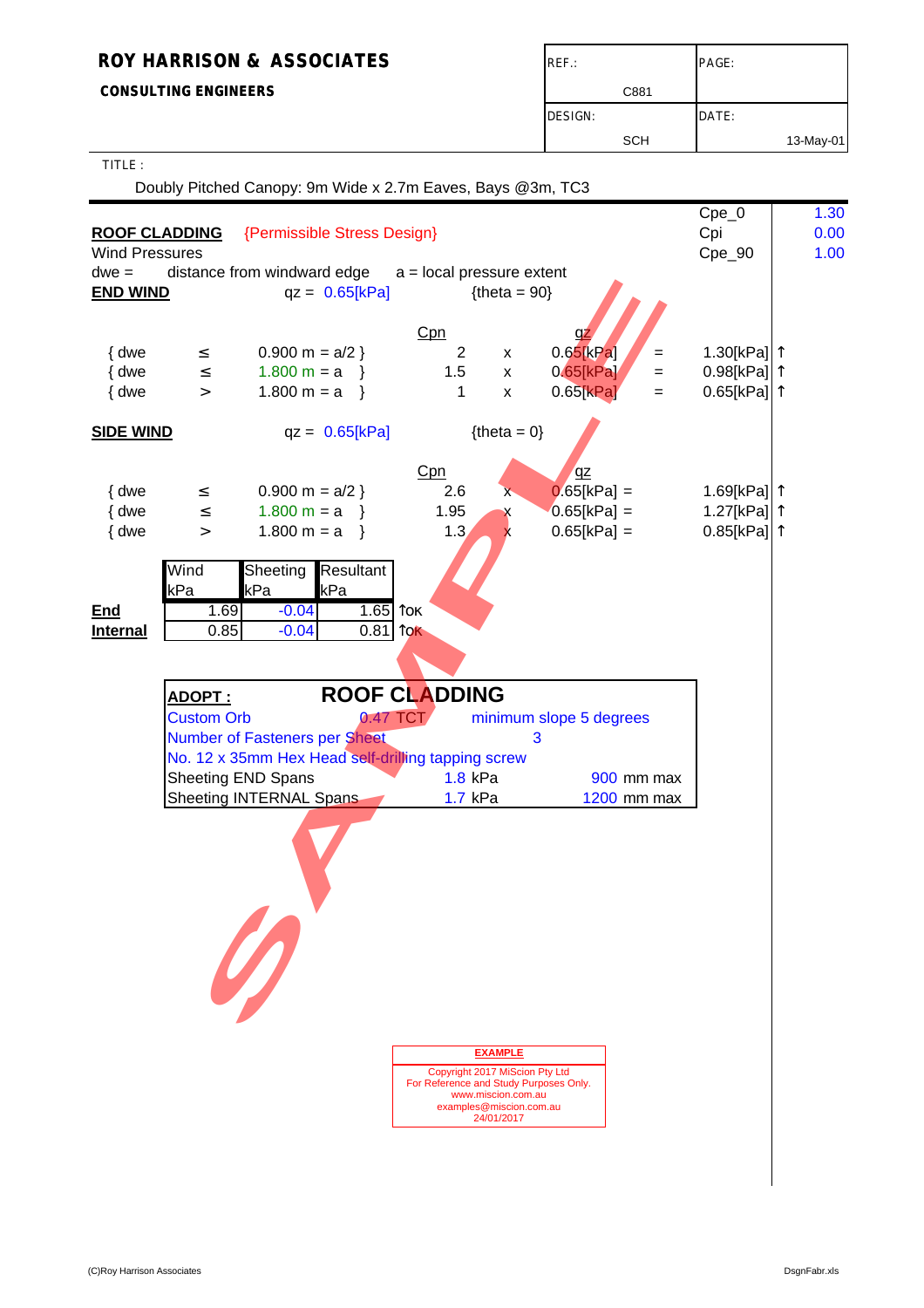## **CONSULTING ENGINEERS**

| $REF$ :        |      | PAGE: |           |
|----------------|------|-------|-----------|
|                | C881 |       |           |
| <b>DESIGN:</b> |      | DATE: |           |
|                | SCH  |       | 13-May-01 |

## TITLE :

Doubly Pitched Canopy: 9m Wide x 2.7m Eaves, Bays @3m, TC3

## Reference AS1170.2 - 1989 SAA LOADING CODE WIND LOADS - Determination of UDL's equivalent to Local Loadings for Simple Supports ROOF PURLINS

|                            |                          |                              | 'a'/2 local area extent |                      | $kl = 2.0$     |      |                                                             | 'a' local area extent                  |                |                      | $kl = 1.5$ |              |
|----------------------------|--------------------------|------------------------------|-------------------------|----------------------|----------------|------|-------------------------------------------------------------|----------------------------------------|----------------|----------------------|------------|--------------|
|                            |                          | <b>WIND</b>                  | 1.30                    |                      |                |      |                                                             | <b>WIND</b>                            | 1.30/2         |                      |            |              |
|                            |                          | $\rightarrow$                | 111111                  | $1.30 + 0.00$        |                |      |                                                             | $\rightarrow$                          | <b>111111</b>  | $1.30 + 0.00$        |            |              |
|                            |                          | ⊝=0 °                        | TTTTTTTTTTTTTTTTT       |                      |                |      |                                                             | $\Theta = 0$                           |                |                      |            |              |
|                            |                          |                              |                         |                      |                |      |                                                             |                                        |                |                      |            |              |
|                            |                          |                              | $b \$ {a'}/2\}          | x1                   | $L-x1$         |      |                                                             |                                        | $b {a'}$       | x1                   | $L-x1$     |              |
|                            | L {span}                 | a                            |                         |                      |                |      |                                                             | a                                      |                |                      |            |              |
| dist.                      | 3                        | 1.05                         | 0.9                     | 1.50                 |                | 1.50 |                                                             | 0.60                                   | 1.8            | 1.50                 |            | 1.50         |
| dist <sup>2</sup>          | 9.00                     | 1.10                         | 0.81                    |                      |                |      |                                                             | 0.36                                   | 3.24           |                      |            |              |
|                            |                          |                              |                         | kN/m                 | kN             |      |                                                             |                                        |                | kN/m                 | kN         |              |
|                            |                          | w1 full                      |                         | 1.30                 |                | 3.90 |                                                             |                                        |                | 1.30                 |            | 3.90         |
|                            |                          | w2 partial                   |                         | 1.30                 |                | 1.17 |                                                             |                                        |                | 0.65                 |            | 1.17         |
|                            |                          |                              | $\Sigma =$              | 2.60                 |                | 5.07 |                                                             |                                        | $\Sigma =$     | 1.95                 |            | 5.07         |
|                            |                          |                              |                         |                      |                |      |                                                             |                                        |                |                      |            |              |
|                            | Partial Load Occuring At |                              | Moment                  | <b>End Reactions</b> |                |      |                                                             |                                        | Moment         | <b>End Reactions</b> |            |              |
| Centre of Span             |                          |                              | M[max]                  | Ra                   | R <sub>b</sub> |      |                                                             |                                        | M[max]         | Ra                   | <b>Rb</b>  |              |
|                            |                          |                              | kNm                     | kN                   | kN             |      |                                                             |                                        | kNm            | kN                   | kN         |              |
| full                       |                          |                              | 1.46                    | 1.95                 |                | 1.95 |                                                             |                                        | 1.46           | 1.95                 |            | 1.95         |
| partial at Centre          |                          | $\uparrow \uparrow \uparrow$ | 0.75                    | 0.59                 |                | 0.59 |                                                             |                                        | 0.61           | 0.59                 |            | 0.59         |
|                            |                          | $\Sigma =$                   | 2.21                    | 2.54                 |                | 2.54 |                                                             |                                        | 2.08           | 2.54                 |            | 2.54         |
| Equiv UDL:                 |                          | $Cp_n$                       | 1.96                    |                      |                |      |                                                             |                                        | 1.85           |                      |            |              |
|                            |                          |                              |                         |                      |                |      |                                                             |                                        |                |                      |            |              |
|                            | Partial Load Occuring At |                              | Moment                  | <b>End Reactions</b> |                |      |                                                             |                                        | Moment         | <b>End Reactions</b> |            |              |
| End of Span                |                          |                              | M[max]                  | Ra.                  | <b>Rb</b>      |      |                                                             |                                        | M[max]         | Ra                   | <b>Rb</b>  |              |
|                            |                          |                              | kNm                     | kN                   | kN             |      |                                                             |                                        | kNm            | kN                   | kN         |              |
| full                       |                          |                              | 1.46                    | 1.95                 |                | 1.95 |                                                             |                                        | 1.46           | 1.95                 |            | 1.95         |
| partial at end             |                          | $\uparrow \uparrow \uparrow$ | 0.38                    | 0.99                 |                | 0.18 |                                                             |                                        | 0.52           | 0.82                 |            | 0.35         |
|                            |                          | $\Sigma =$                   | 1.84                    | 2.94                 |                | 2.13 |                                                             |                                        | 1.98           | 2.77                 |            | 2.30         |
| Equiv UDL:                 |                          | $Cp_n =$                     | 1.64                    |                      |                |      |                                                             |                                        | 1.76           |                      |            |              |
|                            |                          |                              |                         |                      |                |      |                                                             |                                        |                |                      |            |              |
| MAX Equiv UDL:             |                          | $Cp_n =$                     | 1.64                    |                      |                |      |                                                             |                                        | 1.76           |                      |            |              |
|                            |                          |                              |                         |                      |                |      |                                                             |                                        |                |                      |            |              |
|                            |                          | 'a'/2 local area extent      |                         |                      | $kl = 2.0$     |      |                                                             | 'a' local area extent                  |                |                      | $kl = 1.5$ |              |
|                            |                          | <b>WIND</b>                  | 1.00                    |                      |                |      |                                                             | <b>WIND</b>                            | 1.0/2          |                      |            |              |
|                            |                          |                              | <b>MATT11</b>           | $1.00 + 0.0$         |                |      |                                                             | $\rightarrow$                          | 111111         | $1.00 + 0.0$         |            |              |
|                            |                          | $\Theta = 90$                |                         |                      |                |      |                                                             | $0 = 90$                               |                |                      |            |              |
|                            |                          |                              |                         | kN/m                 | kN             |      |                                                             |                                        |                | kN/m                 | kN         |              |
|                            |                          | w <sup>1</sup> full          |                         | 1.00                 |                | 3    |                                                             |                                        |                | 1.00                 |            | $\mathbf{3}$ |
|                            |                          | w2 partial                   |                         |                      | 1              | 0.90 |                                                             |                                        |                | 0.5                  |            | 0.9          |
|                            |                          |                              | $\Sigma =$              | 2.00                 |                | 3.90 |                                                             |                                        | $\equiv$<br>Σ. | 1.50                 |            | 3.90         |
|                            |                          |                              |                         |                      |                |      |                                                             |                                        |                |                      |            |              |
|                            | Partial Load Occuring At |                              | Moment                  | <b>End Reactions</b> |                |      |                                                             |                                        | Moment         | <b>End Reactions</b> |            |              |
| End of Span                |                          |                              | M[max]                  | Ra                   | <b>Rb</b>      |      |                                                             |                                        | M[max]         | Ra                   | <b>Rb</b>  |              |
|                            |                          |                              | kNm                     | kN                   | kN             |      |                                                             |                                        | kNm            | kN                   | kN         |              |
| full                       |                          |                              | 1.13                    | 1.50                 |                | 1.50 |                                                             |                                        | 1.13           | 1.50                 |            | 1.50         |
| partial at end             |                          | $\uparrow \uparrow \uparrow$ | 0.29                    | 0.77                 |                | 0.14 |                                                             |                                        | 0.40           | 0.63                 |            | 0.27         |
|                            |                          | $\Sigma =$                   | 1.42                    | 2.27                 |                | 1.64 |                                                             |                                        | 1.52           | 2.13                 |            | 1.77         |
| Equiv UDL:                 |                          | $Cp_n =$                     | 1.26                    |                      |                |      |                                                             |                                        | 1.35           |                      |            |              |
|                            |                          |                              |                         |                      |                |      | <b>EXAMPLE</b>                                              | Copyright 2017 MiScion Pty Ltd         |                |                      |            |              |
|                            |                          |                              |                         |                      |                |      |                                                             | For Reference and Study Purposes Only. |                |                      |            |              |
| (C)Roy Harrison Associates |                          |                              |                         |                      |                |      | www.miscion.com.au<br>examples@miscion.com.au<br>24/01/2017 |                                        |                |                      |            | DsgnFabr.xls |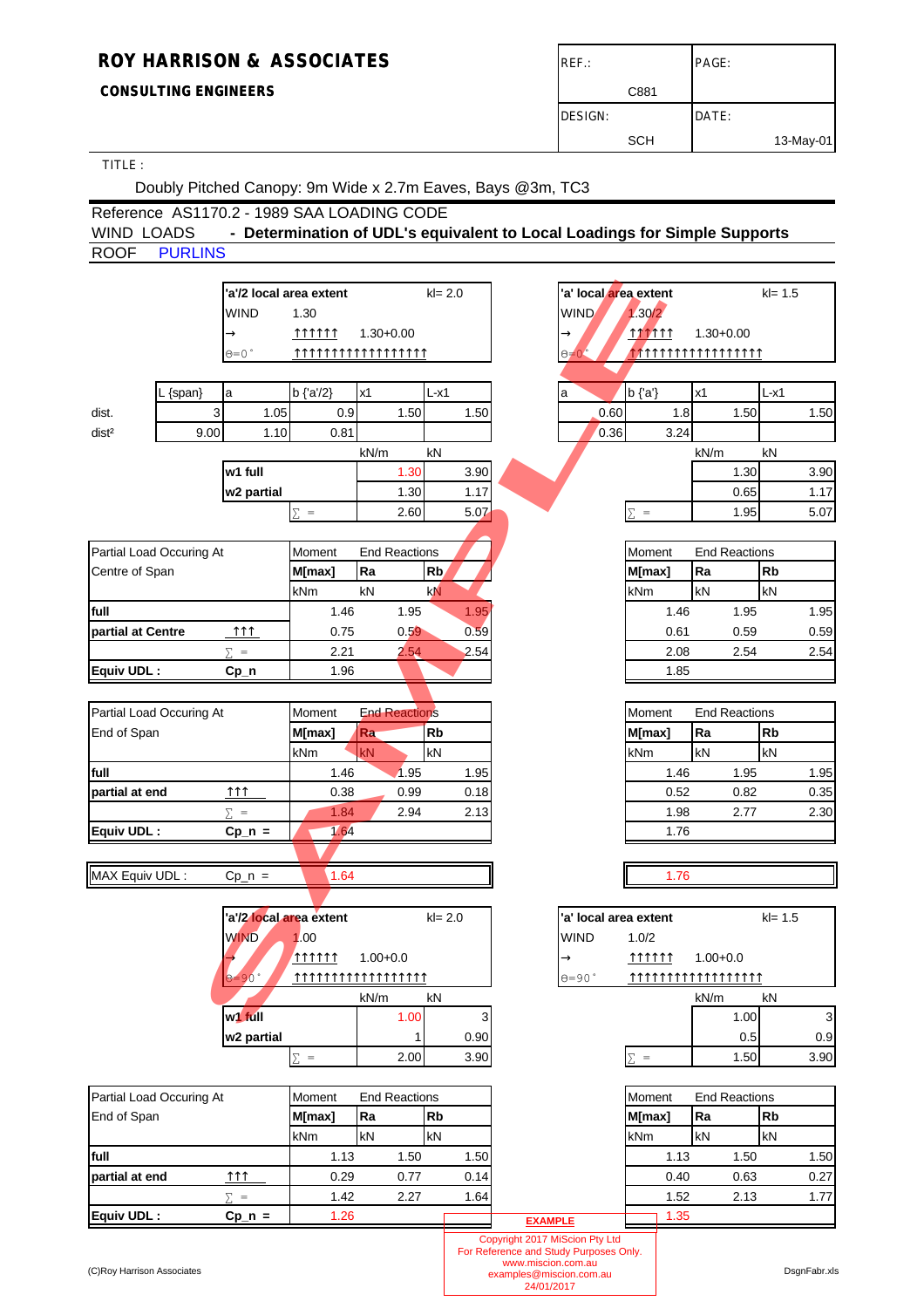# **ROY HARRISON & ASSOCIATES** ROY HARRISON **& ASSOCIATES CONSULTING ENGINEERS** CBS1 DESIGN: DATE: SCH | 13-May-01

#### TITLE :

Doubly Pitched Canopy: 9m Wide x 2.7m Eaves, Bays @3m, TC3

|                            |                               |                                                |                  |                                |                    | $span =$                                  | $3000$ Int =                                  |                                        | 1200 c/c            |
|----------------------------|-------------------------------|------------------------------------------------|------------------|--------------------------------|--------------------|-------------------------------------------|-----------------------------------------------|----------------------------------------|---------------------|
| <b>PURLINS</b>             |                               | <b>Limit State</b>                             |                  |                                |                    |                                           |                                               | $Edge =$                               | 900 c/c             |
| <b>Wind Pressures</b>      |                               |                                                |                  |                                |                    |                                           |                                               |                                        |                     |
| $dwe =$<br><b>END WIND</b> | distance from windward edge   |                                                | $qz = 0.98[kPa]$ | $a = local pressure extent$    | ${theta = 90}$     |                                           |                                               |                                        |                     |
|                            |                               |                                                |                  |                                |                    |                                           |                                               |                                        |                     |
|                            |                               |                                                |                  | Cpn                            |                    | $\underline{\mathsf{Q}}$                  |                                               |                                        |                     |
| { dwe                      | $\leq$                        | $0.900 \text{ m} = a/2$                        |                  | 1.26                           | $\pmb{\mathsf{X}}$ | $0.98$ [kPa]                              | $=$                                           | 1.23[kPa]  ↑                           |                     |
| { dwe                      | $\leq$                        | $1.800 m = a$                                  |                  | 1.35                           | $\pmb{\mathsf{x}}$ | $0.98$ [ $kPa$ ]                          | $=$                                           | 1.33[kPa] $\uparrow$                   |                     |
| { dwe                      | $\,>$                         | $1.800 \text{ m} = a$                          |                  | 1.00                           | X                  | 0.98[kPa]                                 | $=$                                           | $0.98$ [kPa] $ $ <sup>↑</sup>          |                     |
| <b>SIDE WIND</b>           |                               |                                                | $qz = 0.96[kPa]$ |                                | ${theta = 0}$      |                                           |                                               |                                        |                     |
|                            |                               |                                                |                  |                                |                    |                                           |                                               |                                        |                     |
|                            |                               |                                                |                  | Cpn                            |                    | $q\overline{z}$                           |                                               |                                        |                     |
| { dwe<br>{ dwe             | $\leq$<br>$\leq$              | $0.900 \text{ m} = a/2$<br>$1.800 m = a$       |                  | 1.64<br>1.76                   | X                  | $0.96[kPa] =$<br>$0.96[kPa] =$            |                                               | 1.57[kPa]  ↑<br>1.69[kPa] <sup>1</sup> |                     |
| { dwe                      | $\geq$                        | $1.800 m = a$                                  | $\rightarrow$    | 1.30 <sub>2</sub>              | x<br><b>x</b>      | $0.96$ [kPa] =                            |                                               | 1.25[kPa] <sup>1</sup>                 |                     |
|                            |                               |                                                |                  |                                |                    |                                           |                                               |                                        |                     |
|                            |                               |                                                |                  |                                |                    |                                           |                                               |                                        |                     |
|                            |                               | Forces                                         |                  | $+$ $\uparrow$                 |                    | - ↓                                       |                                               |                                        |                     |
|                            |                               | Spacing                                        | Area             | <b>Wind</b>                    | Live Load Sheeting |                                           | Purlin swt                                    | <b>Resultant</b>                       | <b>Stress Ratio</b> |
|                            |                               | m                                              | m <sup>2</sup>   | kPa                            | kPa                | kPa                                       | kN/m                                          | kN/m                                   | 1                   |
| <b>Internal</b>            | Inwards                       | 1.200                                          | 3.60             |                                | $-0.62$            | $-0.04$                                   | $-0.01$                                       | $-1.19$                                |                     |
|                            | Outwards                      | 1.200                                          |                  | 0.98                           |                    | $-0.04$                                   | $-0.01$                                       | 1.13                                   |                     |
| Edge                       | Inwards                       | 0.900                                          | 2.70             |                                | $-0.79$            | $-0.04$                                   | $-0.01$                                       | $-1.12$                                |                     |
|                            | Outwards                      | 0.900                                          |                  | 1.23                           |                    | $-0.04$                                   | $-0.01$                                       | 1.07                                   |                     |
|                            |                               |                                                |                  |                                |                    |                                           |                                               |                                        |                     |
|                            | Trial                         |                                                | 50x50x2 SHS      |                                |                    |                                           |                                               |                                        |                     |
|                            |                               |                                                |                  | <b>Inwards OutWards</b>        |                    |                                           |                                               |                                        |                     |
|                            | capacity                      |                                                | 2.66             |                                | 2.66 kNm           | from Duragal DCT                          |                                               |                                        |                     |
|                            | applied                       |                                                | 1.34             |                                | 1.27 kNm           | ss moment                                 |                                               |                                        |                     |
|                            | load factor                   |                                                | 1.98             | 2.10                           |                    |                                           | <b>EXAMPLE</b>                                |                                        |                     |
|                            |                               | <b>Combined Assessment</b>                     | ok               | ok<br>ok                       |                    | For Reference and Study Purposes Only.    | Copyright 2017 MiScion Pty Ltd                |                                        |                     |
|                            |                               | SHS not subject to flexural lateral distortion |                  |                                |                    |                                           | www.miscion.com.au<br>examples@miscion.com.au |                                        |                     |
|                            |                               |                                                |                  |                                |                    |                                           | 24/01/2017                                    |                                        |                     |
|                            | ADOPT:                        |                                                | <b>PURLINS</b>   |                                |                    |                                           |                                               |                                        |                     |
|                            |                               |                                                |                  |                                |                    |                                           |                                               |                                        |                     |
|                            | <b>Duragal</b>                | 50x50x2 SHS                                    |                  |                                |                    |                                           |                                               |                                        |                     |
|                            |                               |                                                | @ 3,000 mm Span  |                                |                    |                                           |                                               |                                        |                     |
|                            |                               |                                                |                  | @ 1,200 c/c Spacing in General |                    |                                           |                                               |                                        |                     |
|                            |                               |                                                |                  | @ 900 c/c Spacing at Edges     |                    |                                           |                                               |                                        |                     |
| welded between rafters     |                               |                                                |                  |                                |                    |                                           |                                               |                                        |                     |
|                            |                               |                                                |                  |                                |                    |                                           |                                               |                                        |                     |
|                            |                               |                                                |                  |                                |                    |                                           |                                               |                                        |                     |
|                            | Axial Reserve Eaves and Ridge |                                                |                  | kN                             |                    | simplified procedure BHP Safe Load Tables |                                               |                                        |                     |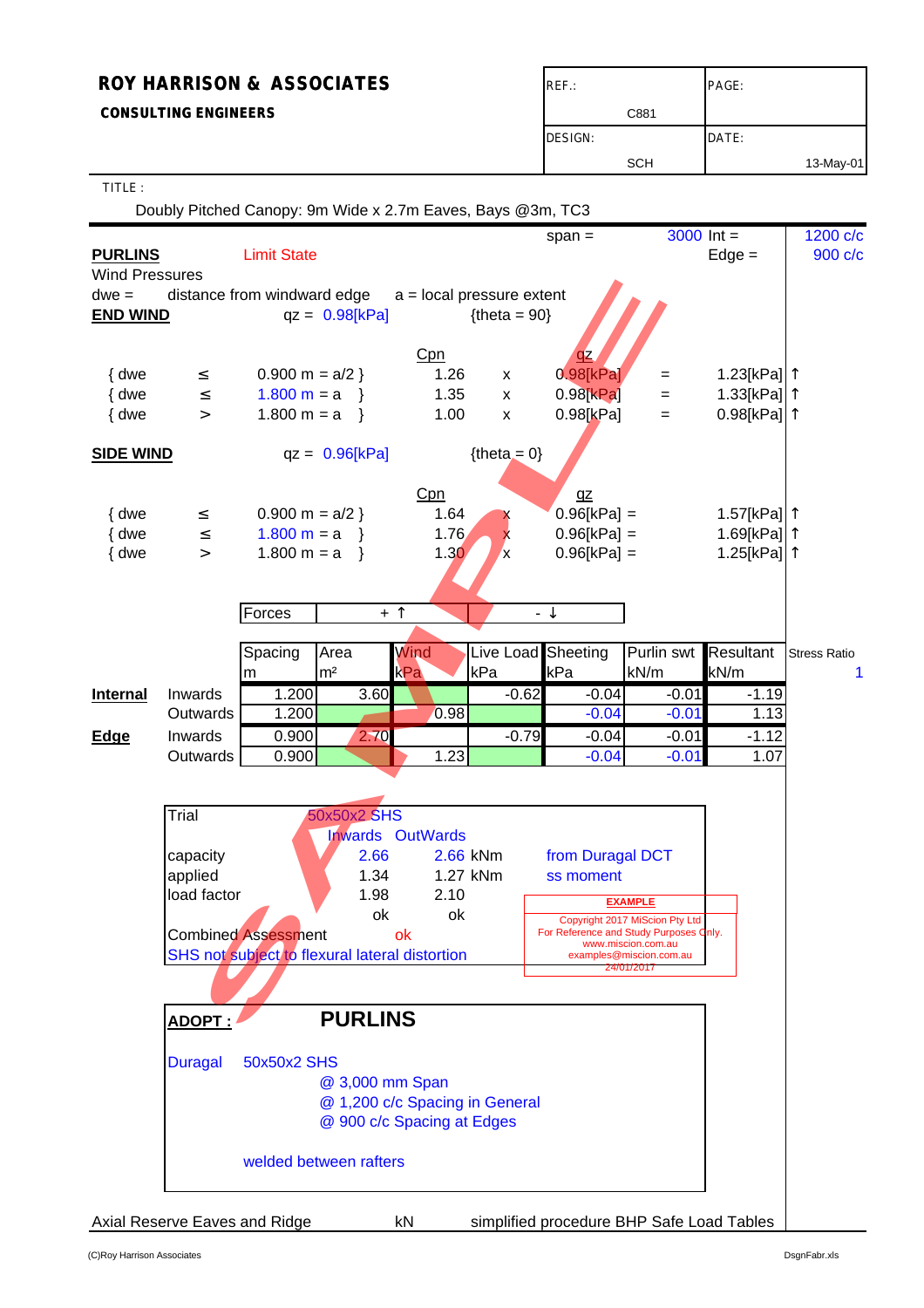**CONSULTING ENGINEERS**

| REF.:          | C881       | PAGE:    |
|----------------|------------|----------|
| <b>DESIGN:</b> |            | DATE:    |
|                | <b>SCH</b> | May-2001 |

|                                    |                                         |                               | Doubly Pitched Canopy: 9m Wide x 2.7m Eaves, Bays @3m, TC3 |                                 |                    |                               |                |                    |
|------------------------------------|-----------------------------------------|-------------------------------|------------------------------------------------------------|---------------------------------|--------------------|-------------------------------|----------------|--------------------|
| <b>Doubly Pitched Canopy</b>       |                                         |                               |                                                            | <b>Doubly Pitched Canopy</b>    |                    |                               |                |                    |
|                                    | $\mathbf{Q} = \mathbf{0}$<br>Transverse |                               |                                                            |                                 | $Q = 90$           | Longitudinal                  |                |                    |
|                                    |                                         |                               |                                                            |                                 |                    |                               |                |                    |
|                                    |                                         |                               |                                                            |                                 |                    |                               |                |                    |
| $\rightarrow$                      |                                         |                               |                                                            |                                 |                    |                               |                |                    |
|                                    |                                         |                               |                                                            |                                 |                    |                               |                |                    |
|                                    |                                         |                               |                                                            |                                 |                    |                               |                |                    |
|                                    |                                         |                               |                                                            |                                 |                    |                               |                |                    |
|                                    | <b>REFER TO FRAME ANALYSIS</b>          |                               |                                                            | <b>Column Check</b>             |                    |                               |                |                    |
|                                    |                                         |                               |                                                            | Drag load on all Roof           |                    |                               | 2.73 kN        |                    |
|                                    |                                         |                               |                                                            |                                 | one bay            |                               | 0.91 kN        |                    |
|                                    |                                         |                               |                                                            |                                 |                    |                               |                |                    |
|                                    |                                         |                               |                                                            | Drag load Rafters               |                    | $\overline{2}$                | 1.84 kN        |                    |
|                                    | <b>EXAMPLE</b>                          |                               |                                                            |                                 |                    |                               |                |                    |
|                                    | Copyright 2017 MiScion Pty Ltd          |                               |                                                            | <b>Total Load at Roof Level</b> |                    |                               | 2.75 kN        |                    |
|                                    | For Reference and Study Purposes Only.  |                               |                                                            |                                 |                    |                               |                |                    |
|                                    | www.miscion.com.au                      |                               |                                                            | Average Height = $(he + ht)/2$  |                    |                               | $3.14 \; m$    |                    |
|                                    | examples@miscion.com.au<br>24/01/2017   |                               |                                                            | <b>Resultant Moment</b>         |                    |                               |                | 8.62 kNm           |
|                                    |                                         |                               |                                                            |                                 |                    |                               |                |                    |
|                                    |                                         |                               |                                                            | Drag on Columns                 |                    | 2                             | 0.88 kN        |                    |
|                                    |                                         |                               |                                                            | <b>Height of Application</b>    |                    |                               | $1.35 \; m$    |                    |
|                                    |                                         |                               |                                                            | <b>Resultant Moment</b>         |                    |                               |                | 1.19 kNm           |
|                                    |                                         |                               |                                                            |                                 |                    |                               |                |                    |
| <b>Total Moment Base of Column</b> |                                         |                               | 6.23 kNm                                                   | Total Moment Base of Column     |                    |                               |                | 9.81 kNm           |
|                                    |                                         |                               |                                                            |                                 |                    |                               |                |                    |
|                                    |                                         |                               |                                                            | $M^* \leq$ phi Msy              |                    | $phi =$                       | 0.9            |                    |
|                                    |                                         |                               |                                                            |                                 |                    |                               |                |                    |
|                                    |                                         |                               |                                                            | Trial:                          | 125 x 75 x 4.0 RHS |                               | <b>DuraGal</b> |                    |
|                                    |                                         |                               |                                                            |                                 |                    |                               |                |                    |
|                                    |                                         |                               |                                                            |                                 |                    |                               |                |                    |
|                                    |                                         |                               |                                                            | applied                         |                    | capacity                      |                |                    |
|                                    |                                         |                               |                                                            | 9.81                            | $\,<$              | 15.1 kNm                      |                | оk                 |
|                                    |                                         |                               |                                                            |                                 |                    |                               |                |                    |
| <b>Base Connection</b>             |                                         |                               |                                                            | <b>Base Connection {check}</b>  |                    |                               |                |                    |
| lever arm                          |                                         | $\qquad \qquad =$             | 145 mm                                                     | lever arm                       |                    | $=$                           |                | 145 mm             |
| <b>Total Number of Bolts</b>       |                                         | $=$                           | 4 total                                                    | <b>Total Number of Bolts</b>    |                    | $=$                           |                | 4 total            |
| <b>Bolt Tension</b>                |                                         | $\qquad \qquad =$             | 42.9 kN/bolt plane                                         | <b>Bolt Tension</b>             |                    | $=$                           |                | 67.7 kN/bolt plane |
|                                    |                                         | $=$                           | 21.5 kN/bolt                                               |                                 |                    | $=$                           |                | 33.8 kN/bolt       |
|                                    | M <sub>16</sub> -4.6/s                  | $phi$ . Ntf =                 | 50.2 kN/bolt                                               |                                 | M16-4.6/s          | phi. Ntf $=$                  |                | 50.2 kN/bolt       |
|                                    |                                         | phi. $Vfn =$                  | 28.6 kN/bolt                                               |                                 |                    | phi. $Vfn =$                  |                | 28.6 kN/bolt       |
| Plate Strength                     |                                         |                               | 250 MPa                                                    | Plate Strength                  |                    | $=$                           |                | 250 MPa            |
| <b>Plate Thickness</b>             |                                         |                               | $12 \text{ mm}$                                            | <b>Plate Thickness</b>          |                    | $=$                           |                | $12 \, \text{mm}$  |
| Plate length                       |                                         |                               | 200 mm                                                     | Plate length                    |                    | $b =$                         |                | 200 mm             |
| Plate Width                        |                                         | $b =$                         | 200 mm                                                     | Plate Width                     |                    | $=$                           |                | 200 mm             |
| Bolt dist.                         |                                         |                               | 35 mm                                                      | Bolt dist.                      |                    | =                             |                | 35 mm              |
| phi                                |                                         | =,                            | 0.9                                                        | phi                             |                    | $=$                           | 0.9            |                    |
|                                    |                                         |                               |                                                            |                                 |                    |                               |                |                    |
|                                    |                                         |                               |                                                            |                                 |                    |                               |                |                    |
| Applied Plate Moment               |                                         |                               | 0.75 kNm                                                   | Applied Plate Moment            |                    | $=$                           |                | 1.18 kNm           |
|                                    |                                         | allowing for double curvature |                                                            |                                 |                    | allowing for double curvature |                |                    |
|                                    |                                         |                               |                                                            |                                 |                    |                               |                |                    |
|                                    |                                         |                               | 5.760E+04 mm^3                                             | <b>Plate Modulus</b>            |                    |                               | 5.760E+04 mm^3 |                    |
| <b>Plate Modulus</b>               |                                         |                               |                                                            | Plate Capacity                  |                    | $=$                           |                | 12.96 kNm          |
|                                    |                                         | $=$                           |                                                            |                                 |                    |                               |                |                    |
| Plate Capacity                     |                                         |                               | 12.96 kNm                                                  |                                 |                    |                               |                |                    |
|                                    |                                         |                               |                                                            |                                 |                    |                               |                |                    |
| applied                            | capacity                                |                               |                                                            | applied                         |                    | capacity                      |                |                    |
| 0.75                               | $\,<\,$                                 | 12.96 kNm                     | ok                                                         | 1.18                            | $\,<\,$            | 12.96 kNm                     |                | ok                 |
|                                    |                                         |                               |                                                            |                                 |                    |                               |                |                    |
|                                    |                                         |                               | <b>ADOPT: Base Connection</b>                              |                                 |                    |                               |                |                    |
|                                    |                                         |                               | 4M16-4.6/s Hold Down Bolts                                 |                                 |                    |                               |                |                    |
|                                    |                                         |                               | 200 x 200 x 12 PL                                          |                                 |                    |                               |                |                    |
|                                    |                                         |                               |                                                            |                                 |                    |                               |                |                    |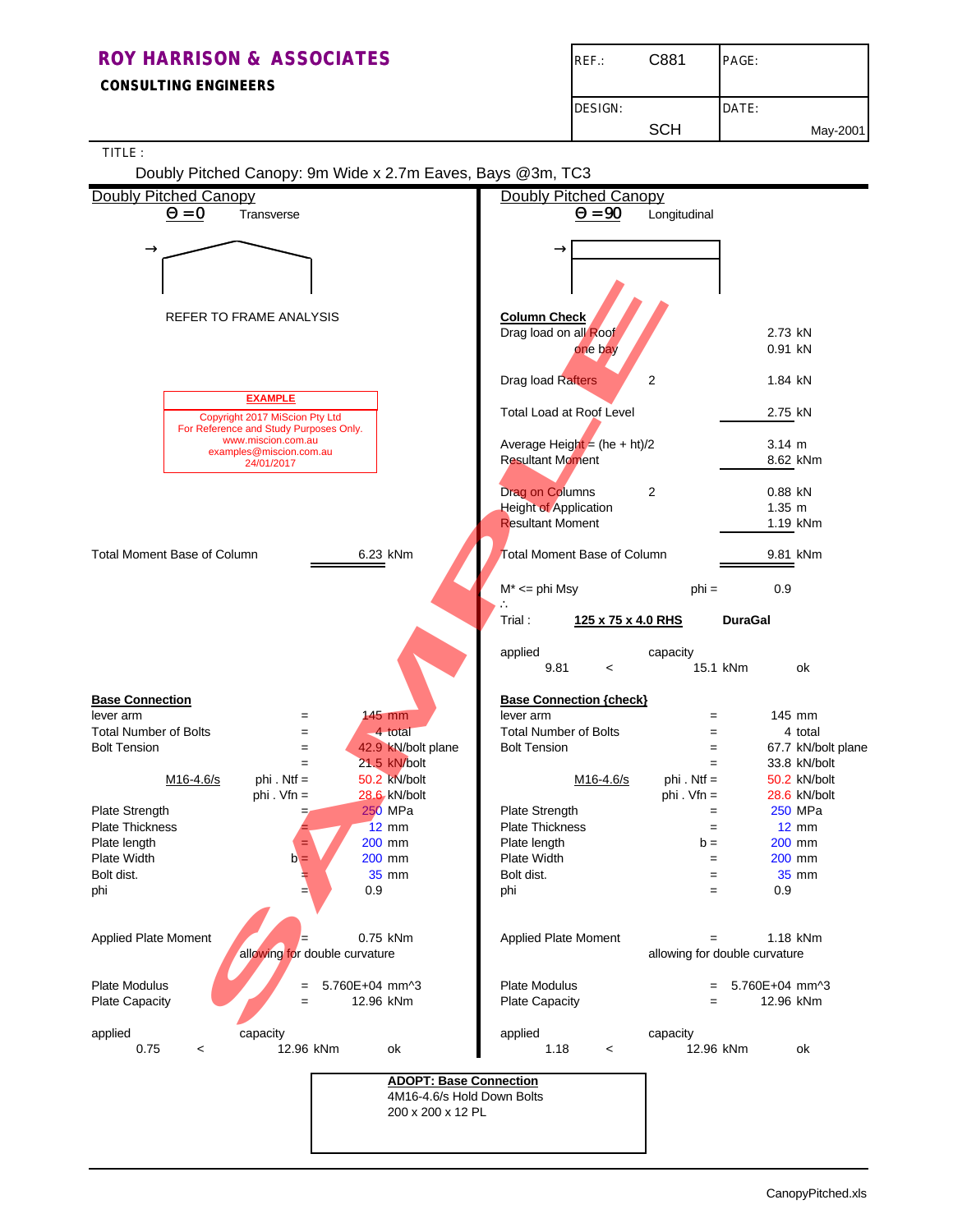## **ROY HARRISON & ASSOCIATES ROY HARRISON & ASSOCIATES**

**CONSULTING ENGINEERS** CONSULTING ENGINEERS CONSULTING ENGINEERS

TITLE :

Doubly Pitched Canopy: 9m Wide x 2.7m Eaves, Bays @3m, TC3

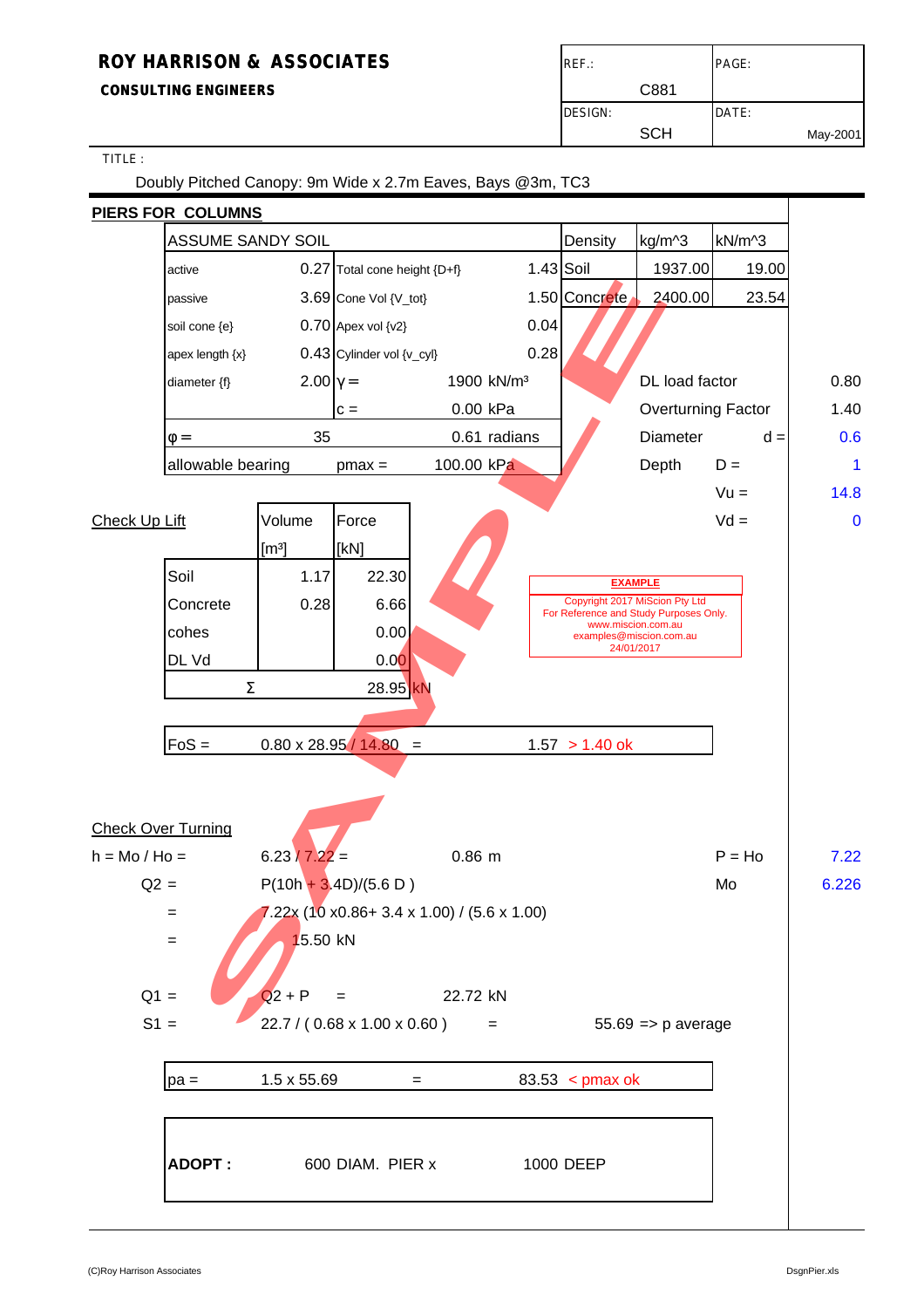Job: c881d 20 May 2001 C881: Pitched Canopy: 9m Wide x 2.7m Eaves, Bays @3m, TC3 04:30 PM **SCH** 

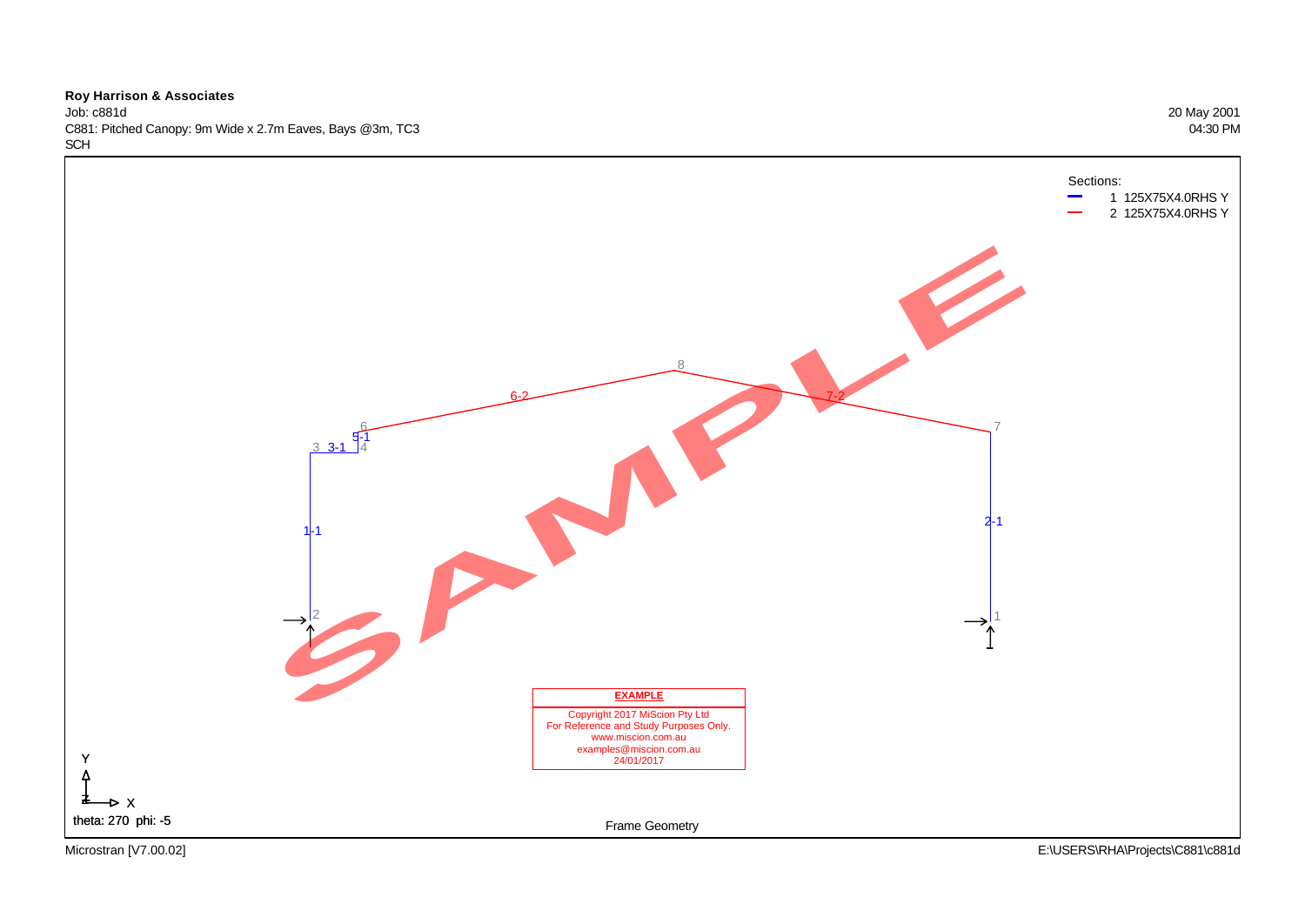Job: c881d 20 May 2001 C881: Pitched Canopy: 9m Wide x 2.7m Eaves, Bays @3m, TC3 04:35 PM SCH

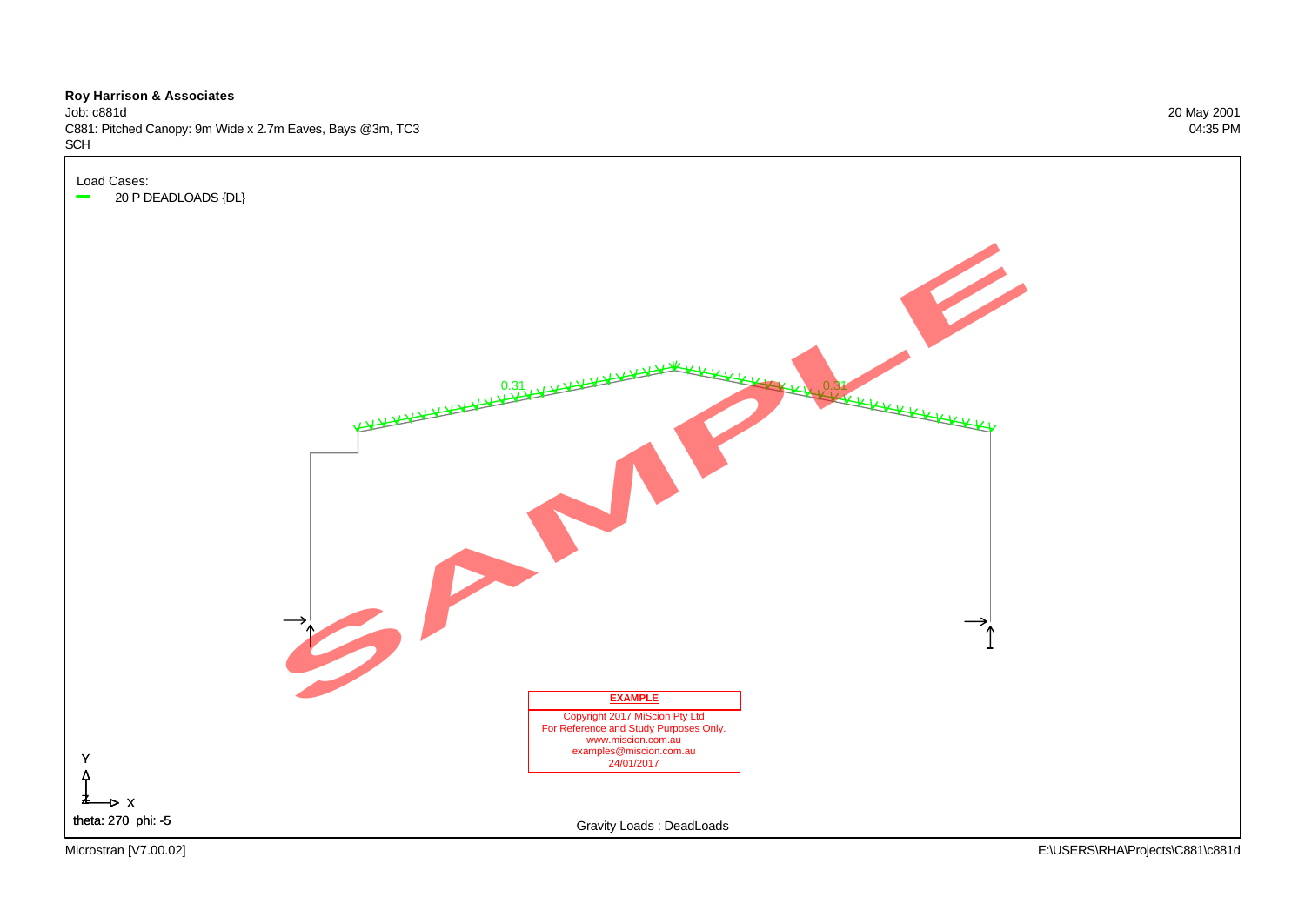Job: c881d 20 May 2001 C881: Pitched Canopy: 9m Wide x 2.7m Eaves, Bays @3m, TC3 04:42 PM SCH

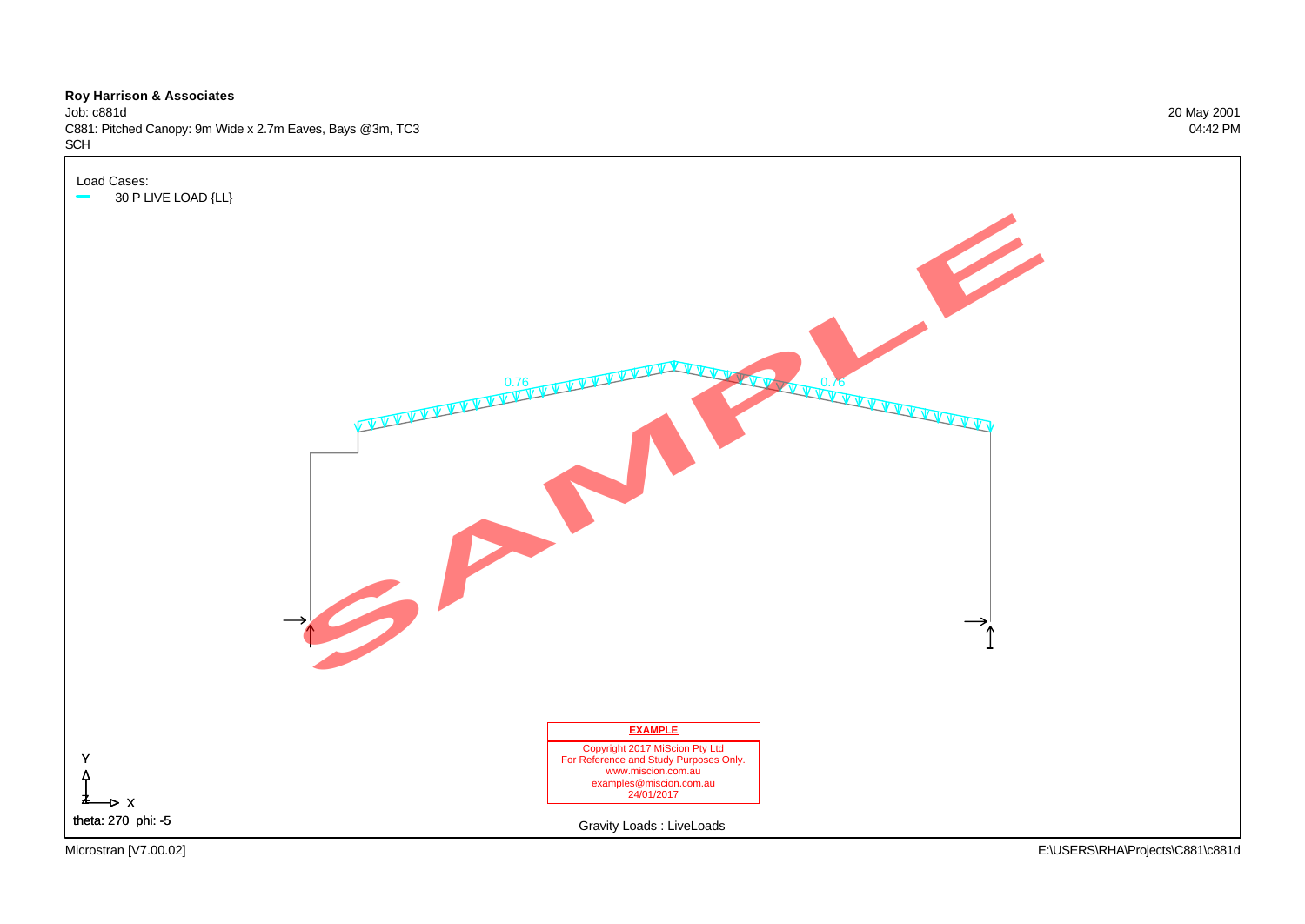Job: c881d 20 May 2001 C881: Pitched Canopy: 9m Wide x 2.7m Eaves, Bays @3m, TC3 04:42 PM SCH

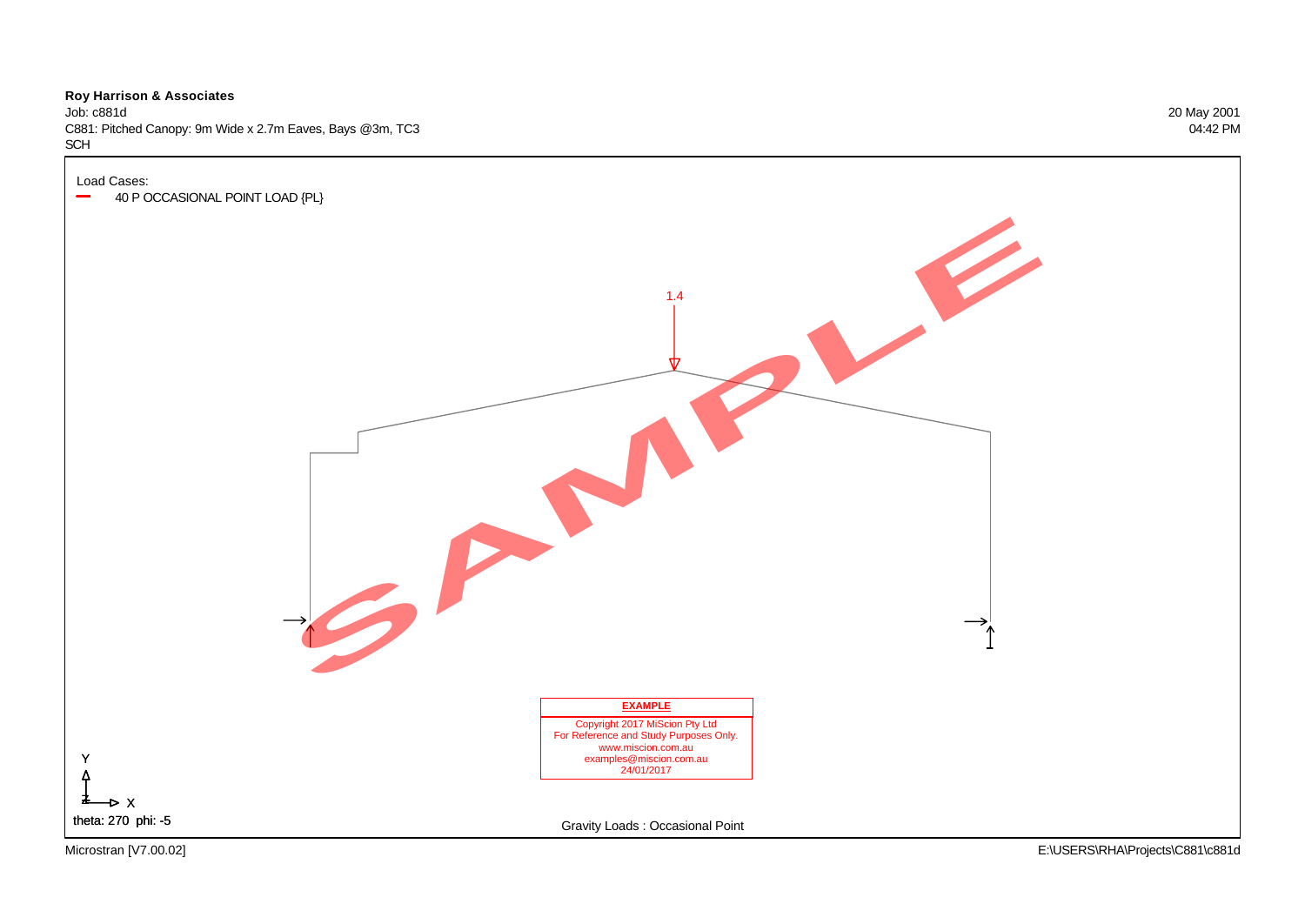Job: c881d 20 May 2001 C881: Pitched Canopy: 9m Wide x 2.7m Eaves, Bays @3m, TC3 04:43 PM SCH

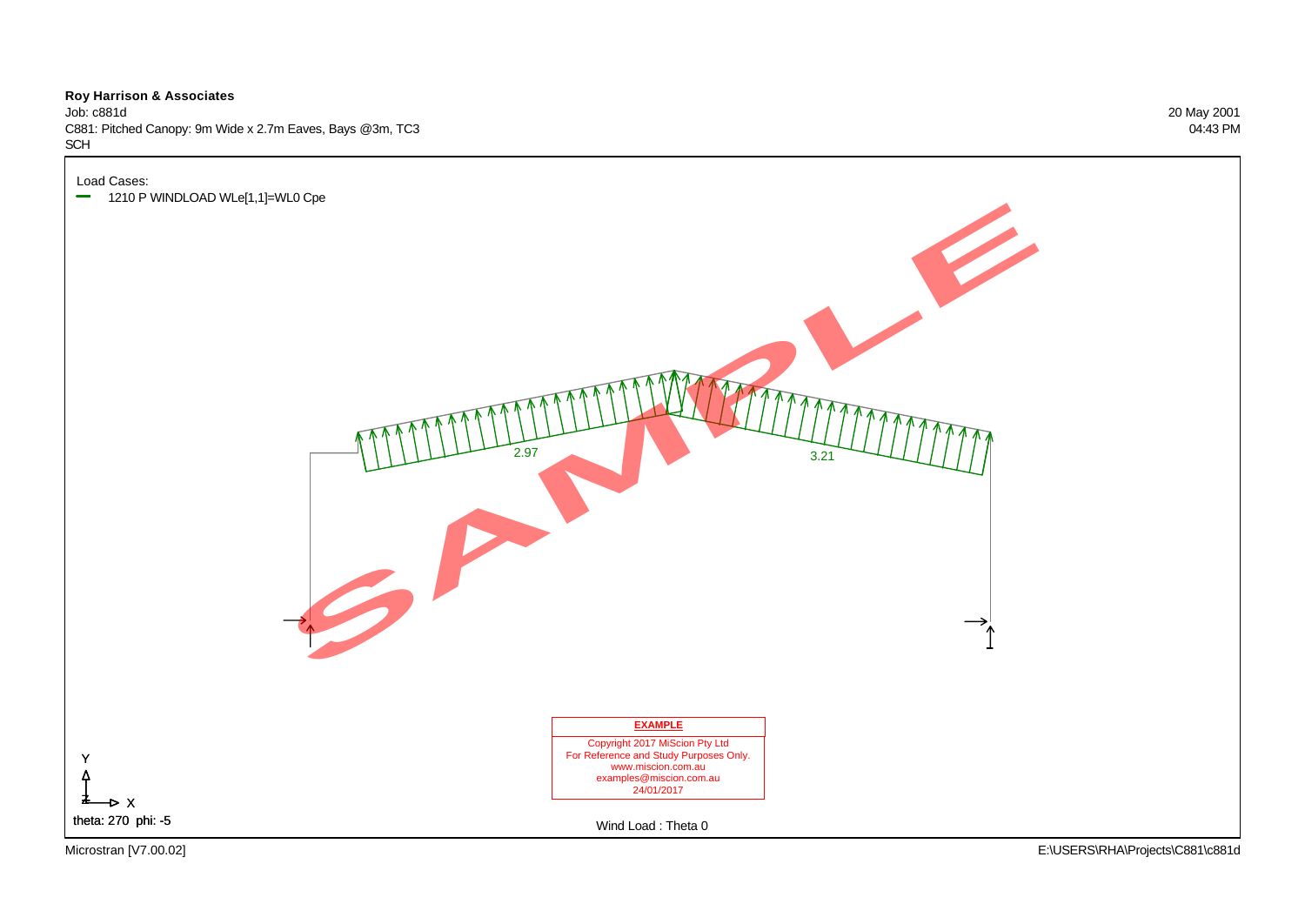Job: c881d 20 May 2001 C881: Pitched Canopy: 9m Wide x 2.7m Eaves, Bays @3m, TC3 04:44 PM SCH

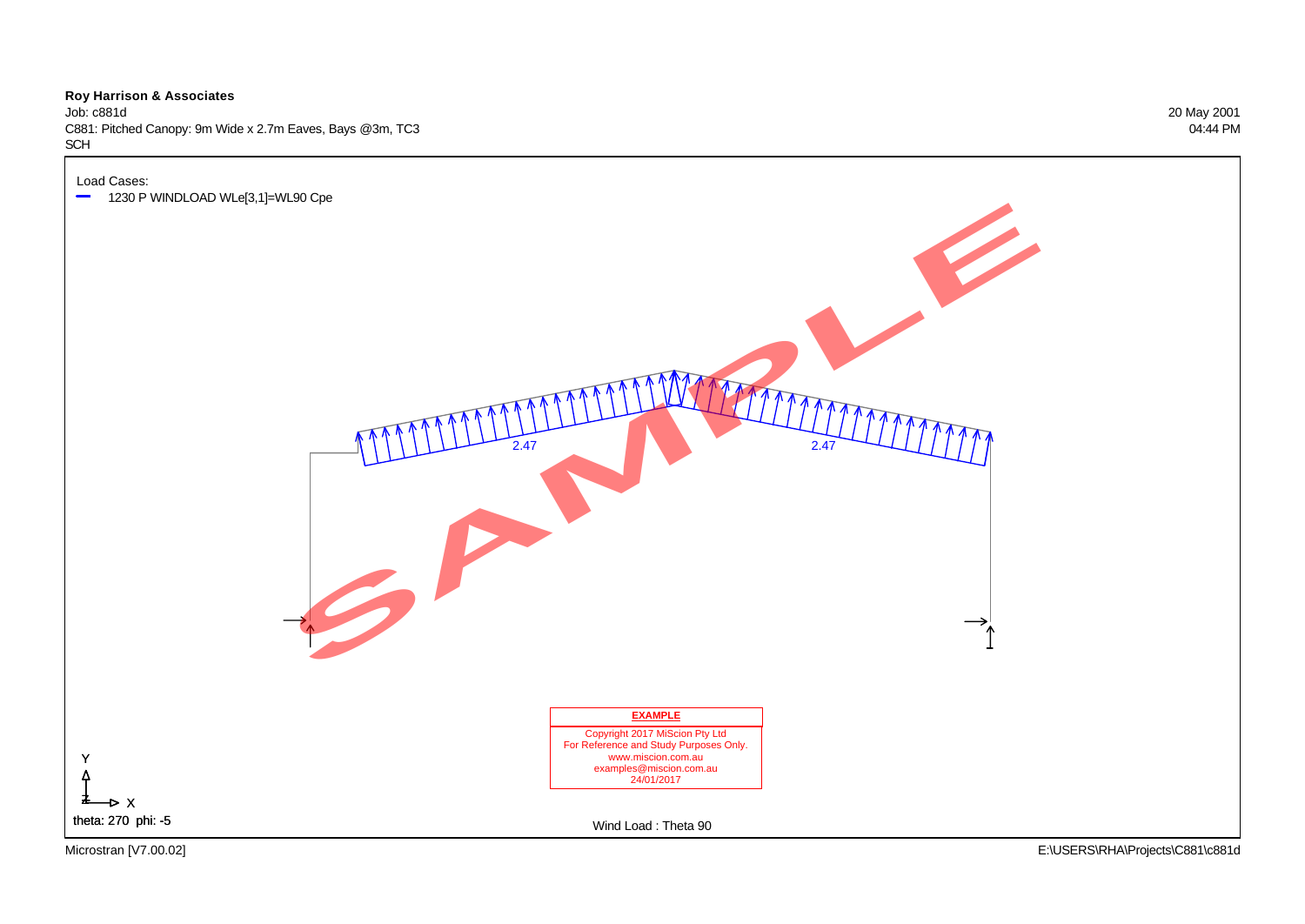Job: c881d 20 May 2001 C881: Pitched Canopy: 9m Wide x 2.7m Eaves, Bays @3m, TC3 05:00 PM SCH

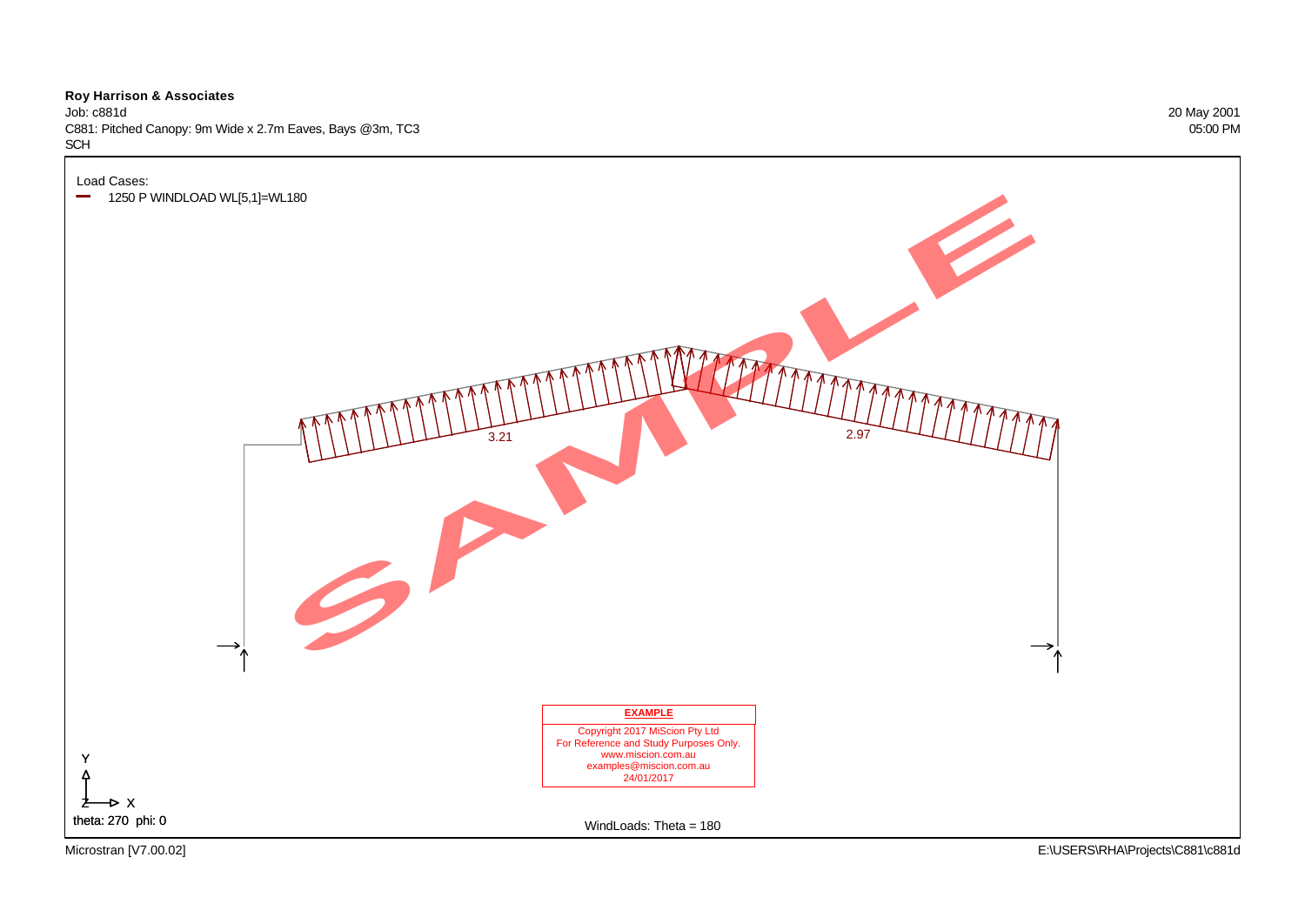

Job: c881d 20 May 2001 C881: Pitched Canopy: 9m Wide x 2.7m Eaves, Bays @3m, TC3 05:02 PM **SCH** 

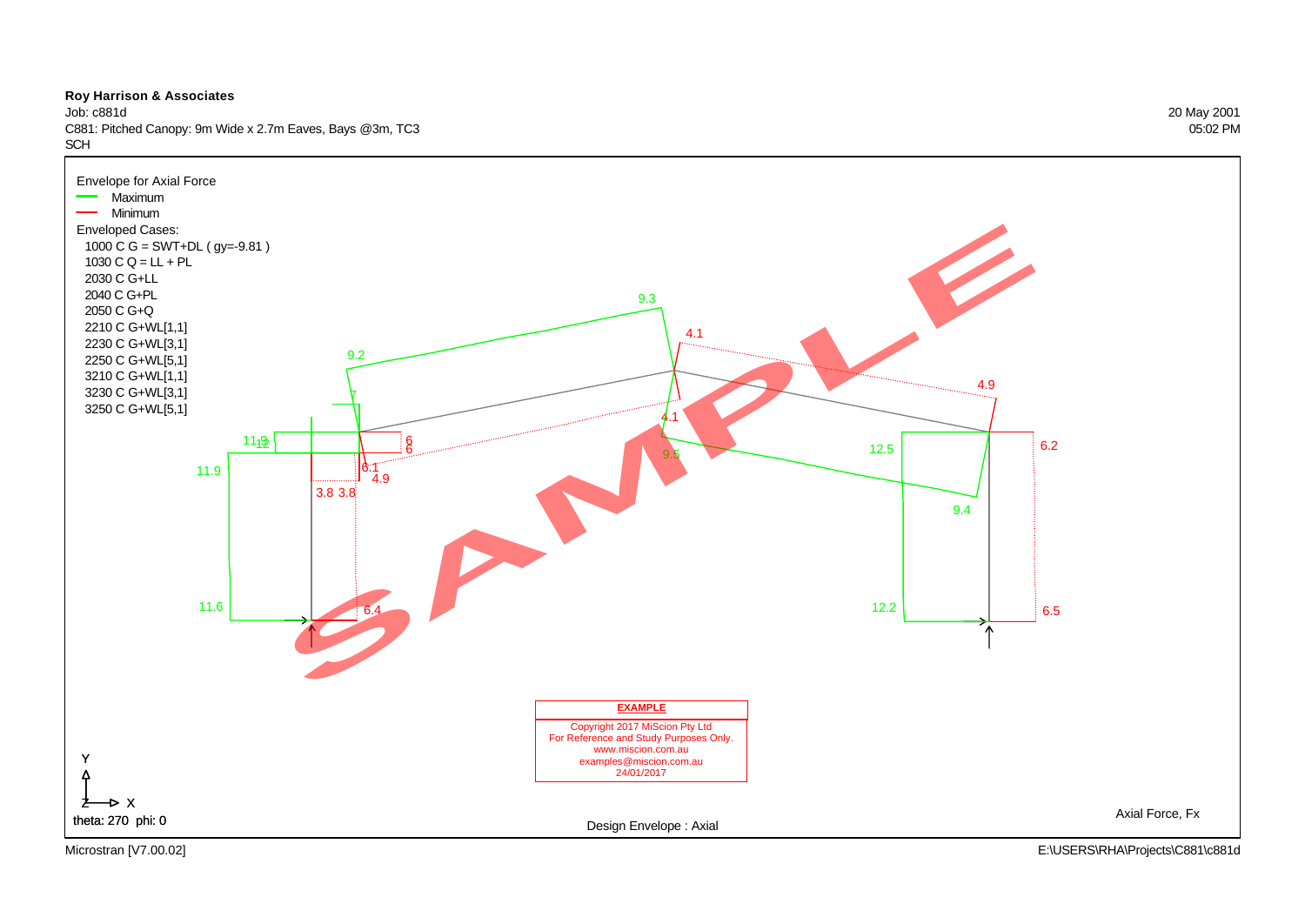

Job: c881d 20 May 2001 C881: Pitched Canopy: 9m Wide x 2.7m Eaves, Bays @3m, TC3 05:02 PM **SCH** 

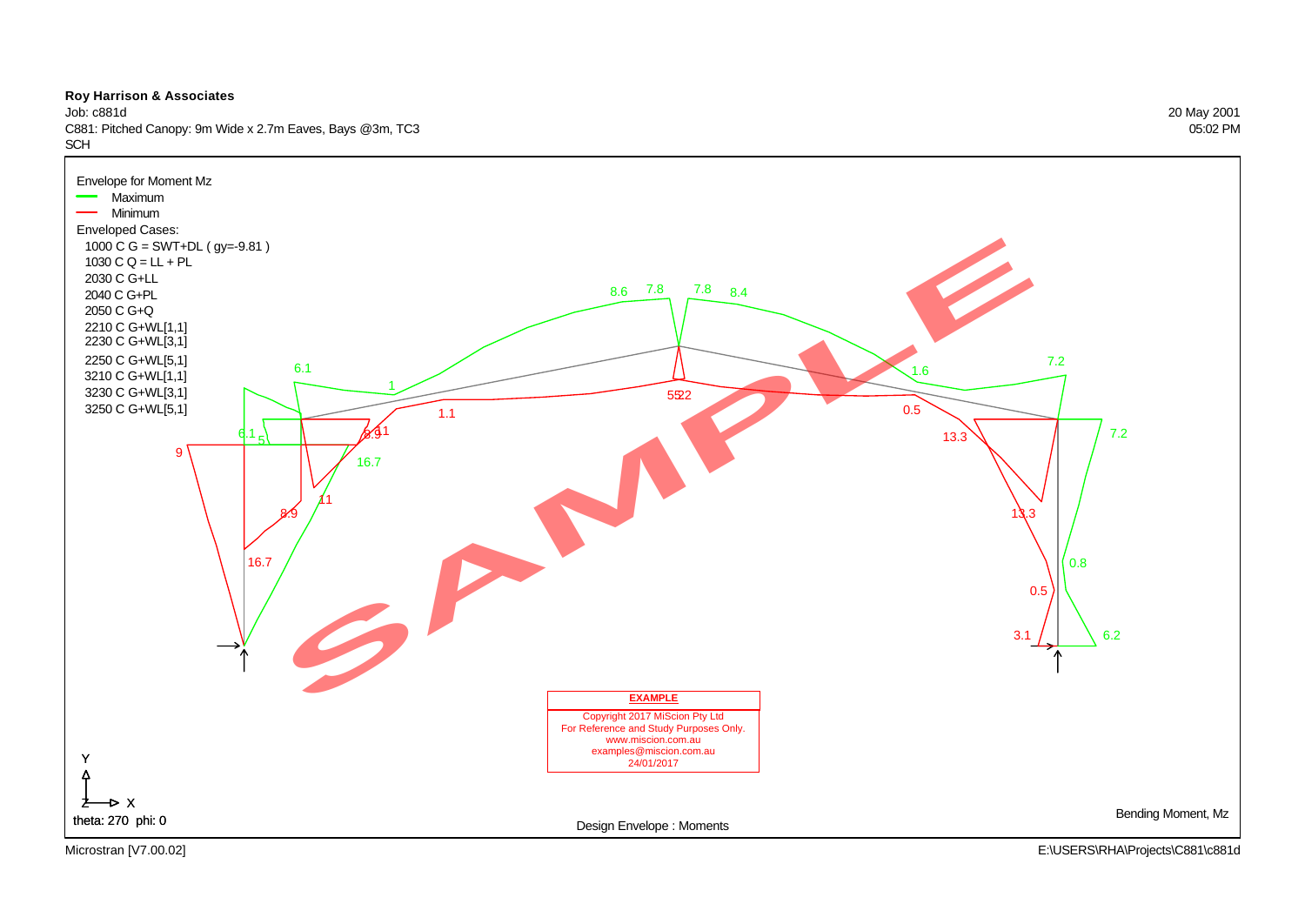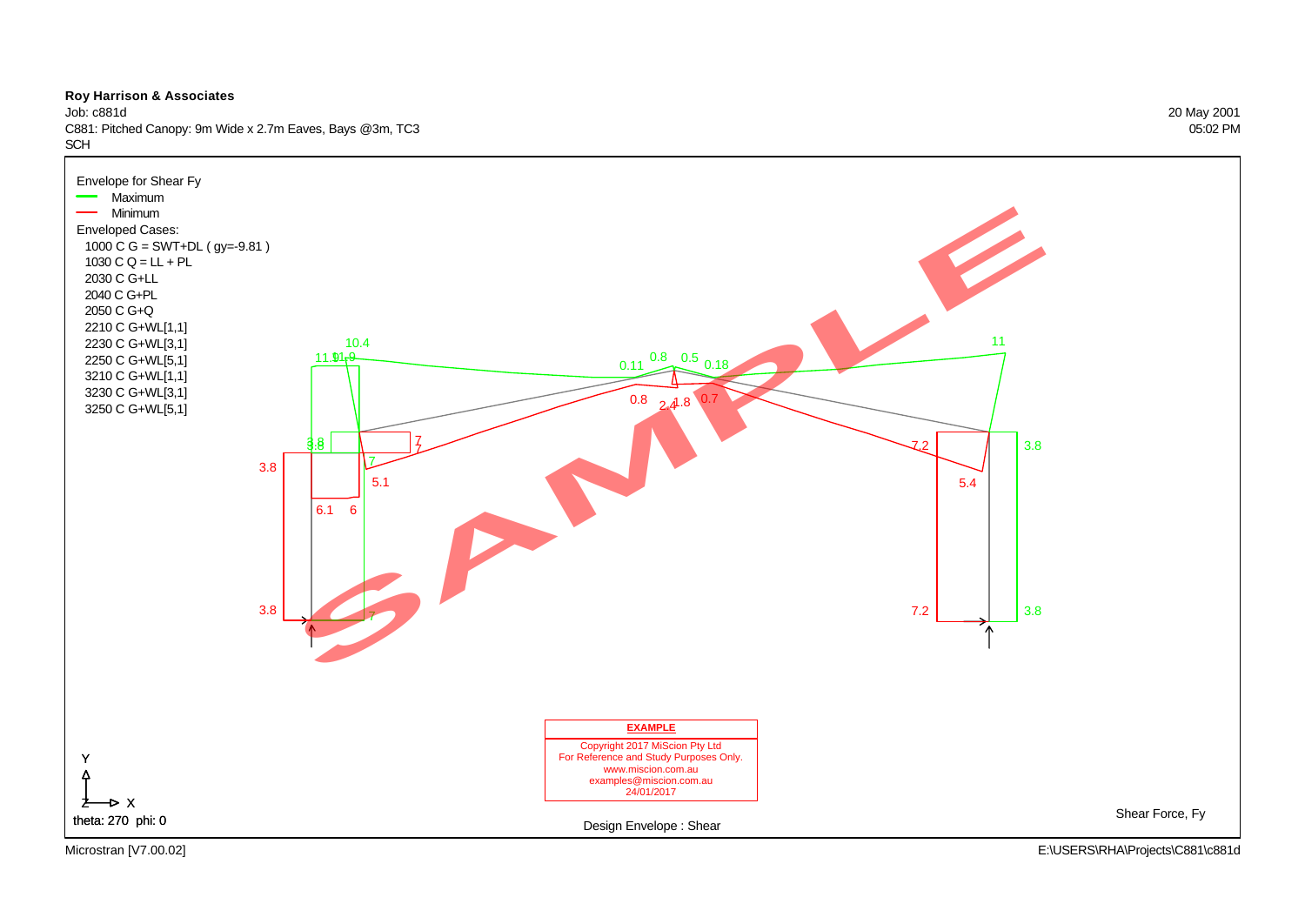Job: c881d 20 May 2001 C881: Pitched Canopy: 9m Wide x 2.7m Eaves, Bays @3m, TC3 05:12 PM

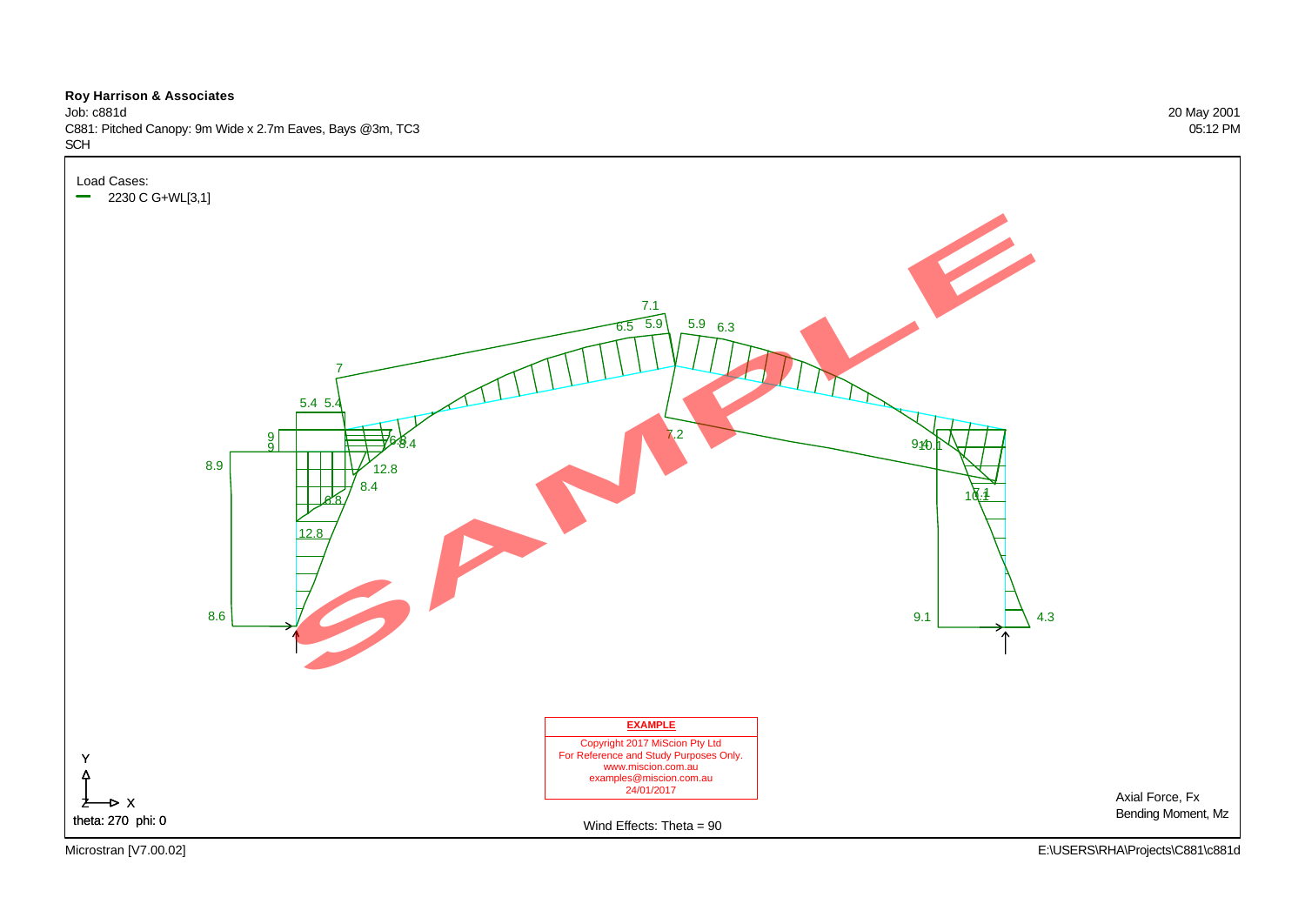Job: c881d 20 May 2001 C881: Pitched Canopy: 9m Wide x 2.7m Eaves, Bays @3m, TC3 05:13 PM SCH

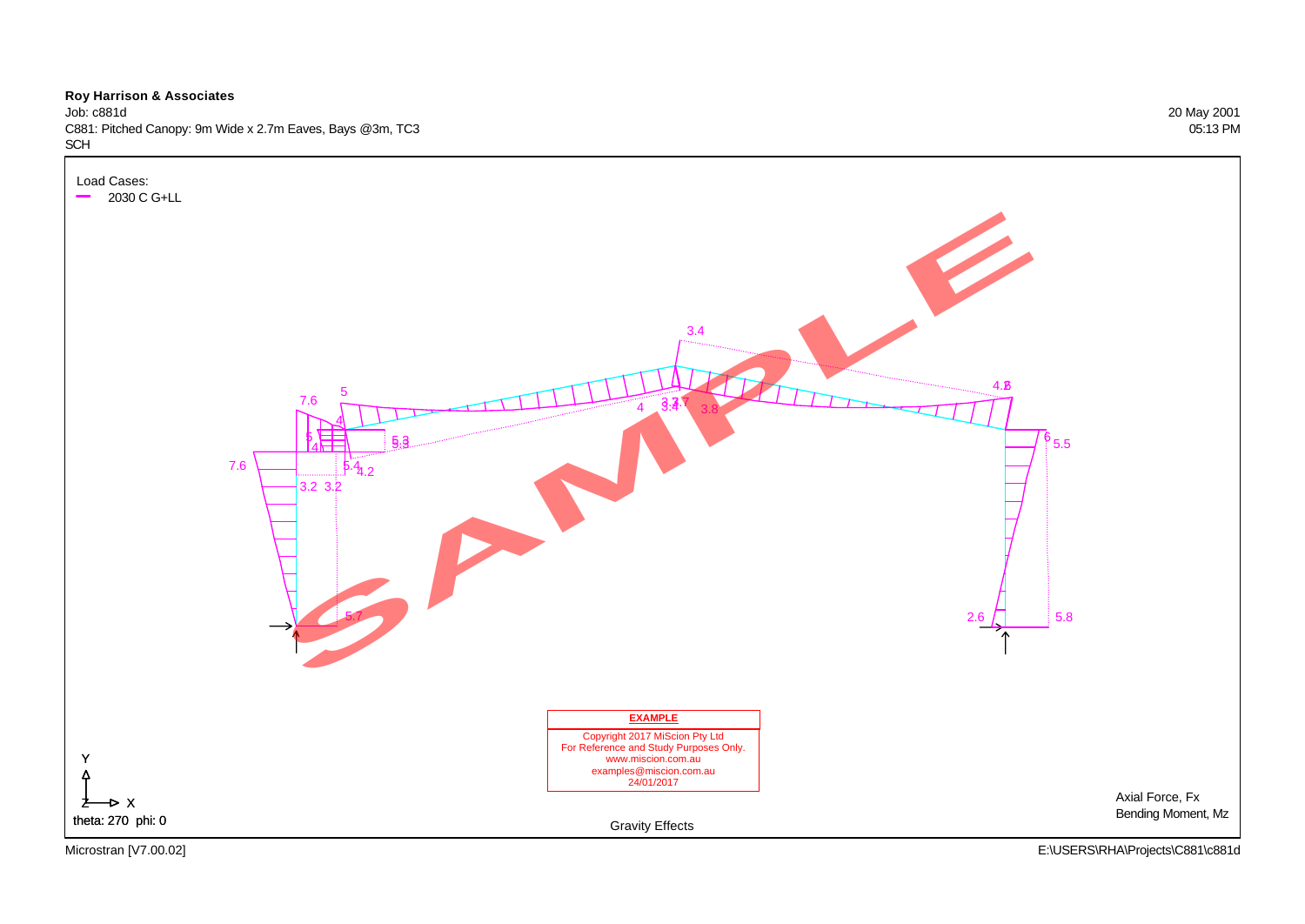Job: c881d 20 May 2001 C881: Pitched Canopy: 9m Wide x 2.7m Eaves, Bays @3m, TC3 05:14 PM

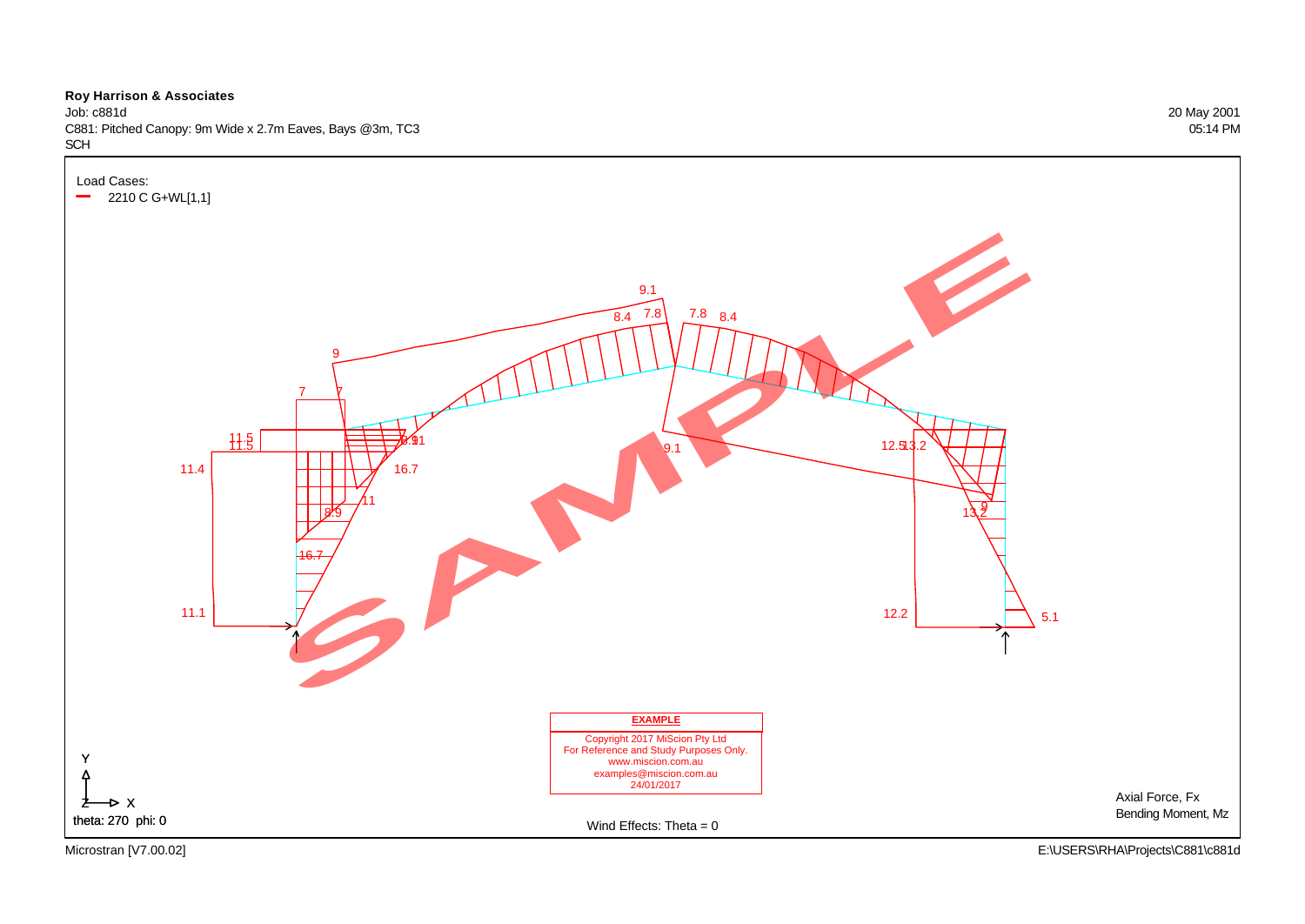Job: c881d 20 May 2001 C881: Pitched Canopy: 9m Wide x 2.7m Eaves, Bays @3m, TC3 05:14 PM

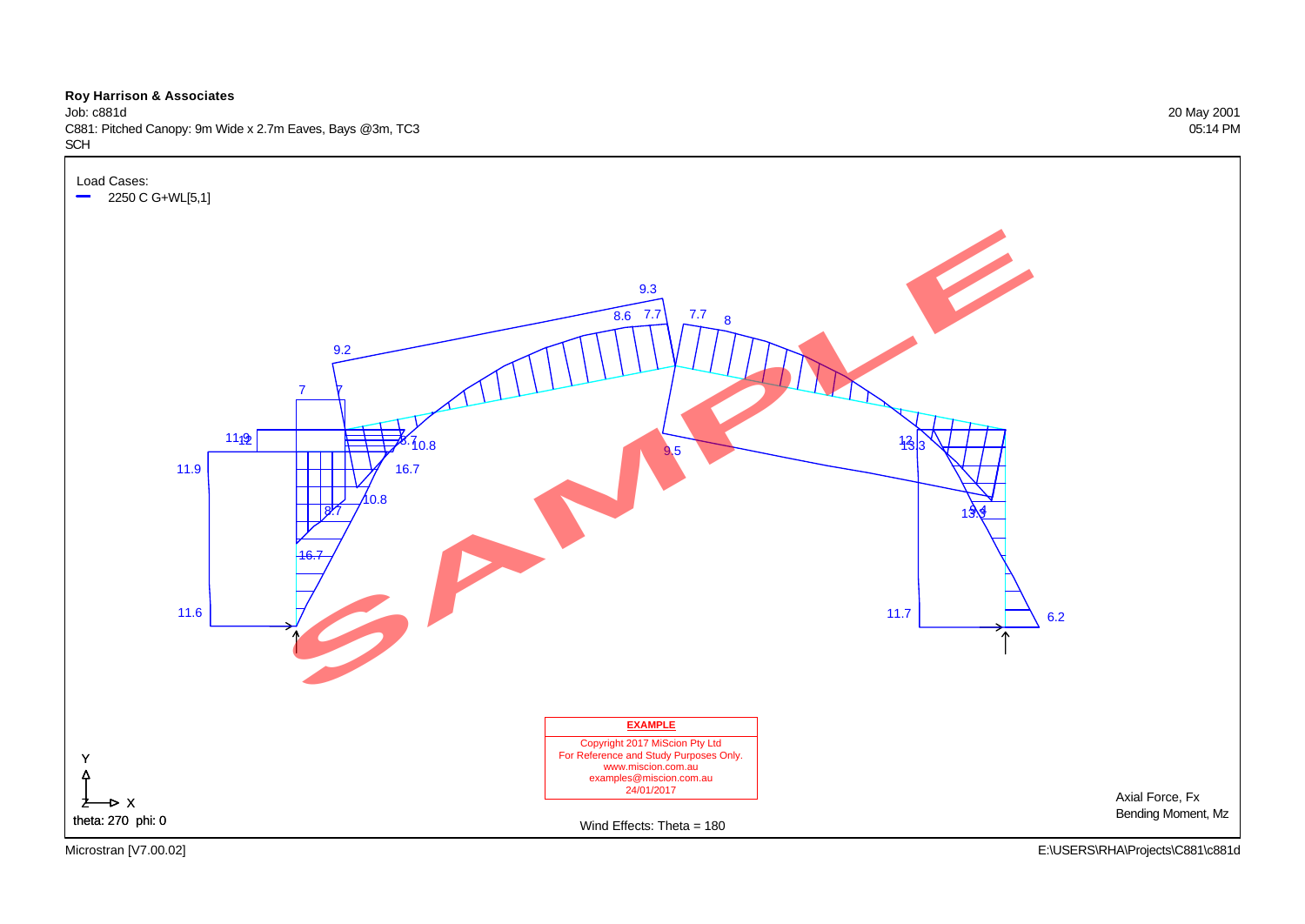## **LOAD CASES - STEEL DESIGN**

| Case Type |   | Title          |
|-----------|---|----------------|
| 1000      | C | $G = SWT + DL$ |
| 1030      | С | $O = LL + PL$  |
| 2030      | С | $G+L$ L        |
| 2040      | C | $G+PI.$        |
| 2050      | C | G+O            |
| 2210      | C | G+WL[1,1]      |
| 2230      | C | G+WL[3,1]      |
| 2250      | С | $G+WL$ [5,1]   |
| 3210      | C | G+WL[1,1]      |
| 3230      | C | $G+WLI$ 3, 11  |
| 3250      | C | $G+WL$ [5,1]   |
|           |   |                |

#### **STEEL MEMBERS SUMMARY REPORT**

| 3210           | $\mathbb{C}$    | $G+WL[1,1]$                  |                                |       |                         |  |
|----------------|-----------------|------------------------------|--------------------------------|-------|-------------------------|--|
| 3230           |                 | $C$ $G+WL[3,1]$              |                                |       |                         |  |
| 3250           |                 | $C$ $G+WL[5,1]$              |                                |       |                         |  |
|                |                 |                              |                                |       |                         |  |
|                |                 | STEEL MEMBERS SUMMARY REPORT |                                |       |                         |  |
| Memb           |                 |                              | Code Length Grade Section      |       | Crit. Load Critical     |  |
|                |                 | mm                           | Name                           |       | Ratio Case Condition    |  |
| $\mathbf{1}$   |                 |                              | AS4100 2385 C350 125X75X4.0RHS |       | 1.136 2250 Section N+Mx |  |
| $\overline{2}$ | AS4100          |                              |                                | 1.432 | 2250 Section N+Mx       |  |
| 3              | AS4100          |                              |                                |       | 1.136 2250 Section N+Mx |  |
| 5              |                 |                              | AS4100 300 C350 125X75X4.0RHS  | 1.721 | 2210 Section N+Mx       |  |
| 6              |                 |                              | AS4100 4584 C350 125X75X4.0RHS | 1.721 | 2210 Section N+Mx       |  |
| 7 <sup>1</sup> |                 |                              | AS4100 4584 C350 125X75X4.0RHS |       | 1.432 2250 Section N+Mx |  |
|                |                 |                              |                                |       |                         |  |
|                |                 | LOAD CASES - STEEL DESIGN    |                                |       |                         |  |
|                | Case Type Title |                              |                                |       |                         |  |
| 1000           |                 | $C$ $G = SWT + DL$           |                                |       |                         |  |
|                |                 | 1030 C $Q = LL + PL$         |                                |       |                         |  |
| 2030           | $C$ $G+LL$      |                              |                                |       |                         |  |
| 2040           | $\mathsf{C}$    | $G+PL$                       |                                |       |                         |  |
| 2050           | $\mathsf C$     | $G+O$                        |                                |       |                         |  |
| 2210           | $\mathsf{C}$    | $G+WL[1,1]$                  |                                |       |                         |  |
| 2230           | $\mathsf C$     | $G+WL[3,1]$                  |                                |       |                         |  |
| 2250           | $\subseteq$     | $G+WL[5,1]$                  |                                |       |                         |  |
| 3210           | $\mathsf{C}$    | $G+WL[1,1]$                  |                                |       |                         |  |
| 3230           | $\mathbb C$     | $G+WL[3,1]$                  |                                |       |                         |  |
| 3250           | $\mathsf C$     | $G+WL$ [5,1]                 |                                |       |                         |  |
|                |                 |                              |                                |       |                         |  |
| <b>CRRET</b>   |                 | MEMBERG EIITT BEROPE         |                                |       |                         |  |

#### **LOAD CASES - STEEL DESIGN**

| Case Type |             | Title         |
|-----------|-------------|---------------|
| 1000      | С           | $G = SWT+DL$  |
| 1030      | С           | $O = LL + PL$ |
| 2030      | C           | $G+L$         |
| 2040      | C           | $G+PL$        |
| 2050      | C           | $G+O$         |
| 2210      | C           | G+WL[1,1]     |
| 2230      | С           | $G+WL[3,1]$   |
| 2250      | $\subseteq$ | $G+WL[5,1]$   |
| 3210      | C           | $G+WL[1,1]$   |
| 3230      | C           | $G+WL[3,1]$   |
| 3250      | С           | $G+WL$ [5,1]  |

#### **STEEL MEMBERS FULL REPORT**

|             | MEMBER: 1 (Code Check to AS4100)                            |        |                         |           |                                                                       |                                                                                                |  |
|-------------|-------------------------------------------------------------|--------|-------------------------|-----------|-----------------------------------------------------------------------|------------------------------------------------------------------------------------------------|--|
|             | Section: 125X75X4.0RHS Axis: Y Grade: C350 fy: 350 fu: 430  |        |                         |           |                                                                       | column                                                                                         |  |
| $D =$       | Section dimensions and properties.<br>125.0                 | $B=$   | 75.0                    | $T = 4.0$ |                                                                       |                                                                                                |  |
|             | $Aq = 1480.0$                                               | $rx =$ |                         |           |                                                                       | $45.4$ $Zx = 4.89E+04$ $Sx = 6.03E+04$                                                         |  |
|             |                                                             | ry≠    |                         |           |                                                                       | $30.6$ $Zy = 3.70E+04$ $Sy = 4.24E+04$                                                         |  |
|             |                                                             | $J =$  | $3.16E+06$ Iw= 0.00E+00 |           |                                                                       |                                                                                                |  |
|             | Section Properties for Design:                              |        |                         |           |                                                                       |                                                                                                |  |
|             | Form Factor= $1.000$                                        |        |                         |           | Class Mx: Compact Zex= 6.030E+04                                      |                                                                                                |  |
|             | $Ae=$                                                       | 1480   |                         |           | Class My: Non-compact Zey= 3.991E+04                                  |                                                                                                |  |
|             | Member Restraints                                           |        |                         |           |                                                                       |                                                                                                |  |
|             |                                                             |        |                         |           | $\left/$ --Beam-- $\right/$ Load $\left/$ ------Column----- $\right/$ |                                                                                                |  |
| No          | Offset Top Btm Cant Ht XX kx                                |        |                         |           | YY ky                                                                 |                                                                                                |  |
| 1           | $0.000$ L L                                                 |        |                         |           | N S Y 1.00 Y 1.00                                                     |                                                                                                |  |
| $2^{\circ}$ | $2.385$ L L                                                 |        | N                       |           |                                                                       |                                                                                                |  |
|             | Sidesway - about XX axis: N about YY axis: N                |        |                         |           |                                                                       | <b>EXAMPLE</b>                                                                                 |  |
|             | Critical conditions for design load cases:                  |        |                         |           |                                                                       | Copyright 2017 MiScion Pty Ltd<br>For Reference and Study Purposes Only.<br>www.miscion.com.au |  |
|             | Case Cap/Load Condition<br>1000 6.665 Member out-plane C+Mx |        |                         |           |                                                                       | examples@miscion.com.au<br>24/01/2017                                                          |  |
|             | 1030 2.882 Member out-plane C+Mx                            |        |                         |           |                                                                       |                                                                                                |  |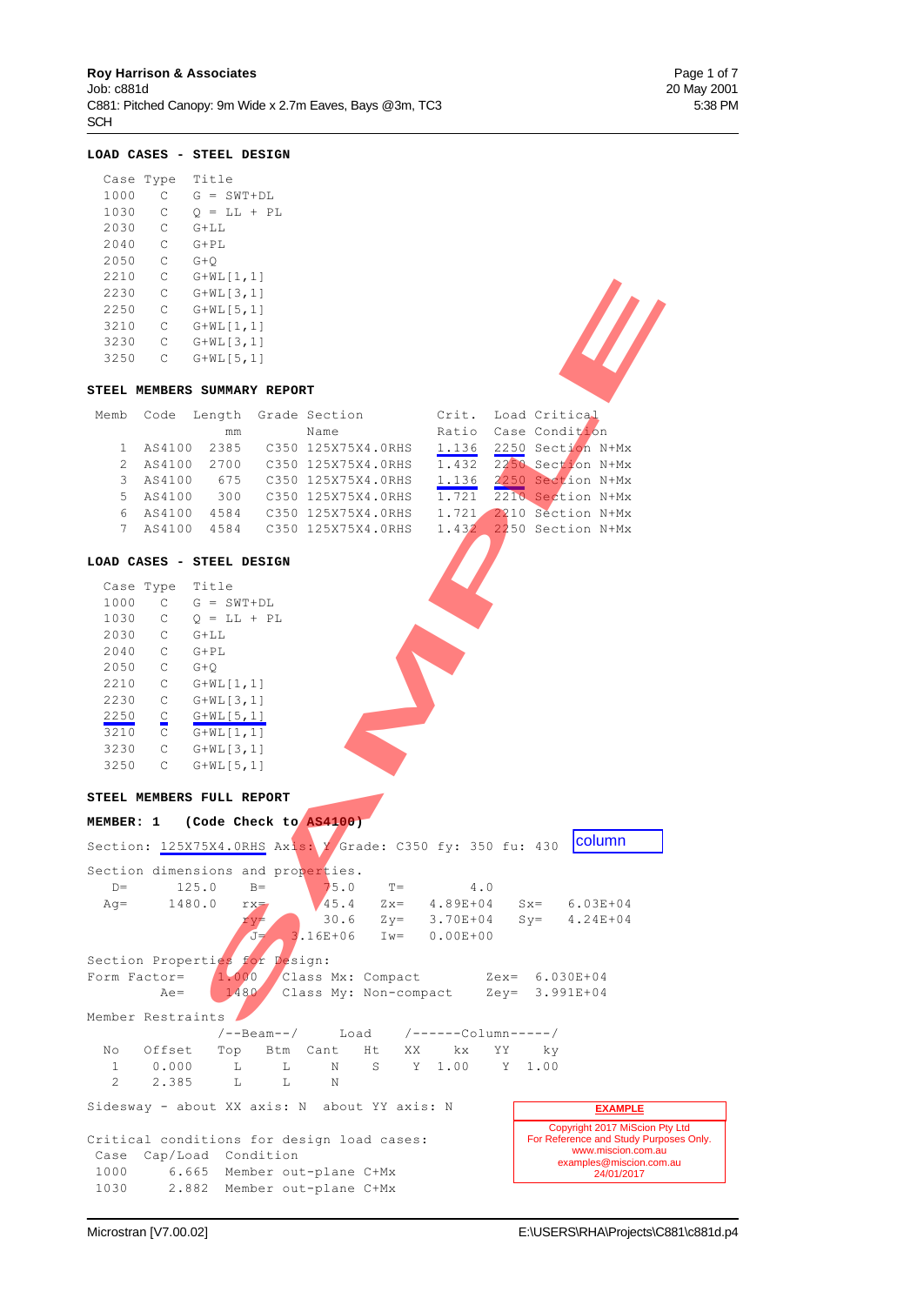#### **Roy Harrison & Associates Page 2 of 7 Page 2 of 7 Page 2 of 7 Page 2 of 7 Page 2 of 7**

Job: c881d 20 May 2001 C881: Pitched Canopy: 9m Wide x 2.7m Eaves, Bays @3m, TC3 5:38 PM **SCH** 

2030 2.375 Member out-plane C+Mx<br>2040 4.426 Member out-plane C+Mx 1.426 Member out-plane C+Mx<br>2.012 Member out-plane C+Mx 2050 2.012 Member out-plane C+Mx 2210 1.141 Section N+Mx 2230 1.485 Section N+Mx 2250 1.136 Section N+Mx 3210 2.240 Section N+Mx 3230 3.039 Section N+Mx 3250 2.229 Section N+Mx SECTION CHECKS Case: 2250 Off: 2385 Cap/Load= 1.136 Section N+Mx (8.3.2) Design loads:  $N^* = 11.86$  t  $M^*x = -16.72$   $M^*y = 0.00$ Design capacities  $\varnothing$ Nt= 466.20  $\varnothing$ Msx= 18.99  $\varnothing$ Msy= 12.5  $\varnothing$ Ns= 0.00  $\varnothing$ Mrx= 18.99  $\varnothing$ Mry= 12 MEMBER/SEGMENT CHECKS Case: 2250 Off: 0/2385 Cap/Load= 1.136 Section N+Mx (8.3.2) Design loads:  $N^* = 11.86$  t  $M^*x = -16.72$   $M^*y = 0.00$  $Lmx = 2385$  column o/a length  $Mmx = 0.000$  $Lmy = 2385$   $Bmy = 0.000$  $Lx = 2385$   $\text{Bme} = 0.000$ Ly= 2385  $\alpha$ m= 1.817 BM modification factor<br>Le= 2385 beam eff. length  $\alpha$ s= 1.00 BM slend. reductn. fac  $\alpha$ s= 1.00 BM slend. reductn. factor Lz= 2385 torsion eff. length Design capacities  $\phi$ Nt= 466.20  $\phi$ Msx= 18.99  $\phi$ Mbx= 18.99  $\phi$ Mox= 18.99  $\varnothing$ Mrx= 18.99  $\varnothing$ Mix= 0.00  $\varnothing$ Mbxo= 0.00  $\emptyset$ Msy= 12.57  $\emptyset$ Miy= 0.00  $\emptyset$ Noz= 0.00  $\varnothing$ Mry= 12.25  $\varnothing$ Mcx= 0.00 SHEAR CHECKS (Appendix I excluded) Case: 2250 Off: 2385 Cap/Load= 1.519 Section N+Mx (8.3.2) Design loads:  $V^* = 7.01$ Design capacities  $\text{C}Vv= 140.04$   $\text{C}Mf= 11.43$ **MEMBER: 2 (Code Check to AS4100)** Section: 125X75X4.0RHS Axis: Y Grade: C350 fy: 350 fu: 430 Section dimensions and properties. D=  $125.0$  B=  $\sqrt{75.0}$  T=  $4.0$ Ag= 1480.0 rx=  $45.4$  Zx= 4.89E+04 Sx= 6.03E+04  $ry=$  30.6  $Zy=$  3.70E+04  $Sy=$  4.24E+04 J= 3.16E+06 Iw= 0.00E+00 Section Properties for Design:<br>Form Factor= 1.000 Class Form Factor=  $1.000$  Class Mx: Compact  $2ex= 6.030E+04$ <br>Ae=  $1480$  Class My: Non-compact  $2ey= 3.991E+04$  $Ae=$  1480 Class My: Non-compact Zey= 3.991E+04 Member Restraints /--Beam--/ Load /------Column-----/ No Offset Top Btm Cant Ht XX kx YY ky<br>1 0.000 L L N S Y 1.00 Y 1.00 1 0.000 L L N S Y 1.00 Y 1.00 2 2.700 L L N Sidesway - about XX axis: N about YY axis: N Critical conditions for design load cases: Case Cap/Load Condition 1000 8.270 Member out-plane C+Mx 1030 3.553 Member out-plane C+Mx 2030 2.939 Member out-plane C+Mx 2040 5.460 Member out-plane C+Mx Copyright 2017 Mission<br>
For Reference and Study P( $\frac{EXAMPLE}{18.99}$ <br>
Copyright 2017 Mission<br>
examples@mission.com<br>
examples@mission.com<br>
24/01/2017<br>
tion N+Mx (8.3.2)<br>
-16.72<br>
18.99  $\omega M y = 12.57$ <br>
18.99  $\omega M y = 12.57$ <br>
18.99 Column Buckling Copyright 2017 MiScion Pty Ltd For Reference and Study Purposes Only. www.miscion.com.au examples@miscion.com.au 24/01/2017 **EXAMPLE** 3<br>
Section NHX<br>
1: 2385 Cap/Load= 1.136 Section NHX<br>
1: 2385 Cap/Load= 1.136 Section NHX<br>
1:  $\frac{N^* = 11.56 \text{ t}}{60.2365}$  Cap/Load= 1.136 Section NHX<br>
collection Sexter 18.93<br>
collection NHX<br>
collection NHX<br>
collection NH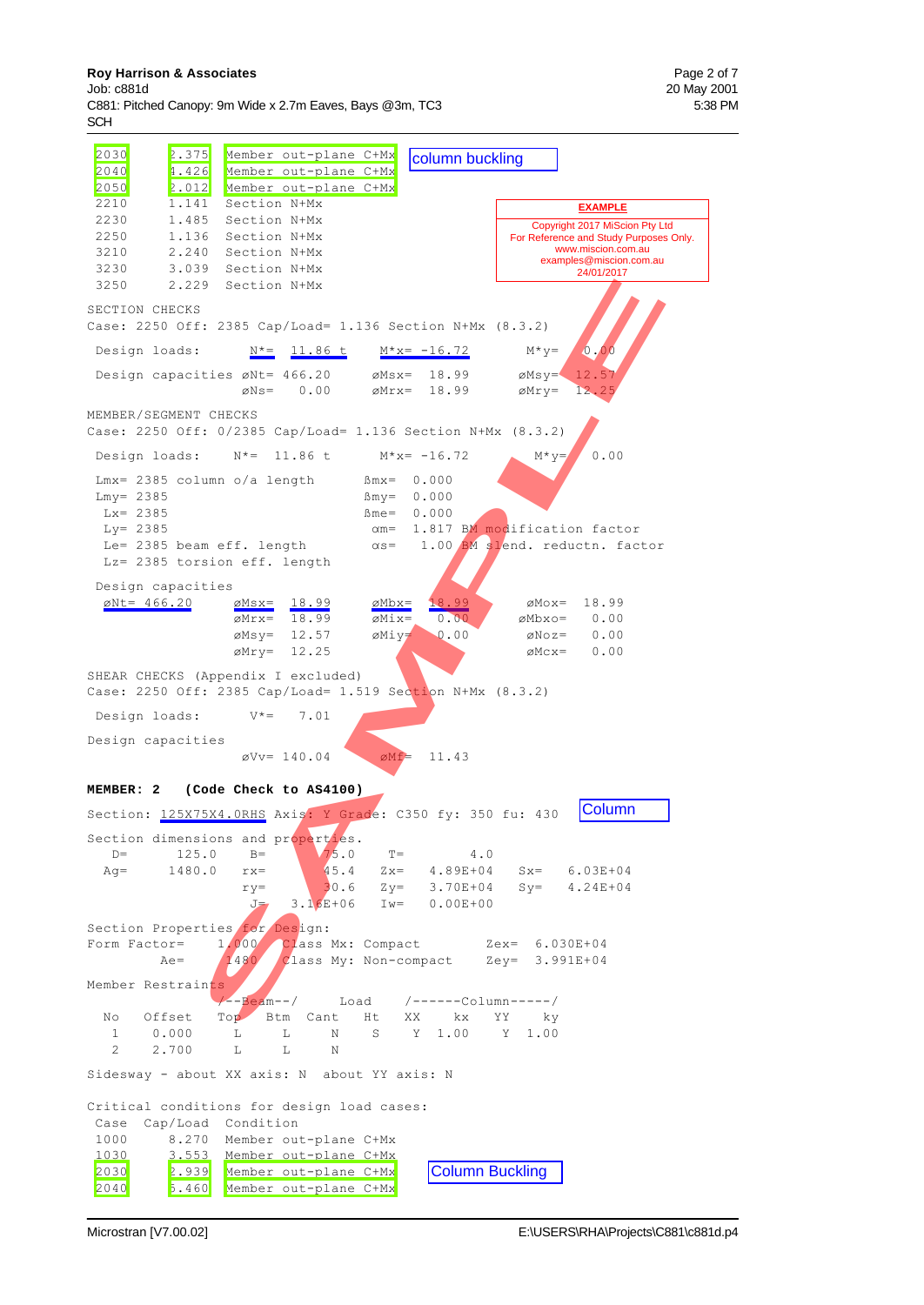#### **Roy Harrison & Associates Page 3 of 7 Page 3 of 7 Page 3 of 7 Page 3 of 7 Page 3 of 7 Page 3 of 7**

Job: c881d 20 May 2001 C881: Pitched Canopy: 9m Wide x 2.7m Eaves, Bays @3m, TC3 5:38 PM **SCH** 

 2050 2.485 Member out-plane C+Mx 2210 1.444 Section N+Mx 2230 1.875 Section N+Mx 2250 1.432 Section N+Mx 3210 2.834 Section N+Mx 3230 3.833 Section N+Mx 3250 2.806 Section N+Mx SECTION CHECKS Case: 2250 Off: 2700 Cap/Load= 1.432 Section N+Mx (8.3.2) Design loads:  $N^* = 12.00 \text{ t}$   $M^*x = 13.27$   $M^*y = 0.00$ Design capacities  $\emptyset$ Nt= 466.20  $\emptyset$ Msx= 18.99  $\emptyset$ Msy= 12.5  $\emptyset$ Ns= 0.00  $\emptyset$ Mrx= 18.99  $\emptyset$ Mry= 12.25 MEMBER/SEGMENT CHECKS Case: 2250 Off: 0/2700 Cap/Load= 1.432 Section N+Mx (8.3.2) Design loads:  $N^* = 12.00 \text{ t}$   $M^*x = 13.27$   $M^*y = 0.00$  $Lmx = 2700$  column o/a length  $Bmx = 0.469$  $Lmy = 2700$   $\text{Bmy} = 0.000$  $Lx = 2700$   $\text{m}e = 0.469$  $Ly= 2700$   $\alpha m= 2.451$  BM modification factor Le= 2700 beam eff. length  $\alpha s= 1.00$  BM slend. reductn. factor Lz= 2700 torsion eff. length Design capacities  $\phi$ Nt= 466.20  $\phi$ Msx= 18.99  $\phi$ Mbx= 18.99  $\phi$ Mox= 18.99  $\overline{\omega Mrx} = \overline{18.99}$   $\overline{\omega Mix} = \overline{0.00}$   $\omega Mbxo = 0.00$  $\emptyset$ Msy= 12.57  $\emptyset$ Miy= 0.00  $\emptyset$ Noz= 0.00  $\varnothing$ Mry= 12.25  $\varnothing$ Mcx= 0.00 SHEAR CHECKS (Appendix I excluded) Case: 2250 Off: 0 Cap/Load= 24.502 Section N+Mx (8.3.2) Design loads: V\*= 7.22 Design capacities  $\text{ov} = 176.90$   $\text{OMf} = 11.43$ **MEMBER: 3 (Code Check to AS4100)** Section: 125X75X4.0RHS Axis: Y Grade: C350 fy: 350 fu: 430 Section dimensions and properties. D= 125.0 B= 75.0 T= 4.0<br>Ag= 1480.0 rx=  $45.4$  Zx= 4.89E+04 Ag= 1480.0 rx= 45.4 Zx= 4.89E+04 Sx= 6.03E+04  $ry=$  3.70E+04 Sy= 4.24E+04  $J = 3.16E+06$   $Iw = 0.00E+00$ Section Properties for Design: Form Factor= 1.000 Class Mx: Compact Zex= 6.030E+04 Ae= 1480 Class My: Non-compact Zey= 3.991E+04 Member Restraints<br>//-Beam--/ Load /------Column-----/<br>nt Ht XX kx YY ky No Offset Top Btm Cant Ht 1 0.000 L L N S Y 1.00 Y 1.00 2 0.675 **L** L N Sidesway - about XX axis: N about YY axis: N Critical conditions for design load cases: Case Cap/Load Condition 1000 6.887 Member out-plane C+Mx 1030 2.946 Member out-plane C+Mx 2030 2.441 Member out-plane C+Mx 2040 4.543 Member out-plane C+Mx 2050 2.064 Member out-plane C+Mx 2210 1.141 Section N+Mx Copyright 2017 MiScion Pty Ltd For Reference and Study Purposes Only. www.miscion.com examples@miscion.com.au 24/01/2017 **EXAMPLE** 5: 2700 Cap/Load = 1.432 Section NH2x (8.3.2)<br>
SAMPLE SAMPLE SAMPLE 200 EXAMPLE 2010 EXAMPLE 2010<br>
ETHE SAMPLE 200 EXAMPLE 2013<br>
ETHE SAMPLE 200 EXAMPLE 2013<br>
CHECKS<br>
SAMPLE CAPS CONDICATE 1.432 Section NH2x (8.3.2)<br>
CHEC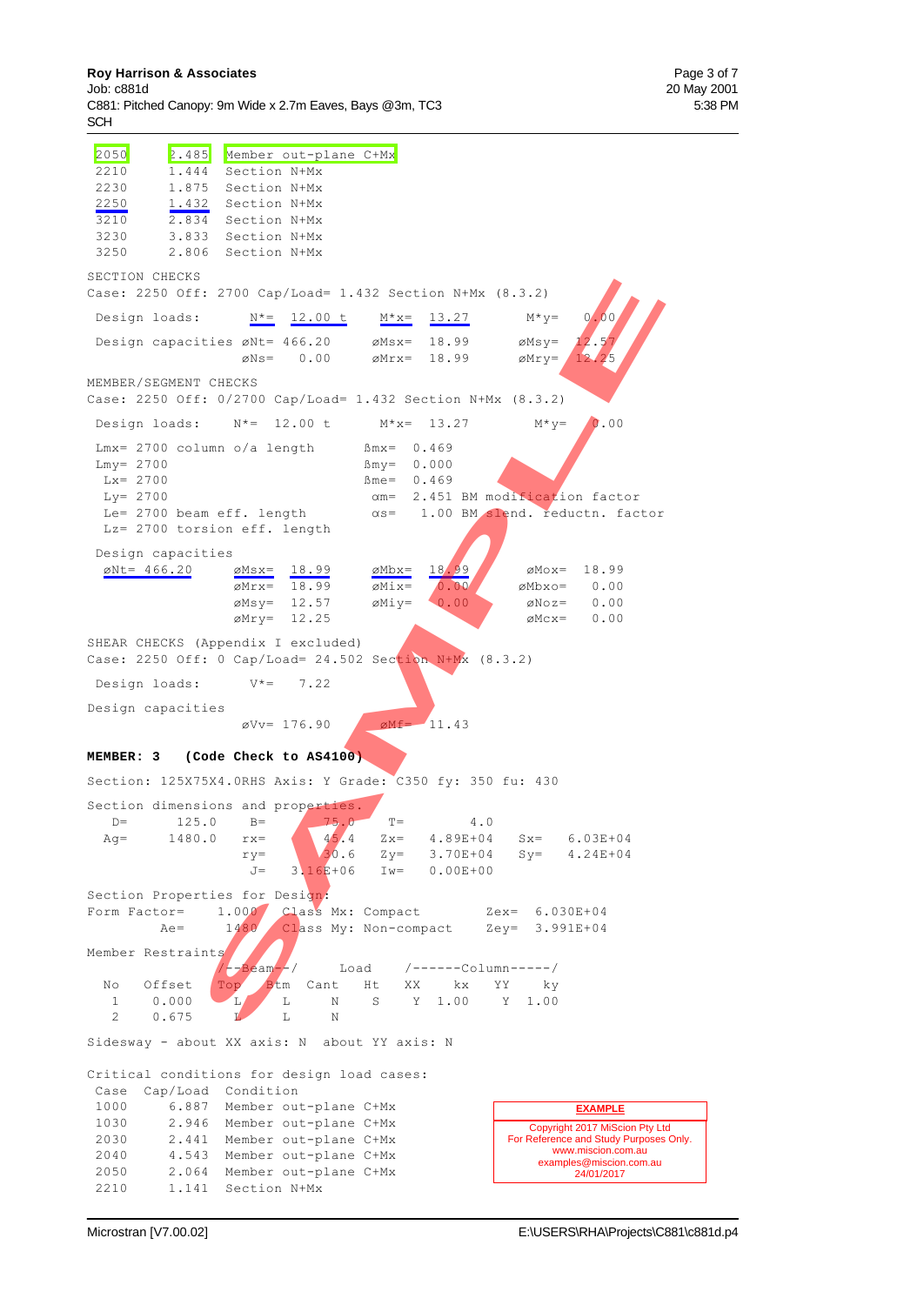2230 1.485 Section N+Mx 2250 1.136 Section N+Mx 3210 2.240 Section N+Mx 3230 3.039 Section N+Mx 3250 2.229 Section N+Mx SECTION CHECKS Case: 2250 Off: 0 Cap/Load= 1.136 Section N+Mx (8.3.2) Design loads:  $N^* = 7.01 \text{ t}$   $M^*x = 16.72$   $M^*y = 0.00$ Design capacities  $\varnothing$ Nt= 466.20  $\varnothing$ Msx= 18.99  $\varnothing$ Msy= 12.57  $\emptyset$ Ns= 0.00  $\emptyset$ Mrx= 18.99  $\emptyset$ Mry= 12.38 MEMBER/SEGMENT CHECKS Case: 2250 Off: 0/675 Cap/Load= 1.136 Section N+Mx (8.3.2) Design loads:  $N^*=$  7.01 t  $M^*x=$  16.72  $M^*y=$ Lmx=  $675$  column o/a length  $\text{Bmx} = -0.520$  $Lmv = 675$   $\text{Bmv} = 0.000$  $Lx = 675$   $Bme = -0.520$  $Ly=$  675  $\alpha m=$  1.280 BM modification factor Le=  $675$  beam eff. length  $\alpha s= 1.03$  BM slend. reductn. factor Lz= 675 torsion eff. length Design capacities  $\phi$ Nt= 466.20  $\phi$ Msx= 18.99  $\phi$ Mbx= 18.99  $\phi$ Mox= 18.99  $\phi$ Mbxo= 0.00  $\emptyset$ Mix= 0.00  $\emptyset$   $\emptyset$ Mbxo= 0.00  $\emptyset$ Msy= 12.57  $\emptyset$ Miy= 0.00  $\emptyset$ Noz= 0.00  $\emptyset$ Mry= 12.38  $\emptyset$ Mcx= 0.00 SHEAR CHECKS (Appendix I excluded) Case: 2250 Off: 0 Cap/Load= 1.491 Section N+Mx (8.3.2) Design loads: V\*= 11.86 Design capacities  $\varnothing$ Vv= 140.04  $\varnothing$ Mf= 11.43 **MEMBER: 5 (Code Check to AS4100)** Section: 125X75X4.0RHS Axis: Y Grade: C350 fy: 350 fu: 430 Section dimensions and properties.  $D=$  125.0  $B=$  75.0  $T=$  4.0 Ag= 1480.0  $rx =$  45.4  $Zx =$  4.89E+04 Sx= 6.03E+04<br>  $xy =$  30.6  $Zy =$  3.70E+04 Sy= 4.24E+04  $ry=$  30.6  $Zy=$  3.70E+04  $Sy=$  4.24E+04  $J=$  3.16E+06 Iw= 0.00E+00 Section Properties for Design; Form Factor= 1.000 Class Mx: Compact 2ex= 6.030E+04<br>Ae= 1480 Class My: Non-compact 2ey= 3.991E+04 Ae= 1480 Class My: Non-compact Member Restraints /--Beam--/ Load /------Column-----/ No Offset Top Btm Cant Ht XX kx YY ky 1 0.000 L L N S Y 1.00 Y 1.00 2 0.300 L L N Sidesway - about XX axis: N about YY axis: N Critical conditions for design load cases: Case Cap/Load Condition 1000 10.929 Section N+Mx 1030 4.357 Section N+Mx 2030 3.804 Section N+Mx 2040 6.683 Section N+Mx 2050 3.115 Section N+Mx 2210 1.721 Section N+Mx 2230 2.268 Section N+Mx 2250 1.760 Section N+Mx Copyright 2017 MiScion Pty Ltd For Reference and Study Purposes Only. www.miscion.com.au examples@miscion.com.au 24/01/2017 **EXAMPLE SAMPLE**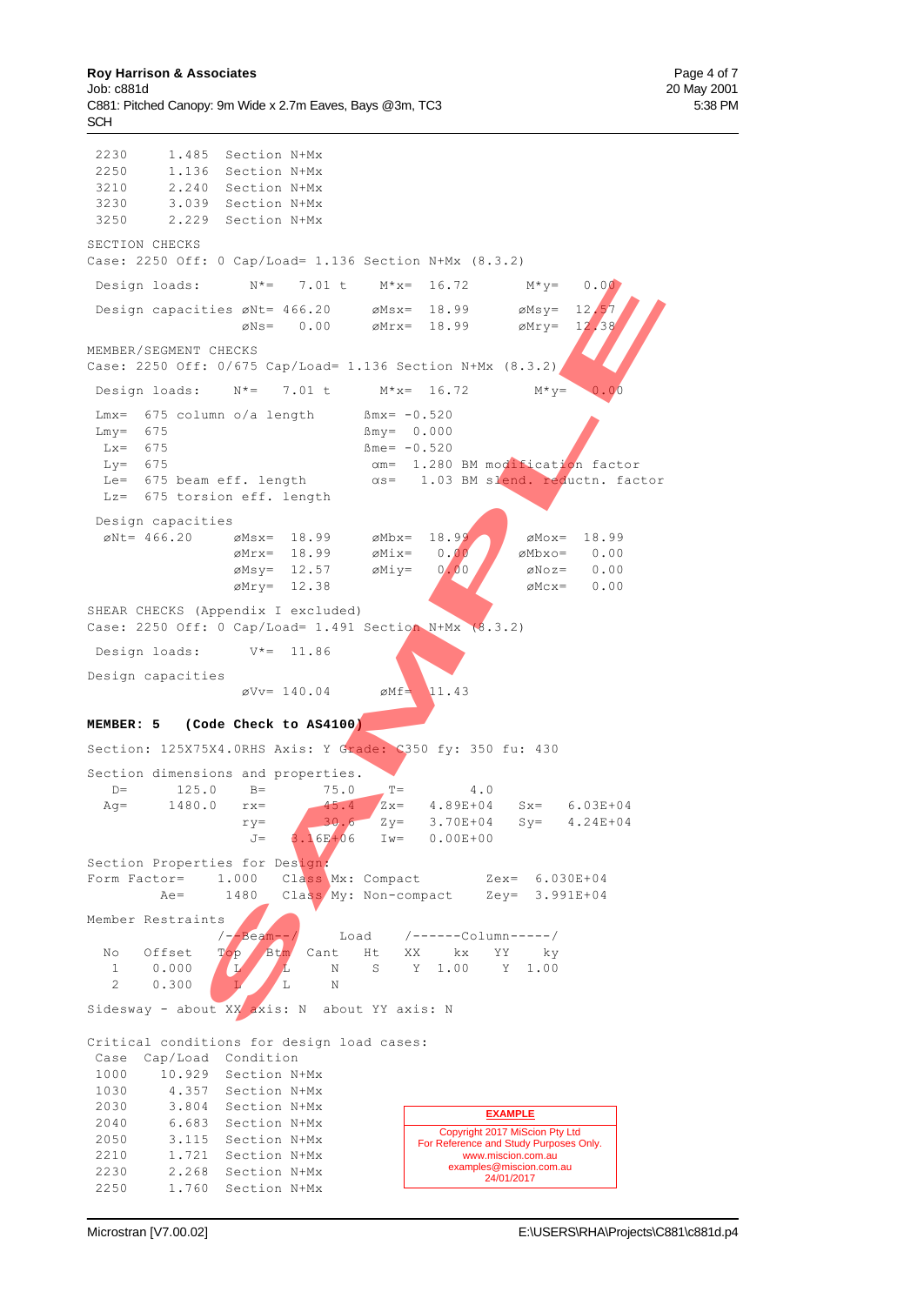3210 3.364 Section N+Mx 3230 4.624 Section N+Mx 3250 3.451 Section N+Mx SECTION CHECKS Case: 2210 Off: 300 Cap/Load= 1.721 Section N+Mx (8.3.2) Design loads:  $N^* = 11.49$  t  $M^*x = 11.04$   $M^*y = 0.00$ Design capacities  $\emptyset$ Nt= 466.20  $\emptyset$ Msx= 18.99  $\emptyset$ Msy= 12.26<br>  $\emptyset$ Ns= 0.00  $\emptyset$ Mrx= 18.99  $\emptyset$ Mry= 12.26  $\varnothing$ Ns= 0.00  $\varnothing$ Mrx= 18.99 **MEMBER: 6 (Code Check to AS4100)** Section: 125X75X4.0RHS Axis: Y Grade: C350 fy: 350 fu: 430 Section dimensions and properties.<br>D= 125.0 B= 75.0 D= 125.0 B= 75.0 T= 4.0<br>Aq= 1480.0 rx= 45.4 Zx= 4.89E+04 Ag= 1480.0 rx= 45.4 Zx= 4.89E+04 Sx= 6.03E+04  $ry=$  30.6  $Zy=$  3.70E+04  $Sy=$  4.24E+04 J= 3.16E+06 Iw= 0.00E+00 Section Properties for Design: Form Factor=  $1.000$  Class Mx: Compact  $Z_{ex} = 6.030E + 04$ Ae= 1480 Class My: Non-compact Zey= 3.991E+04 Member Restraints /--Beam--/ Load /------Column-----/ No Offset Top Btm Cant Ht XX kx YY ky 1 0.000 L L N S Y 1.00 Y 1.00 2 1.200 L N S 3 2.400 L N S 4 3.600 T. N S 5 4.584 L L N Sidesway - about XX axis: N about YY  $axis:$ Critical conditions for design load cases: Case Cap/Load Condition 1000 9.517 Member out-plane C+Mx 1030 3.835 Member out-plane C+Mx 2030 3.320 Member out-plane C+Mx 2040 5.891 Member out-plane C+Mx 2050 2.733 Member out-plane C+Mx 2210 1.721 Section N+Mx 2230 2.268 Section N+Mx 2250 1.760 Section N+Mx 3210 3.364 Section N+Mx 3230 4.624 Section N+Mx 3250 3.451 Section N+Mx SECTION CHECKS Case: 2210 Off: 0 Cap/Load= 1.721 Section N+Mx (8.3.2) Design loads:  $N^* = 9.05 \text{ t}$   $M^*x = 11.04$   $M^*y = 0.00$ Design capacities  $\omega$ Nt=  $\frac{1}{4}66.20$   $\omega$ Msx= 18.99  $\omega$ Msy= 12.57  $\oslash$  0.00  $\oslash$  Mrx= 18.99  $\oslash$  Mry= 12.33 MEMBER/SEGMENT CHECKS Case: 2210 Off: 0/1200 Cap/Load= 1.721 Section N+Mx (8.3.2) Design loads:  $N^* = 9.07$  t  $M^*x = 11.04$   $M^*y = 0.00$  $Lmx = 4584$  column o/a length  $Mmx = 1.000$  $Lmy = 4584$   $\text{Bmy} = 0.000$  $Lx = 4584$   $\text{Bme} = -0.084$ Ly=  $4584$   $\alpha$ m= 1.793 BM modification factor Le= 1200 beam eff. length  $\alpha s= 1.02$  BM slend. reductn. factor Lz= 4584 torsion eff. length Transversely loaded. Design capacities  $\text{\textsterling Nt} = 466.20$   $\text{\textsterling Ms}x = 18.99$   $\text{\textsterling Mb}x = 18.99$   $\text{\textsterling Mo}x = 18.99$ **Rafter** Copyright 2017 MiScion Pty Ltd For Reference and Study Purposes Only. www.miscion.com.au examples@miscion.com.au 24/01/2017 **EXAMPLE** 11.18 exter too.20 exter 16.99 extra 16.99 extry 12.2<br>
Code Check to A84100)<br>
Code Check to A84100)<br>
15.08 AMPLE<br>
15.08 and properties.<br>
15.08 and properties.<br>
16.08 and properties.<br>
17.0 and 2.9 3.70 and 3x 4.24844<br>
17.1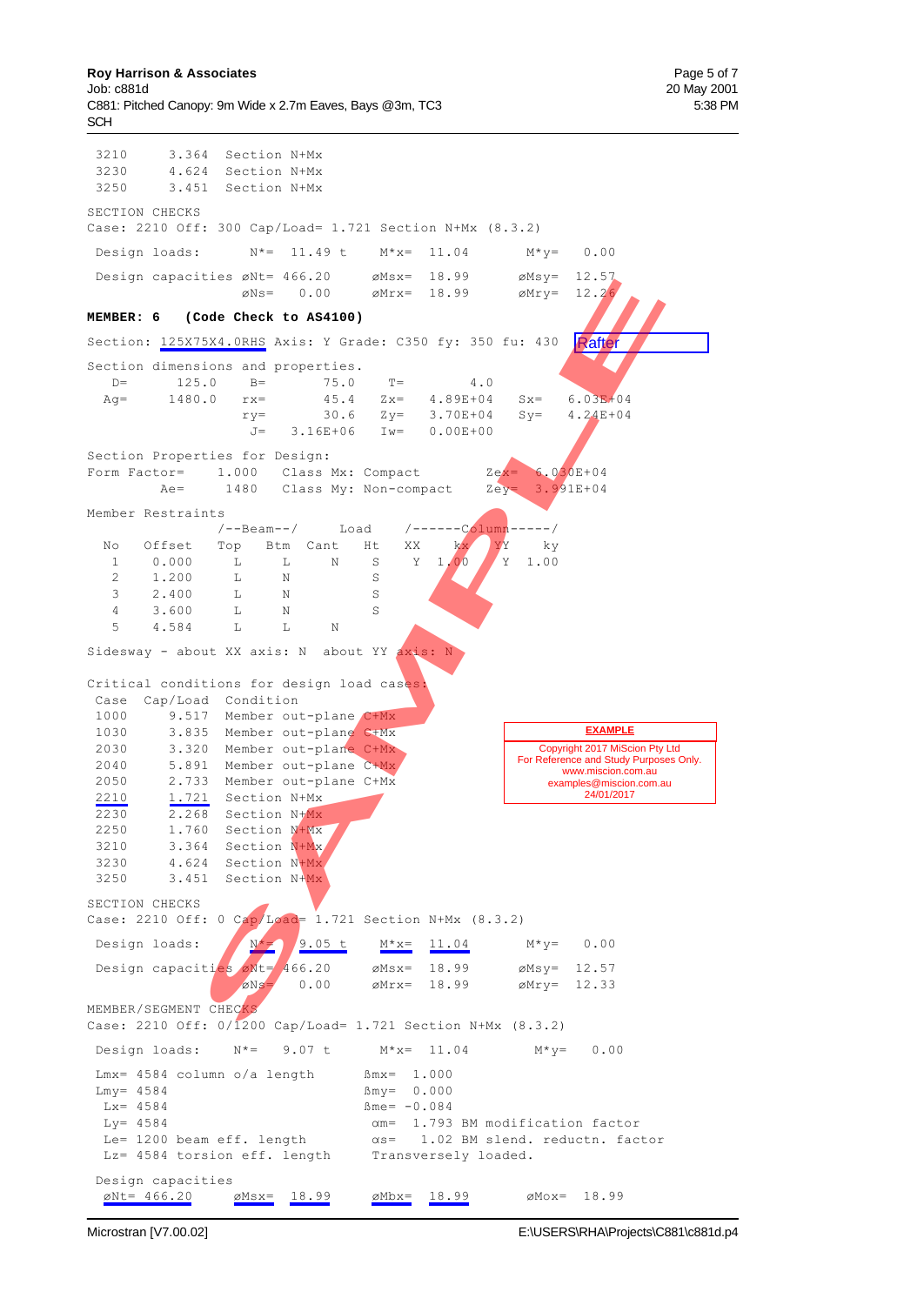|                                                                                                                                                                |                                | øMrx= 18.99<br>$\emptyset$ Msy= 12.57                      | øMix=<br>øMiy=                                   | 0.00<br>0.00             | $\emptyset$ Mbxo=<br>$\emptyset$ Noz=              | 0.00<br>0.00                                                 |
|----------------------------------------------------------------------------------------------------------------------------------------------------------------|--------------------------------|------------------------------------------------------------|--------------------------------------------------|--------------------------|----------------------------------------------------|--------------------------------------------------------------|
|                                                                                                                                                                | $\varnothing$ Mry= 12.33       |                                                            |                                                  |                          | $\emptyset$ Mcx=                                   | 0.00                                                         |
| SHEAR CHECKS (Appendix I excluded)<br>Case: 2250 Off: 0 Cap/Load= 16.986 Section N+Mx (8.3.2)                                                                  |                                |                                                            |                                                  |                          |                                                    |                                                              |
| Design loads:                                                                                                                                                  |                                | $V^* = 10.41$                                              |                                                  |                          |                                                    |                                                              |
| Design capacities                                                                                                                                              |                                |                                                            |                                                  |                          |                                                    |                                                              |
|                                                                                                                                                                |                                | $\varnothing$ Vv= 176.90 $\varnothing$ Mf=                 |                                                  | 11.43                    |                                                    |                                                              |
| MEMBER: 7 (Code Check to AS4100)                                                                                                                               |                                |                                                            |                                                  | Rafter                   |                                                    |                                                              |
| Section: 125X75X4.0RHS Axis: Y Grade: C350 fy: 350 fu: 430                                                                                                     |                                |                                                            |                                                  |                          |                                                    |                                                              |
| Section dimensions and properties.                                                                                                                             |                                |                                                            |                                                  |                          |                                                    |                                                              |
| 125.0<br>$D =$                                                                                                                                                 | $B =$                          | 75.0                                                       | $T =$                                            |                          | 4.0                                                |                                                              |
| 1480.0<br>$Aq =$                                                                                                                                               | $rx =$                         | 45.4                                                       |                                                  | $Zx = 4.89E + 04$        | $Sx =$                                             | $6.03E + 04$                                                 |
|                                                                                                                                                                | $ry =$                         |                                                            | $30.6$ $Zy=$                                     | 3.70E+04                 | $Sy =$                                             | $4.24E+04$                                                   |
|                                                                                                                                                                | $J =$                          | $3.16E + 06$ Iw=                                           |                                                  | $0.00E + 00$             |                                                    |                                                              |
| Section Properties for Design:                                                                                                                                 |                                |                                                            |                                                  |                          |                                                    |                                                              |
| Form Factor=                                                                                                                                                   |                                | 1.000 Class Mx: Compact                                    |                                                  |                          | $Zex = 6.030E + 04$                                |                                                              |
| $Ae =$                                                                                                                                                         |                                | 1480 Class My: Non-compact                                 |                                                  |                          | $Zey = 3.991E+04$                                  |                                                              |
| Member Restraints                                                                                                                                              |                                |                                                            |                                                  |                          |                                                    |                                                              |
|                                                                                                                                                                | /--Beam--/                     |                                                            | Load                                             |                          | /------Column-----/                                |                                                              |
| Offset<br>No                                                                                                                                                   | Top                            | Btm Cant                                                   | Ht<br>ХX                                         | kx                       | YY<br>ky                                           |                                                              |
| 0.000<br>$\mathbf{1}$                                                                                                                                          | L                              | L<br>Ν                                                     | Υ<br>S                                           | 1.00                     | Y<br>1.00                                          |                                                              |
| 1.200<br>2<br>3<br>2.400                                                                                                                                       | L<br>L                         | N<br>Ν                                                     | S<br>S                                           |                          |                                                    |                                                              |
| $\overline{4}$<br>3.600                                                                                                                                        | L                              | Ν                                                          | S                                                |                          |                                                    |                                                              |
| 5<br>4.584                                                                                                                                                     | L                              | L<br>N                                                     |                                                  |                          |                                                    |                                                              |
|                                                                                                                                                                |                                |                                                            |                                                  |                          |                                                    |                                                              |
| Sidesway - about XX axis: N about YY axis: N                                                                                                                   |                                |                                                            |                                                  |                          |                                                    |                                                              |
| Critical conditions for design load cases:<br>Cap/Load Condition<br>Case<br>1000<br>1030                                                                       |                                | 7.930 Member out-plane C+Mx<br>3.367 Member out-plane C+Mx |                                                  |                          |                                                    |                                                              |
| 2030                                                                                                                                                           |                                | 2.801 Member out-plane C+Mx                                |                                                  |                          |                                                    |                                                              |
| 2040                                                                                                                                                           |                                | 5.202 Member out-plane C+Mx                                |                                                  |                          |                                                    | <b>EXAMPLE</b>                                               |
| 2050                                                                                                                                                           |                                | 2.364 Member out-plane C+Mx                                |                                                  |                          |                                                    | Copyright 2017 MiScion Pty Ltd                               |
| 2210                                                                                                                                                           | 1.444 Section N+Mx             |                                                            |                                                  |                          |                                                    | For Reference and Study Purposes Only.<br>www.miscion.com.au |
| 2230<br>1.875                                                                                                                                                  | Section N+Mx                   |                                                            |                                                  |                          |                                                    | examples@miscion.com.au                                      |
| 2250<br>1.432                                                                                                                                                  | Section N+Mx                   |                                                            |                                                  |                          |                                                    | 24/01/2017                                                   |
| 3210<br>2.834                                                                                                                                                  | Section N+Mx                   |                                                            |                                                  |                          |                                                    |                                                              |
| 3230                                                                                                                                                           | 3.833 Section N <sup>+Mx</sup> |                                                            |                                                  |                          |                                                    |                                                              |
| 3250                                                                                                                                                           | 2.806 Section N+Mx             |                                                            |                                                  |                          |                                                    |                                                              |
| SECTION CHECKS<br>Case: 2250 Off: 0 $Cap/Load = 1.432$ Section N+Mx (8.3.2)                                                                                    |                                |                                                            |                                                  |                          |                                                    |                                                              |
| Design loads:                                                                                                                                                  | $N^* =$                        | 9.38 t                                                     |                                                  | $M* x = 13.27$           | $M^*y = 0.00$                                      |                                                              |
| Design capacities øNt= 466.20                                                                                                                                  | øNs=                           | 0.00                                                       | $\varnothing$ Msx= 18.99                         | $\varnothing$ Mrx= 18.99 | $\emptyset$ Msy= 12.57<br>$\varnothing$ Mry= 12.32 |                                                              |
| MEMBER/SEGMENT CHECKS<br>Case: 2250 Off: 0/1200 Cap/Load= 1.432 Section N+Mx (8.3.2)                                                                           |                                |                                                            |                                                  |                          |                                                    |                                                              |
| Design loads: $N*=9.40$ t                                                                                                                                      |                                |                                                            | $M* x = 13.27$                                   |                          |                                                    | $M*V = 0.00$                                                 |
| $Lmx = 4584$ column o/a length<br>$Lmy = 4584$<br>$Lx = 4584$<br>$Ly = 4584$<br>Le= 1200 beam eff. length<br>Lz= 4584 torsion eff. length Transversely loaded. |                                |                                                            | $Bmx = 1.000$<br>$Bmy = 0.000$<br>$Bme = -0.197$ |                          | $\alpha$ m= 1.640 BM modification factor           | $\alpha$ s= 1.02 BM slend. reductn. factor                   |
| Design capacities                                                                                                                                              |                                |                                                            |                                                  |                          |                                                    |                                                              |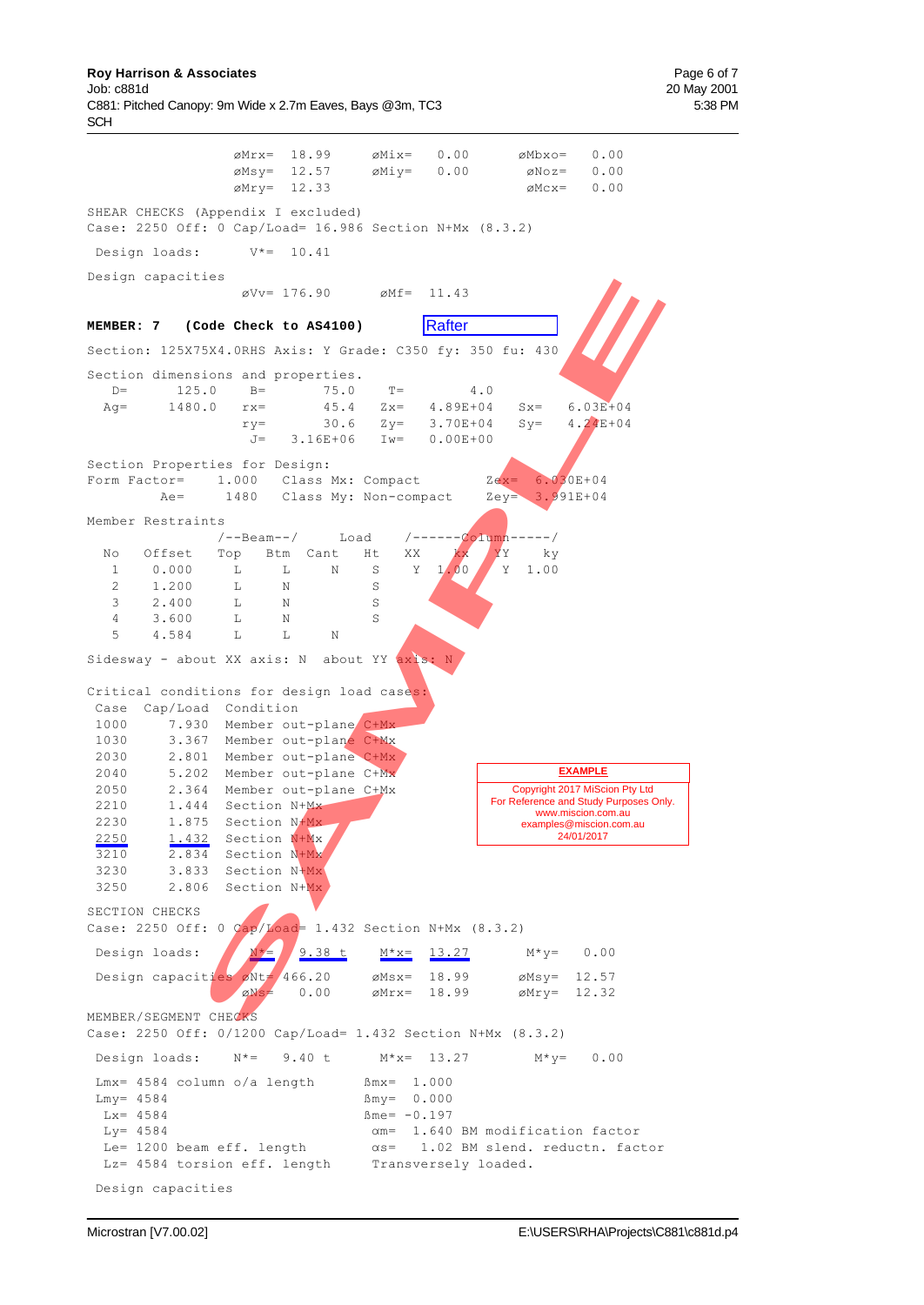**Roy Harrison & Associates Page 7 of 7**<br>
Job: c881d 20 May 2001 C881: Pitched Canopy: 9m Wide x 2.7m Eaves, Bays @3m, TC3 SCH

20 May 2001<br>5:38 PM

| $\emptyset$ Nt= 466.20                                                                        | $ØMsx=$<br>$\sqrt{\text{Mrx}}$<br>$\emptyset$ Msy= 12.57<br>$\emptyset$ Mry= 12.32 | 18.99<br>18.99                                   | $\emptyset$ Mbx=<br>$\emptyset$ Mix=<br>$\emptyset$ Miy= $0.00$          | 18.99<br>0.00      | øMbxo= | $\emptyset$ Mox= | 18.99<br>0.00<br>$\emptyset$ Noz= 0.00<br>$\emptyset$ Mcx= $0.00$ |  |
|-----------------------------------------------------------------------------------------------|------------------------------------------------------------------------------------|--------------------------------------------------|--------------------------------------------------------------------------|--------------------|--------|------------------|-------------------------------------------------------------------|--|
| SHEAR CHECKS (Appendix I excluded)<br>Case: 2210 Off: 0 Cap/Load= 16.139 Section N+Mx (8.3.2) |                                                                                    |                                                  |                                                                          |                    |        |                  |                                                                   |  |
| Design loads:                                                                                 | $V^* = 10.96$                                                                      |                                                  |                                                                          |                    |        |                  |                                                                   |  |
| Design capacities                                                                             |                                                                                    | $\varnothing$ Vv= 176.90 $\varnothing$ Mf= 11.43 |                                                                          |                    |        |                  |                                                                   |  |
|                                                                                               | $\mathscr{D}$                                                                      |                                                  |                                                                          |                    |        |                  |                                                                   |  |
|                                                                                               |                                                                                    |                                                  |                                                                          |                    |        |                  |                                                                   |  |
|                                                                                               |                                                                                    |                                                  |                                                                          |                    |        |                  |                                                                   |  |
|                                                                                               |                                                                                    |                                                  |                                                                          | <b>EXAMPLE</b>     |        |                  |                                                                   |  |
|                                                                                               |                                                                                    |                                                  | Copyright 2017 MiScion Pty Ltd<br>For Reference and Study Purposes Only. |                    |        |                  |                                                                   |  |
|                                                                                               |                                                                                    |                                                  | examples@miscion.com.au                                                  | www.miscion.com.au |        |                  |                                                                   |  |
|                                                                                               |                                                                                    |                                                  |                                                                          | 24/01/2017         |        |                  |                                                                   |  |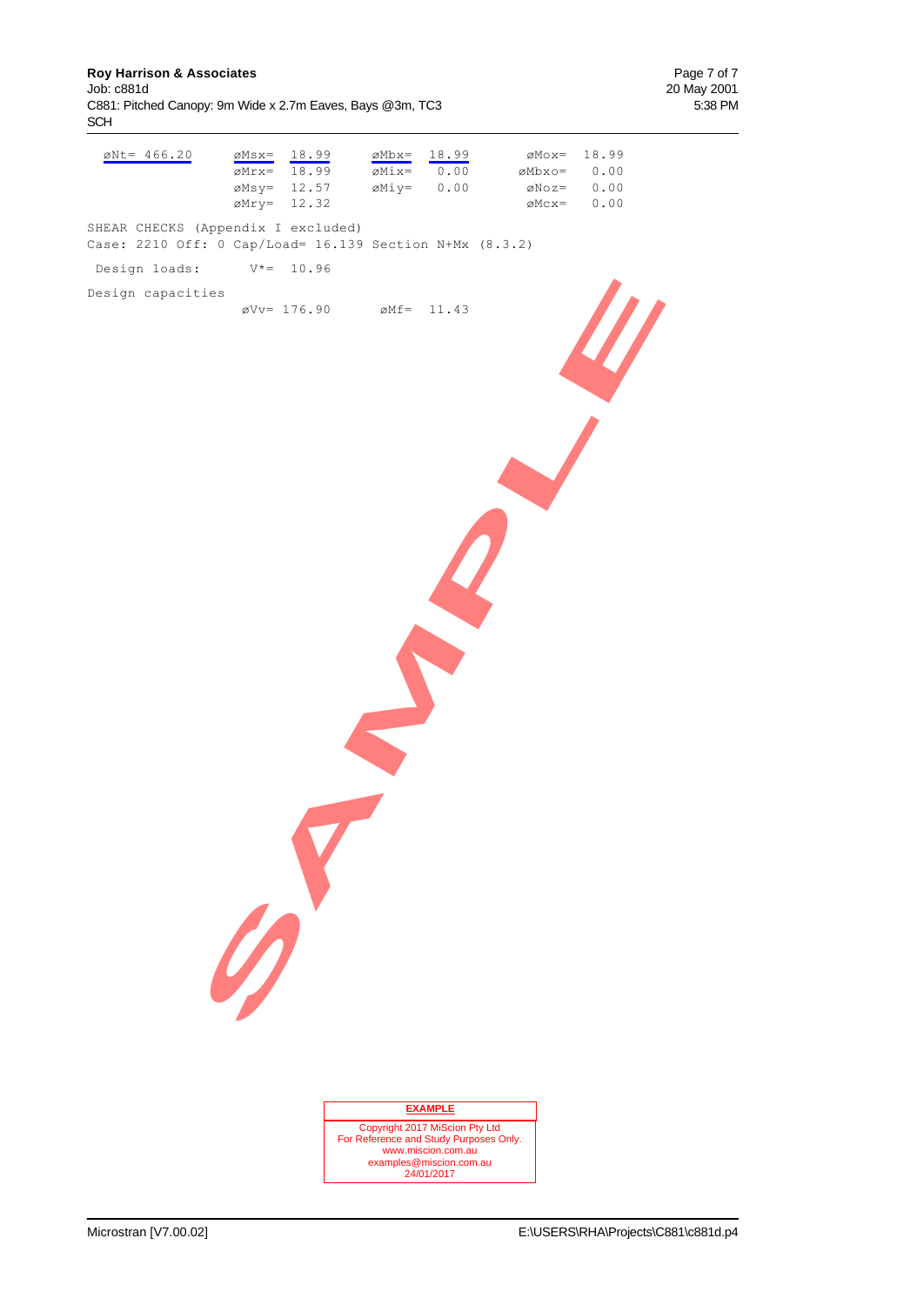| Date:              | 20 May 2001                       |                                                                                                                           |  |  |  |  |  |  |  |
|--------------------|-----------------------------------|---------------------------------------------------------------------------------------------------------------------------|--|--|--|--|--|--|--|
| <b>Project No:</b> | 881                               | <b>EXAMPLE</b>                                                                                                            |  |  |  |  |  |  |  |
| Project:           |                                   | Copyright 2017 MiScion Pty Ltd<br>For Reference and Study Purposes Only.<br>www.miscion.com.au<br>examples@miscion.com.au |  |  |  |  |  |  |  |
| <b>References:</b> |                                   | 24/01/2017                                                                                                                |  |  |  |  |  |  |  |
| □                  | AS 1111                           | 1980 ISO Metric Hexagon Commercial Bolts and Screws                                                                       |  |  |  |  |  |  |  |
| □                  | AS 1112                           | 1980 ISO Metric Hexagon Nuts including Thin Nuts, Slotted                                                                 |  |  |  |  |  |  |  |
|                    |                                   | <b>Nuts and Castle Nuts</b>                                                                                               |  |  |  |  |  |  |  |
| □                  | AS 1163                           | 1991 Structural Steel Hollow Sections                                                                                     |  |  |  |  |  |  |  |
| □                  | AS 1170.1                         | Loading Code: Dead and Live Loads                                                                                         |  |  |  |  |  |  |  |
| □                  | AS 1170.1                         | <b>Wind Loads</b>                                                                                                         |  |  |  |  |  |  |  |
| □                  | AS 1250                           | <b>SAA Steel Structures Code</b>                                                                                          |  |  |  |  |  |  |  |
| □                  | AS 1252                           | 1983 High Strength Steel Bolts/Nuts/Washers for Structural                                                                |  |  |  |  |  |  |  |
|                    |                                   | Engineering.                                                                                                              |  |  |  |  |  |  |  |
| □                  | AS 1302                           | 1991 Steel Reinforcing Bars For Concrete                                                                                  |  |  |  |  |  |  |  |
| □                  | AS 1304                           | 1991 Welded Wire Reinforcing Fabric For Concrete                                                                          |  |  |  |  |  |  |  |
| □                  | AS 1379                           | <b>Ready Mixed Concrete</b>                                                                                               |  |  |  |  |  |  |  |
| □                  | AS 1397                           | 1984 Steel sheet and strip - Hot-dipped zinc-coated or                                                                    |  |  |  |  |  |  |  |
|                    |                                   | aluminium/zinc coated                                                                                                     |  |  |  |  |  |  |  |
| □                  | AS 1538                           | <b>SAA Cold-Formed Steel Structures Code</b>                                                                              |  |  |  |  |  |  |  |
| □                  | AS 1554                           | <b>SAA Structural Steel Welding Code</b>                                                                                  |  |  |  |  |  |  |  |
| □                  | AS 1562                           | 1992. Design and installation of sheet roof and wall cladding.                                                            |  |  |  |  |  |  |  |
| □                  | AS 1627                           | 1988 Metal Finishing-Preparation And Pre-treatment Of                                                                     |  |  |  |  |  |  |  |
|                    |                                   | Surfaces.                                                                                                                 |  |  |  |  |  |  |  |
| □                  | AS 1650                           | 1989 Galvanised Coatings                                                                                                  |  |  |  |  |  |  |  |
| □                  | AS 2105                           | 1992 Inorganic Zinc Silicate Paint                                                                                        |  |  |  |  |  |  |  |
| □                  | AS 2312                           | Guide To The Protection Of Iron And Steel Against Exterior                                                                |  |  |  |  |  |  |  |
|                    |                                   | <b>Atmospheric Corrosion</b>                                                                                              |  |  |  |  |  |  |  |
| □                  | AS 2870                           | Residential Slabs And Footings.                                                                                           |  |  |  |  |  |  |  |
| □                  | AS 3566                           | Screws-Self-drilling-for the Building and Construction                                                                    |  |  |  |  |  |  |  |
|                    |                                   | Industries.                                                                                                               |  |  |  |  |  |  |  |
| Q                  | AS 3600                           | Concrete Structures.                                                                                                      |  |  |  |  |  |  |  |
| □                  | <b>AS 4100</b>                    | 1990 Steel Structures.                                                                                                    |  |  |  |  |  |  |  |
| П                  | AS 4600                           | 1996 Cold-Formed Steel Structures Code                                                                                    |  |  |  |  |  |  |  |
| □                  | AWS D1.3-81                       | Structural Welding Code - Sheet Steel.                                                                                    |  |  |  |  |  |  |  |
| □                  | <b>BUILDING CODE OF AUSTRALIA</b> |                                                                                                                           |  |  |  |  |  |  |  |
| □                  |                                   | Design of Portal Frame Buildings - S.T. Woolcock & S.Kitipornchai - AISC                                                  |  |  |  |  |  |  |  |
| □                  |                                   | Design of Cold-Formed Steel Structures - Gregory P Hancock - AISC                                                         |  |  |  |  |  |  |  |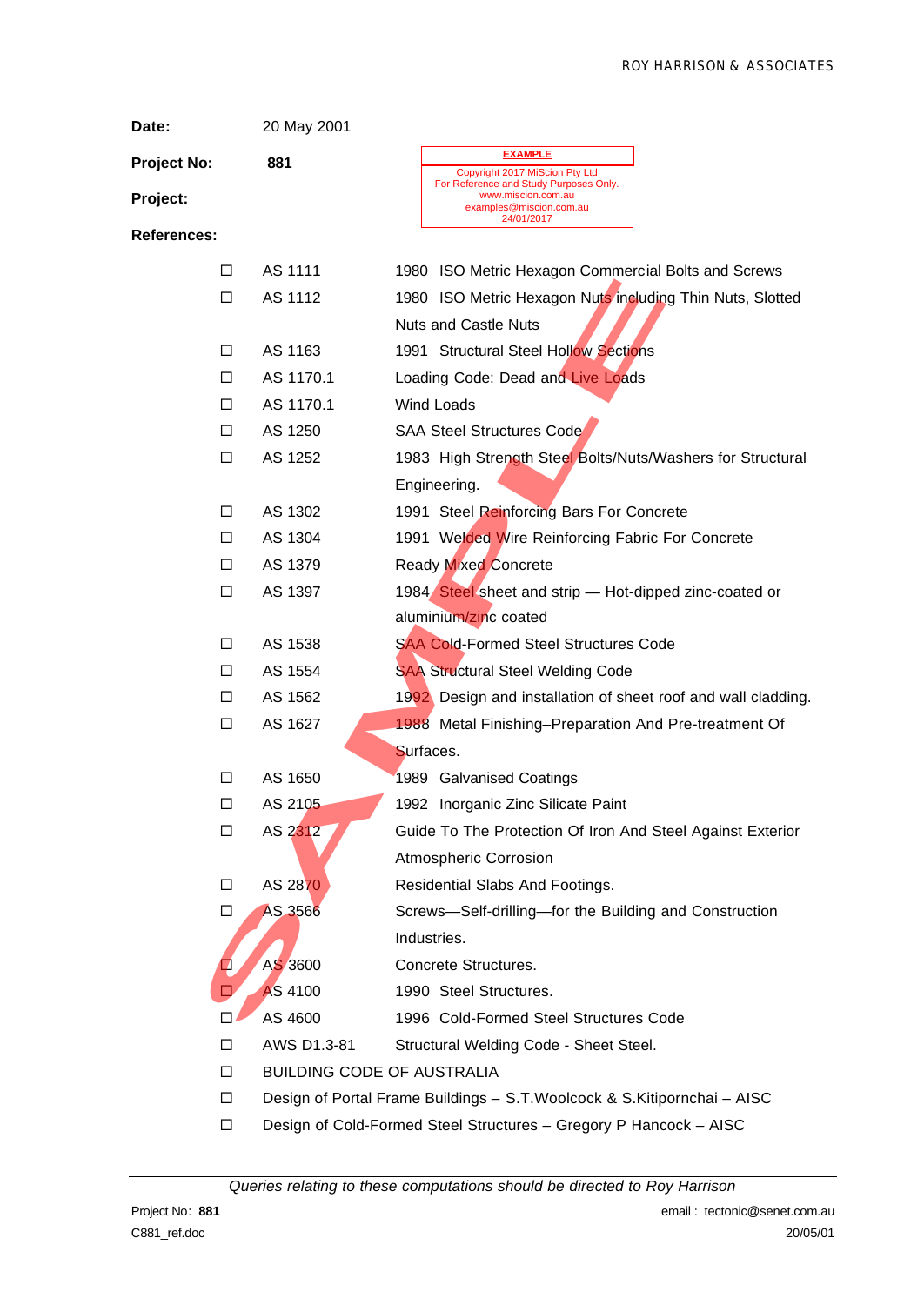

*Queries relating to these computations should be directed to Roy Harrison*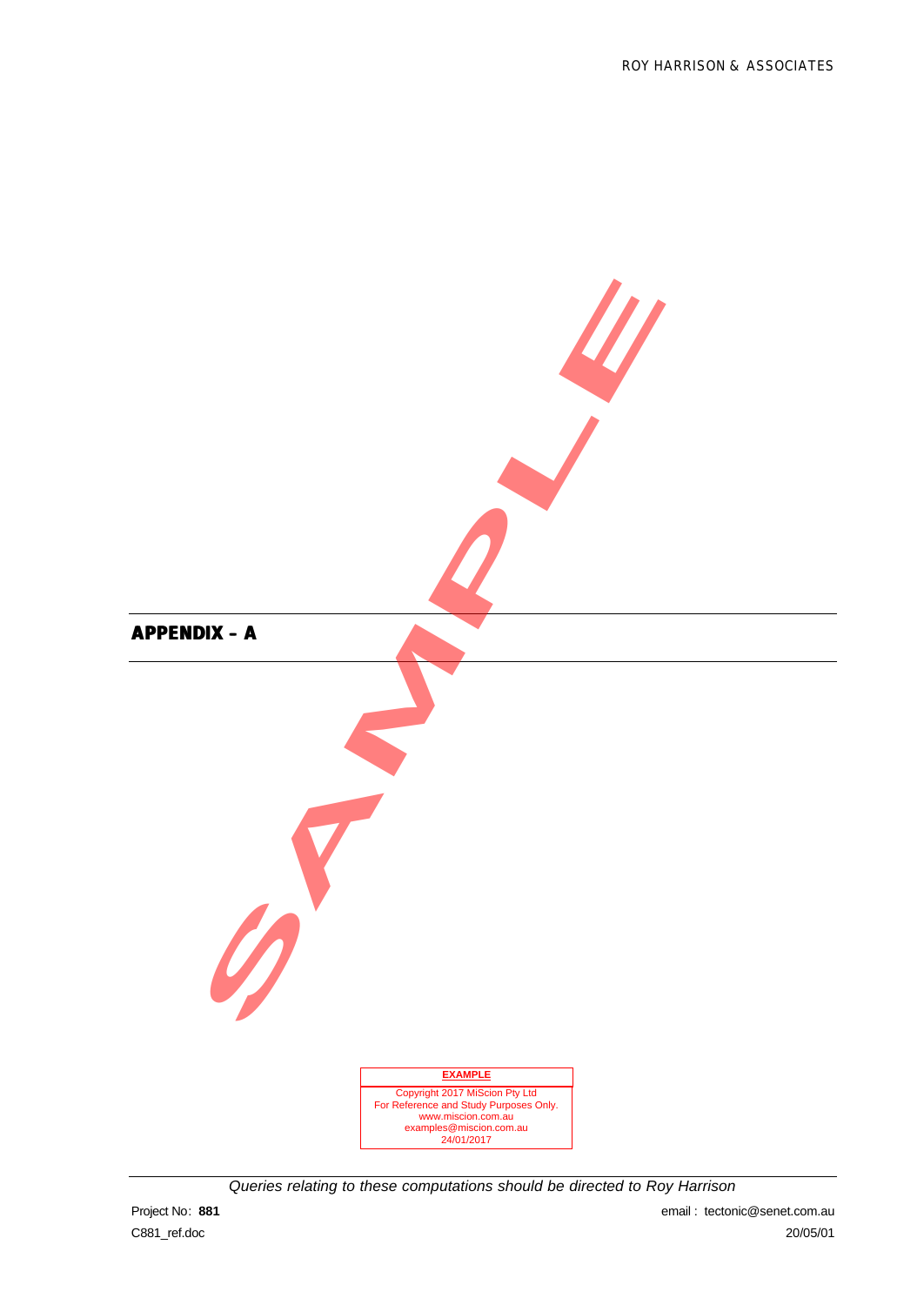### **INPUT/ANALYSIS REPORT**

| Job:                            | c881d                                                                 |                |                    |                |                             |                              |                  |                                                                                                                                         |
|---------------------------------|-----------------------------------------------------------------------|----------------|--------------------|----------------|-----------------------------|------------------------------|------------------|-----------------------------------------------------------------------------------------------------------------------------------------|
| Title:                          | SCH                                                                   |                |                    |                |                             |                              |                  | C881: Pitched Canopy: 9m Wide x 2.7m Eaves, Bays @3m, TC3                                                                               |
| Type:                           | Plane frame                                                           |                |                    |                |                             |                              |                  |                                                                                                                                         |
| Date:                           | 20 May 2001                                                           |                |                    |                |                             |                              |                  | <b>EXAMPLE</b>                                                                                                                          |
| Time:                           | $5:15$ PM<br>Nodes<br>Members<br>Spring supports                      |                |                    |                |                             | 7<br>6<br>0                  |                  | Copyright 2017 MiScion Pty Ltd<br>For Reference and Study Purposes Only.<br>www.miscion.com.au<br>examples@miscion.com.au<br>24/01/2017 |
|                                 | Sections<br>Materials<br>Primary load cases<br>Combination load cases |                |                    |                |                             | 3<br>$\mathbf{1}$<br>7<br>11 |                  |                                                                                                                                         |
|                                 | Analysis: Linear elastic                                              |                |                    |                |                             |                              |                  |                                                                                                                                         |
| LOAD CASES                      |                                                                       |                |                    |                |                             |                              |                  |                                                                                                                                         |
|                                 | Case Type Analysis Title                                              |                |                    |                |                             |                              |                  |                                                                                                                                         |
| 10                              | Ρ                                                                     | L              | SWT                |                |                             |                              |                  |                                                                                                                                         |
| 20                              | $\mathbf P$                                                           | L              | DEADLOADS {DL}     |                |                             |                              |                  |                                                                                                                                         |
| 30                              | Ρ                                                                     | $L$ and $L$    | LIVE LOAD {LL}     |                |                             |                              |                  |                                                                                                                                         |
| 40                              | P                                                                     | $L$ and $L$    |                    |                |                             | OCCASIONAL POINT LOAD {PL}   |                  |                                                                                                                                         |
| 1210                            | $\mathbb{P}$                                                          | L              |                    |                | WINDLOAD WL $[1, 1]$ =WLO   |                              |                  |                                                                                                                                         |
| 1230                            | $\mathbb{P}$                                                          | L              |                    |                | WINDLOAD WL $[3, 1] = WL90$ |                              |                  |                                                                                                                                         |
| 1250                            | $\mathbb{P}$                                                          | L              |                    |                |                             | WINDLOAD WL $[5,1]$ =WL180   |                  |                                                                                                                                         |
| 1000                            | C                                                                     | L              | $G = SWT + DL$     |                |                             |                              |                  |                                                                                                                                         |
| 1030                            | C                                                                     | L              | $Q = LL + PL$      |                |                             |                              |                  |                                                                                                                                         |
| 2030                            | C                                                                     | L              | $G+LL$             |                |                             |                              |                  |                                                                                                                                         |
| 2040                            | C                                                                     | L              | $G+PL$             |                |                             |                              |                  |                                                                                                                                         |
| 2050                            | C                                                                     | L              | $G+Q$              |                |                             |                              |                  |                                                                                                                                         |
| 2210                            | C                                                                     | L              | $G+WL[1,1]$        |                |                             |                              |                  |                                                                                                                                         |
| 2230                            | C                                                                     | L              | $G+WL[3,1]$        |                |                             |                              |                  |                                                                                                                                         |
| 2250                            | $\mathbb{C}$                                                          | L              | $G+WL[5,1]$        |                |                             |                              |                  |                                                                                                                                         |
| 3210                            | C                                                                     | L              | $G+WL[1,1]$        |                |                             |                              |                  |                                                                                                                                         |
| 3230                            | C                                                                     | L              | $G+WL[3,1]$        |                |                             |                              |                  |                                                                                                                                         |
| 3250                            | C                                                                     | L              | $G+WL[5,1]$        |                |                             |                              |                  |                                                                                                                                         |
| Analysis Types:<br>$L - Linear$ | S - Skipped (not analysed)<br>N - Non-linear                          |                |                    |                |                             |                              |                  |                                                                                                                                         |
|                                 | NODE COORDINATES                                                      |                |                    |                |                             |                              |                  |                                                                                                                                         |
| Node                            | Χ<br>$\mathfrak m$                                                    |                | Υ                  |                | Ζ                           |                              | Restraint        |                                                                                                                                         |
| 1                               | 9.000                                                                 |                | ${\bf m}$<br>0.000 |                | ${\rm m}$<br>0.000          |                              | 111111           |                                                                                                                                         |
| $\overline{c}$                  | $-0.675$                                                              |                | 0.015              |                | 0.000                       |                              | 111110           |                                                                                                                                         |
| 3                               | $-0.675$                                                              |                | 2,400              |                | 0.000                       |                              | 000000           |                                                                                                                                         |
| 4                               | 0.000                                                                 |                | 2.400              |                | 0.000                       |                              | 000000           |                                                                                                                                         |
| 6                               | 0.000                                                                 |                | 2.700              |                | 0.000                       |                              | 001110           |                                                                                                                                         |
| $\overline{7}$                  | 9.000                                                                 |                | 2.700              |                | 0.000                       |                              | 001110           |                                                                                                                                         |
| 8                               | 4.500                                                                 |                | 3.575              |                | 0.000                       |                              | 001110           |                                                                                                                                         |
|                                 | MEMBER DEFINITION                                                     |                |                    |                |                             |                              |                  |                                                                                                                                         |
| Member                          | Α                                                                     | B              | $\mathsf{C}$       | Prop           |                             |                              | Matl Rel-A Rel-B | Length<br>m                                                                                                                             |
| $\mathbf{1}$                    | 2                                                                     | 3              | Χ                  | $\mathbf{1}$   |                             | 1 000000 000000              |                  | 2.385                                                                                                                                   |
| $\overline{c}$                  | $\mathbf{1}$                                                          | 7              | X                  | $\mathbf{1}$   |                             | 1 000000 000000              |                  | 2.700                                                                                                                                   |
| 3                               | 3                                                                     | $\overline{4}$ | Y                  | $\mathbf{1}$   |                             | 1 000000 000000              |                  | 0.675                                                                                                                                   |
| 5                               | 4                                                                     | 6              | $-X$               | $\mathbf{1}$   |                             | 1 000000 000000              |                  | 0.300                                                                                                                                   |
| 6                               | 6                                                                     | 8              | Y                  | $\overline{2}$ |                             | 1 000000 000000              |                  | 4.584                                                                                                                                   |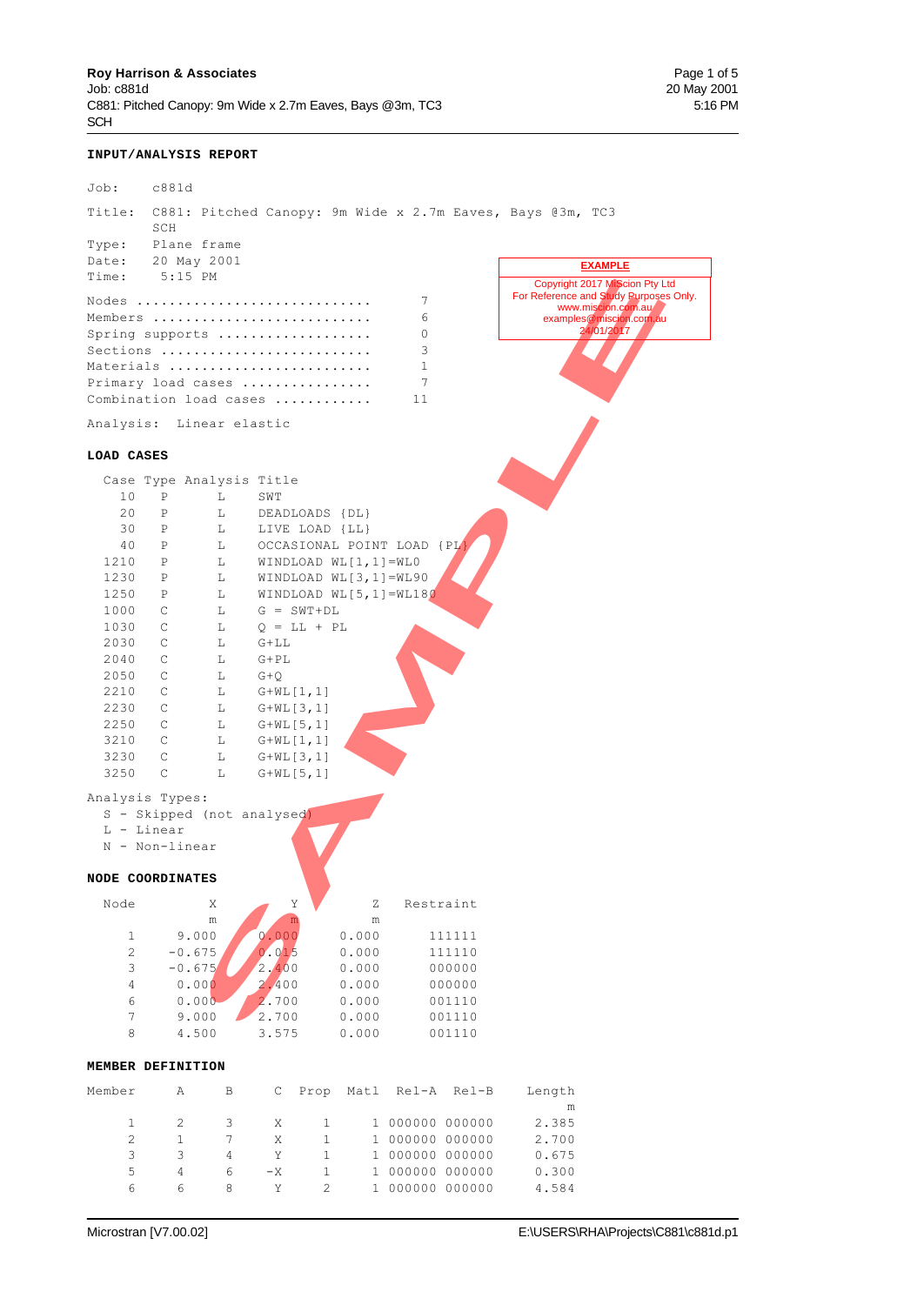C881: Pitched Canopy: 9m Wide x 2.7m Eaves, Bays @3m, TC3 5:16 PM SCH

7 7 8 Y 2 1 000000 000000 4.584

#### **LIBRARY SECTIONS**

| Section Library |     | Name          |   | Axis Comment |
|-----------------|-----|---------------|---|--------------|
| -1. -           | Asw | 125X75X4.0RHS |   |              |
| 2.              | Asw | 125X75X4.0RHS | Y |              |
| 3.              | Asw | 75X75X3.0SHS  |   | Y default    |

#### **SECTION PROPERTIES**

| Section | Ax<br>m <sub>2</sub> | Αv<br>m <sub>2</sub> | Αz<br>m2 | m4 | $I_V$<br>m4                                                   | $\mathbf{I} \mathbf{z}$<br>$\sqrt{m4}$ | fact |
|---------|----------------------|----------------------|----------|----|---------------------------------------------------------------|----------------------------------------|------|
|         |                      |                      |          |    | 1 1.480E-03 0.000E+00 0.000E+00 3.160E-06 1.390E-06 3.050E-06 |                                        |      |
|         |                      |                      |          |    | 2 1.480E-03 0.000E+00 0.000E+00 3.160E-06 1.390E-06 3.050E-06 |                                        |      |
|         |                      |                      |          |    | 3 8.410E-04 0.000E+00 0.000E+00 1.150E-06 7.160E-07 7.160E-07 |                                        |      |

#### **MATERIAL PROPERTIES**



#### **TABLE OF QUANTITIES** MATERIAL 1 Section Name Length Mass Comment m tonne<br>6.060 0.070 1 125X75X4.0RHS 6.060 2 125X75X4.0RHS 9.168 0.107 ---------- ---------- 15.229 0.177 **APPLIED LOADING** CASE 10: SWT Copyright 2017 MiScion Pty Ltd

| SECTION PROPERTIES          |                                                     |                                                  |                                       |                     |                                                          |
|-----------------------------|-----------------------------------------------------|--------------------------------------------------|---------------------------------------|---------------------|----------------------------------------------------------|
| Section                     | Ax                                                  | Ay                                               | Αz                                    | J<br>Iy             | ĪΖ                                                       |
|                             | m2<br>1 1.480E-03                                   | m <sub>2</sub><br>$0.000E + 00$<br>$0.000E + 00$ | m2<br>m <sub>4</sub><br>$3.160E - 06$ | m4<br>$1.390E - 06$ | m <sub>4</sub><br>$3.050E - 06$                          |
| $\overline{2}$              |                                                     | 1.480E-03  0.000E+00  0.000E+00  3.160E-06       |                                       | 1.390E-06           | $3.050E - 06$                                            |
| $\mathcal{E}$               |                                                     | 8.410E-04 0.000E+00 0.000E+00                    | $1.150E-06$                           | 7.160E-07           | 7.160E-07                                                |
| MATERIAL PROPERTIES         |                                                     |                                                  |                                       |                     |                                                          |
| Material                    | $\mathbf E$                                         | u                                                | Density                               | Alpha               |                                                          |
|                             | kN/m2                                               |                                                  | t/m3                                  | $/\text{deg } C$    |                                                          |
| 1                           | 2.000E+08                                           | $0.3000$ 7.850E+00                               |                                       | $1.170E-05$         |                                                          |
| TABLE OF QUANTITIES         |                                                     |                                                  |                                       |                     |                                                          |
| MATERIAL                    | $\mathbf{1}$                                        |                                                  |                                       |                     |                                                          |
| Section Name                |                                                     | Length<br>m                                      | Mass<br>tonne                         | Comment             |                                                          |
| $\mathbf{1}$                | 125X75X4.0RHS                                       | 6.060                                            | 0.070                                 |                     |                                                          |
| $\overline{2}$              | 125X75X4.0RHS                                       | 9.168                                            | 0.107                                 |                     |                                                          |
|                             |                                                     |                                                  |                                       |                     |                                                          |
|                             |                                                     | 15.229                                           | 0.177                                 |                     |                                                          |
| APPLIED LOADING             |                                                     |                                                  |                                       |                     | <b>EXAMPLE</b>                                           |
|                             |                                                     |                                                  |                                       |                     |                                                          |
| CASE                        | 10: SWT                                             |                                                  |                                       |                     | Copyright 2017 MiScion Pty Ltd                           |
|                             | Gravitational Acceleration                          |                                                  |                                       |                     | For Reference and Study Purposes (<br>www.miscion.com.au |
| X Comp                      | Y Comp                                              | Z Comp                                           |                                       |                     | examples@miscion.com.au<br>24/01/2017                    |
| m/sec2                      | m/sec2                                              | m/sec2                                           |                                       |                     |                                                          |
| 0.000                       | $-9.810$                                            | 0.000                                            |                                       |                     |                                                          |
| FX:                         | Sum of Applied Loads (Global Axes):<br>0.000<br>FY: | $-1.736$                                         | $FZ$ :                                | 0.000               |                                                          |
| CASE                        | 20: DEADLOADS {DL}                                  |                                                  |                                       |                     |                                                          |
| Member Loads                |                                                     |                                                  |                                       |                     |                                                          |
| Member Form                 | $\mathbb{A}$<br>S<br>T.                             | F1                                               | X1                                    | F2                  | X <sub>2</sub>                                           |
| 6<br>UNIF                   | FY LO                                               | $-0.310$                                         |                                       |                     |                                                          |
| $7\overline{ }$<br>UNIF     | FY LO                                               | $-0.310$                                         |                                       |                     |                                                          |
|                             | Sum of Applied Loads (Global Axes):                 |                                                  |                                       |                     |                                                          |
| FX:                         | FY.<br>0.000                                        | $-2.790$                                         | FZ:                                   | 0.000               |                                                          |
| CASE                        | 30: LIVE LOAD {LL}                                  |                                                  |                                       |                     |                                                          |
| Member Loads                |                                                     |                                                  |                                       |                     |                                                          |
| Member<br>Form<br>UNIF<br>6 | T<br>Α<br>S<br>FY GL                                | F1<br>$-0.760$                                   | X1                                    | F2                  | X <sub>2</sub>                                           |

|      | Sum of Applied Loads (Global Axes): |      |        |     |       |
|------|-------------------------------------|------|--------|-----|-------|
| FX : | 0.000                               | FY : | -6.968 | FZ: | 0.000 |

7 UNIF FY GL -0.760

For Reference and Study Purposes Only.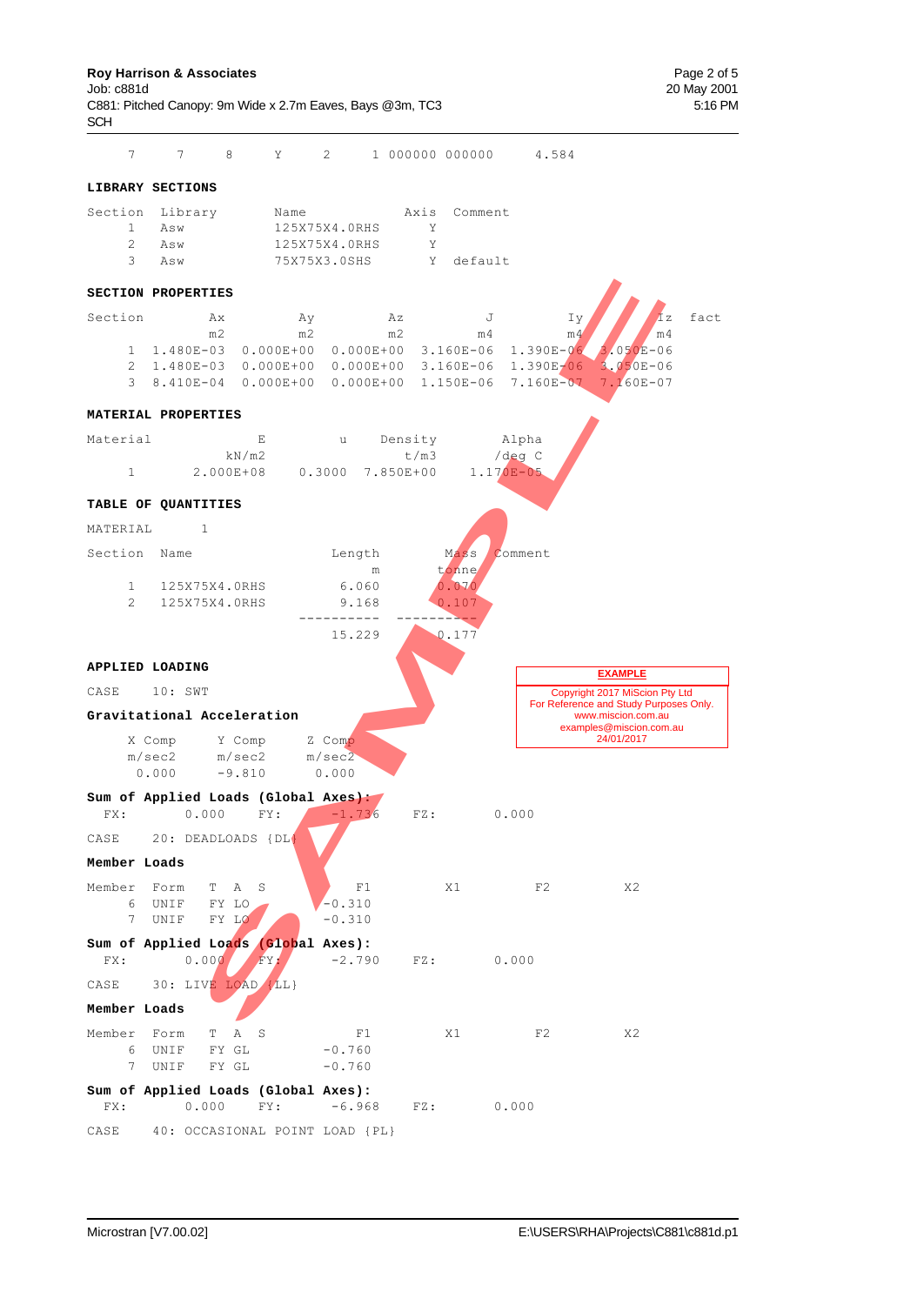**Roy Harrison & Associates Page 3 of 5**<br>
Job: c881d **Page 3 of 5** C881: Pitched Canopy: 9m Wide x 2.7m Eaves, Bays @3m, TC3 SCH

| Node Loads                |                                                                       |                |                            |                         |                                                                                                                                         |     |
|---------------------------|-----------------------------------------------------------------------|----------------|----------------------------|-------------------------|-----------------------------------------------------------------------------------------------------------------------------------------|-----|
|                           | Node X Force Y Force Z Force X Moment Y Moment Z Moment<br>kN         | kN             | kN                         | kNm                     | kNm                                                                                                                                     | kNm |
| 8                         | $0.000 - 1.400 0.000$                                                 |                |                            | $0.000$ $0.000$ $0.000$ |                                                                                                                                         |     |
|                           | Sum of Applied Loads (Global Axes):<br>FX: 0.000 FY: -1.400 FZ: 0.000 |                |                            |                         |                                                                                                                                         |     |
|                           | CASE 1210: WINDLOAD WL[1,1]=WLO                                       |                |                            |                         |                                                                                                                                         |     |
| Member Loads              |                                                                       |                |                            |                         |                                                                                                                                         |     |
|                           | Member Form T A S<br>6 UNIF FY LO<br>7 UNIF FY LO                     | 2.970<br>3.210 | F1                         | X1                      | F2                                                                                                                                      |     |
|                           | Sum of Applied Loads (Global Axes):<br>FX: 0.210 FY: 27.810 FZ: 0.000 |                |                            |                         |                                                                                                                                         |     |
|                           | CASE 1230: WINDLOAD WL[3,1]=WL90                                      |                |                            |                         |                                                                                                                                         |     |
| Member Loads              |                                                                       |                |                            |                         |                                                                                                                                         |     |
| 6                         | Member Form T A S<br>UNIF FY LO<br>7 UNIF FY LO                       | 2.470<br>2.470 | F1                         | X1                      |                                                                                                                                         | X2  |
|                           | Sum of Applied Loads (Global Axes):<br>FX: 0.000 FY: 22.230           |                |                            | $FZ$ :                  | 0.000                                                                                                                                   |     |
|                           | CASE 1250: WINDLOAD WL[5,1]=WL180                                     |                |                            |                         |                                                                                                                                         |     |
| Member Loads              |                                                                       |                |                            |                         |                                                                                                                                         |     |
|                           | Member Form T A S<br>6 UNIF FY LO 3.210<br>7 UNIF FY LO               |                | F1<br>2.970                | X1                      | F2                                                                                                                                      | X2  |
|                           | Sum of Applied Loads (Global Axes):<br>$FX: -0.210$ $FY: 27.810$      |                |                            | FZ                      | 0.000                                                                                                                                   |     |
|                           | CASE $1000: G = SWT+DL$                                               |                |                            |                         |                                                                                                                                         |     |
| Load Combinations         |                                                                       |                |                            |                         |                                                                                                                                         |     |
| Case Factor<br>20         | 10 1.000 SWT<br>1.000 DEADLOADS {DL}                                  |                |                            |                         |                                                                                                                                         |     |
|                           | Sum of Applied Loads (Global Axes):                                   |                |                            |                         |                                                                                                                                         |     |
| FX:                       | 0.000                                                                 | FY:            | $-4.526$                   | FZ:                     | 0.000                                                                                                                                   |     |
| CASE<br>Load Combinations | $1030: Q = LL + PL$                                                   |                |                            |                         |                                                                                                                                         |     |
| Case                      | Factor                                                                |                |                            |                         |                                                                                                                                         |     |
| 30<br>40                  | 1,000<br>1,000                                                        | LIVE LOAD {LL} | OCCASIONAL POINT LOAD {PL} |                         |                                                                                                                                         |     |
| FX:                       | Sum of Applied Loads (Global Axes):<br>0.000                          | $FY$ .         | $-8.368$                   | FZ:                     | 0.000                                                                                                                                   |     |
| CASE                      | 2030: G+LL                                                            |                |                            |                         |                                                                                                                                         |     |
| Load Combinations         |                                                                       |                |                            |                         |                                                                                                                                         |     |
| Case<br>30                | Factor<br>1.000 LIVE LOAD {LL}                                        |                |                            |                         |                                                                                                                                         |     |
| 1000                      | $1.000 \quad G = SWT+DL$                                              |                |                            |                         | <b>EXAMPLE</b>                                                                                                                          |     |
|                           |                                                                       |                |                            |                         | Copyright 2017 MiScion Pty Ltd<br>For Reference and Study Purposes Only.<br>www.miscion.com.au<br>examples@miscion.com.au<br>24/01/2017 |     |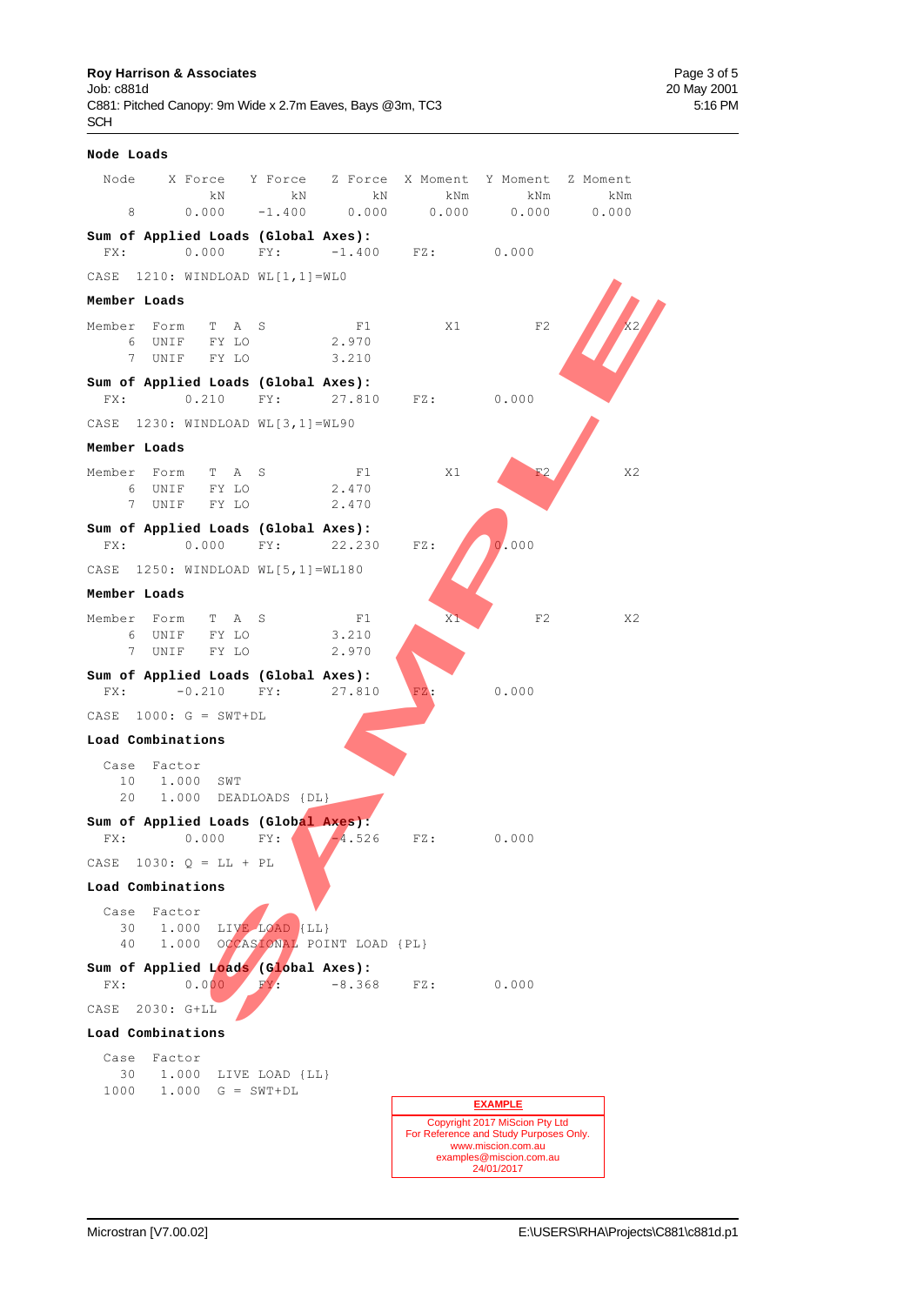#### **Roy Harrison & Associates**  Page 4 of 5

Job: c881d 20 May 2001 C881: Pitched Canopy: 9m Wide x 2.7m Eaves, Bays @3m, TC3 5:16 PM SCH

**Sum of Applied Loads (Global Axes):** FX: 0.000 FY: -11.494 FZ: 0.000 CASE 2040: G+PL **Load Combinations** Case Factor 40 1.000 OCCASIONAL POINT LOAD {PL} 1000 1.000 G = SWT+DL **Sum of Applied Loads (Global Axes):** FX: 0.000 FY: -5.926 FZ: 0.000 CASE 2050: G+Q **Load Combinations** Case Factor 1000 1.000 G = SWT+DL 1030 1.000  $Q = LL + PL$ **Sum of Applied Loads (Global Axes):** FX: 0.000 FY: -12.894 FZ: 0.000 CASE 2210: G+WL[1,1] **Load Combinations** Case Factor 1000 1.000 G = SWT+DL 1210 1.000 WINDLOAD WL[1,1]=WL0 **Sum of Applied Loads (Global Axes):** FX: 0.210 FY: 23.284 FZ: 0.000 CASE 2230: G+WL[3,1] **Load Combinations** Case Factor 1000 1.000 G = SWT+DL 1230 1.000 WINDLOAD WL[3,1]=WL90 **Sum of Applied Loads (Global Axes):** FX: 0.000 FY: 17.704 FZ: 0.000 CASE 2250: G+WL[5,1] **Load Combinations** Case Factor  $1000$   $1.000$   $G = SWT+DL$  1250 1.000 WINDLOAD WL[5,1]=WL180 **Sum of Applied Loads (Global Axes):** FX: -0.210 FY: 23.284 FZ: 0.000 CASE 3210: G+WL[1,1] **Load Combinations** Case Factor  $1000$  1.000 G = SWT+DL 1210 0.578 WINDLOAD WL[1,1]=WL0 **Sum of Applied Loads (Global Axes):** FX: 0.121 FY: 11.549 FZ: 0.000 CASE 3230: G+WL[3,1] **Load Combinations** Case Factor 1000 1.000 G = SWT+DL 1230 0.578 WINDLOAD WL[3,1]=WL90 Copyright 2017 MiScion Pty Ltd For Reference and Study Purposes Only. www.miscion.com.au examples@miscion.com.au 24/01/2017 **EXAMPLE S** = SWT+DL<br> **SAMPLE CONSTRUCTS:**<br>  $\begin{bmatrix}\n0.000 \\
0.000 \\
0.000 \\
0.000 \\
0.000 \\
0.000 \\
0.000 \\
0.000 \\
0.000 \\
0.000 \\
0.000 \\
0.000 \\
0.000 \\
0.000 \\
0.000 \\
0.000 \\
0.000 \\
0.000 \\
0.000 \\
0.000 \\
0.000 \\
0.000 \\
0.000 \\
0.000 \\
0.000 \\
0.000 \\
0.000 \\
0.000 \\
0.000 \\
0.0$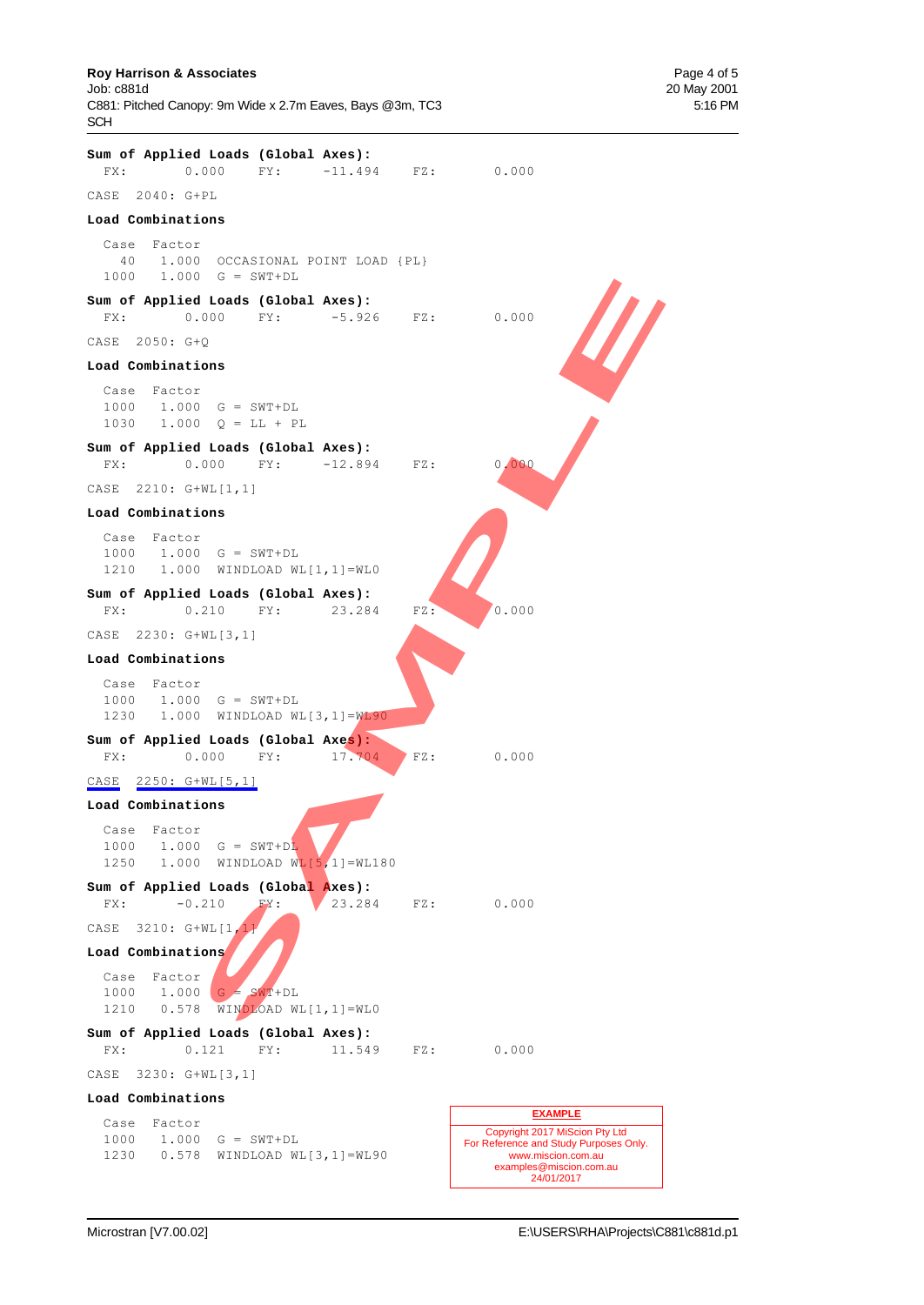**Roy Harrison & Associates Page 5 of 5**<br> **Page 5 of 5**<br> **Page 5 of 5**<br> **Page 5 of 5**<br> **Page 5 of 5** C881: Pitched Canopy: 9m Wide x 2.7m Eaves, Bays @3m, TC3 5:16 PM SCH

20 May 2001

|                                        |   | Sum of Applied Loads (Global Axes): | FX: 0.000 FY: 8.323 FZ: 0.000   |  |
|----------------------------------------|---|-------------------------------------|---------------------------------|--|
| CASE 3250: G+WL[5,1]                   |   |                                     |                                 |  |
| Load Combinations                      |   |                                     |                                 |  |
| Case Factor<br>$1000$ 1.000 G = SWT+DL |   | 1250  0.578  WINDLOAD WL[5,1]=WL180 |                                 |  |
|                                        |   | Sum of Applied Loads (Global Axes): | FX: -0.121 FY: 11.549 FZ: 0.000 |  |
|                                        |   |                                     |                                 |  |
|                                        |   |                                     |                                 |  |
|                                        |   |                                     |                                 |  |
|                                        |   |                                     |                                 |  |
|                                        | 0 |                                     |                                 |  |
|                                        |   |                                     |                                 |  |

#### **EXAMPLE**

Copyright 2017 MiScion Pty Ltd For Reference and Study Purposes Only. www.miscion.com.au examples@miscion.com.au 24/01/2017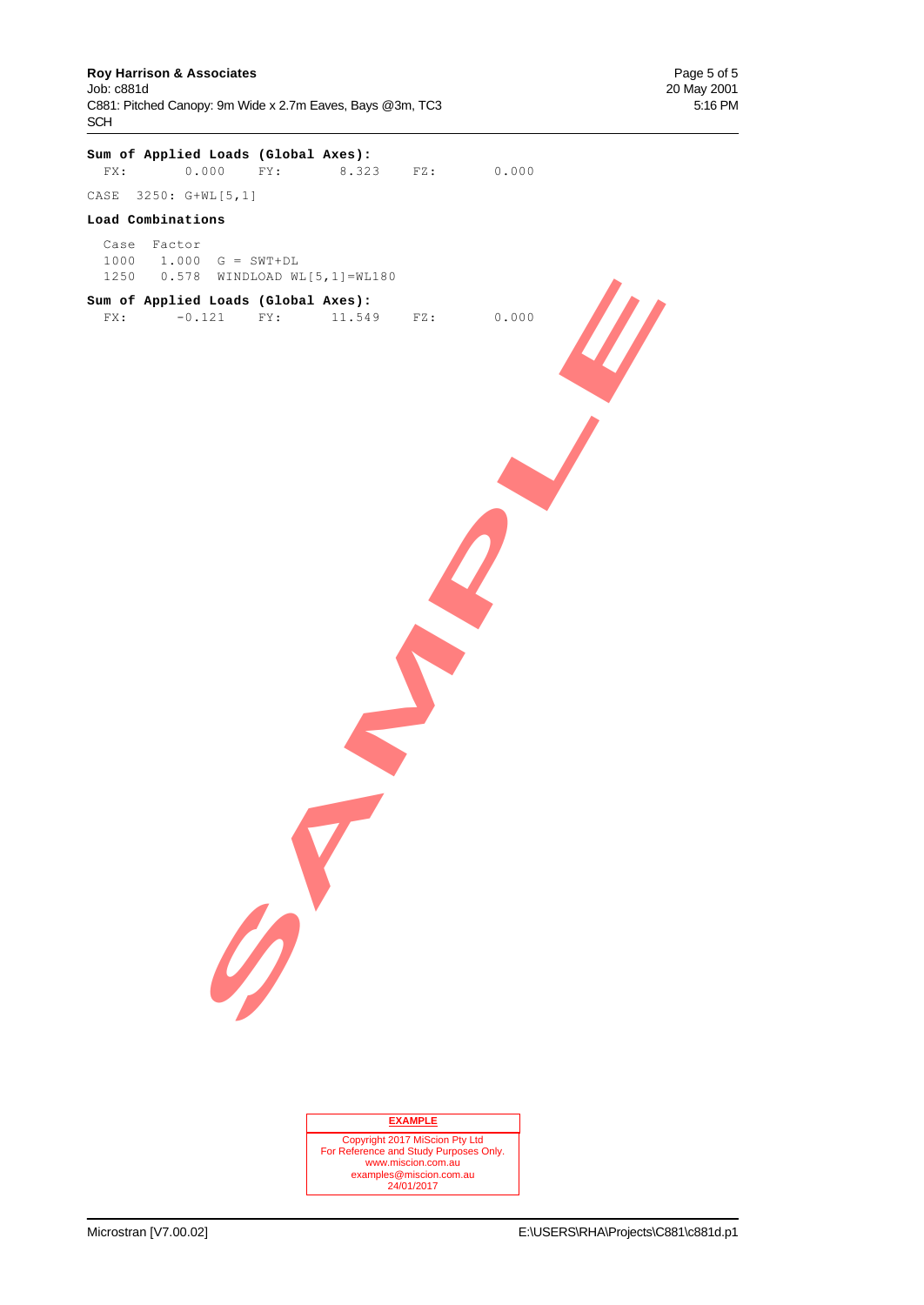

*Queries relating to these computations should be directed to Roy Harrison*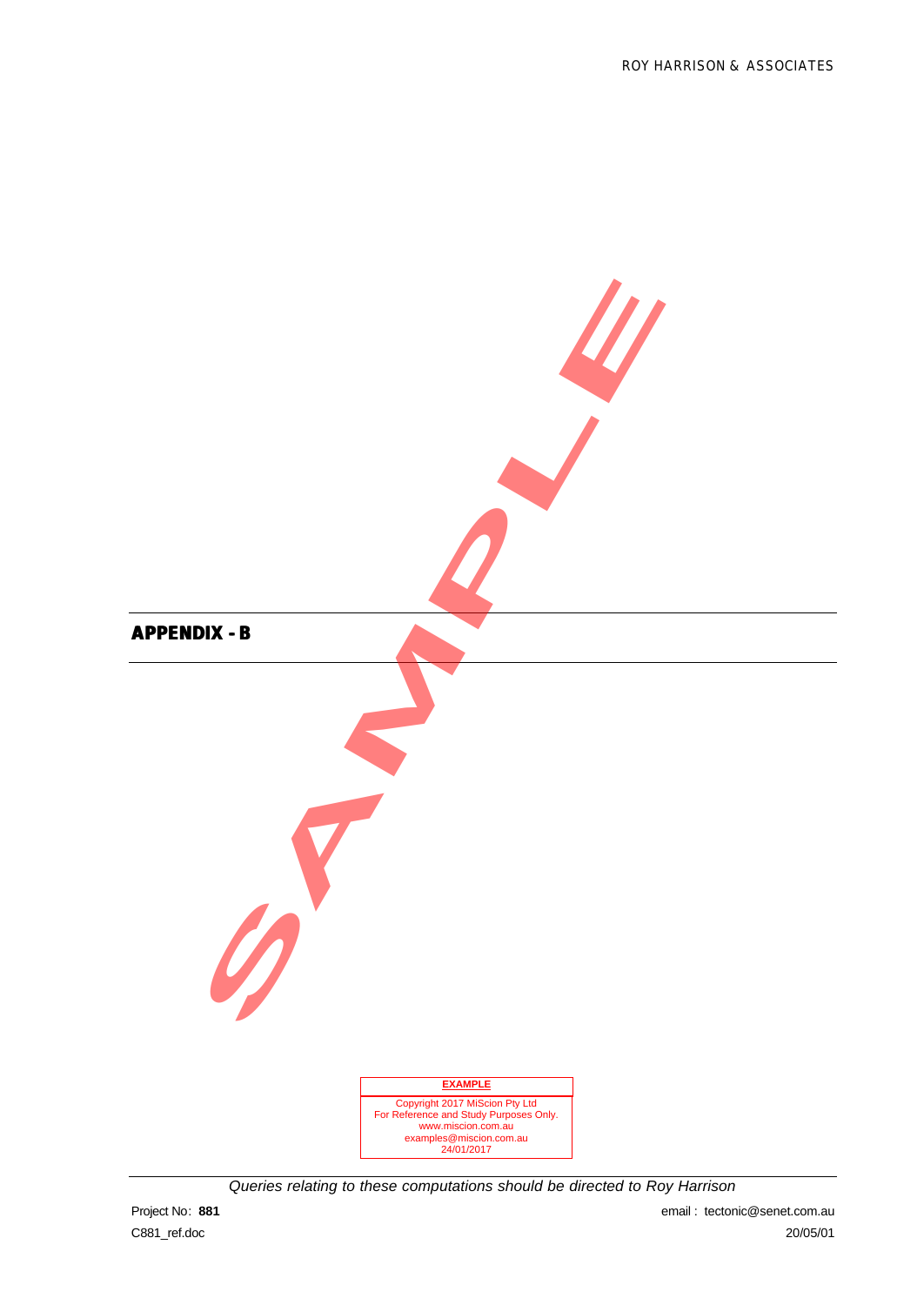#### **INPUT/ANALYSIS REPORT**

| Job:                          | c881d                                        |                   |                                    |                                                                      |                |                                        |                                               |                |
|-------------------------------|----------------------------------------------|-------------------|------------------------------------|----------------------------------------------------------------------|----------------|----------------------------------------|-----------------------------------------------|----------------|
|                               | SCH                                          |                   |                                    | Title: C881: Pitched Canopy: 9m Wide x 2.7m Eaves, Bays @3m, TC3     |                |                                        |                                               |                |
|                               | Type: Plane frame                            |                   |                                    |                                                                      |                |                                        |                                               |                |
| Date: 20 May 2001             |                                              |                   |                                    |                                                                      |                |                                        |                                               |                |
| Time:                         | $5:26$ PM                                    |                   |                                    |                                                                      |                |                                        | <b>EXAMPLE</b>                                |                |
|                               |                                              |                   | Nodes                              | 7                                                                    |                |                                        | Copyright 2017 MiScion Pty Ltd                |                |
|                               |                                              |                   | Members                            | 6                                                                    |                | For Reference and Study Purposes Only. |                                               |                |
|                               |                                              |                   | Spring supports<br>Sections        | 0<br>3                                                               |                |                                        | www.miscion.com.au<br>examples@miscion.com.au |                |
|                               |                                              |                   | Materials                          | 1                                                                    |                |                                        | 24/01/2017                                    |                |
|                               |                                              |                   | Primary load cases                 | 7                                                                    |                |                                        |                                               |                |
|                               |                                              |                   | Combination load cases             | 11                                                                   |                |                                        |                                               |                |
| Analysis: Linear elastic      |                                              |                   |                                    |                                                                      |                |                                        |                                               |                |
| LOAD CASES                    |                                              |                   |                                    |                                                                      |                |                                        |                                               |                |
|                               | Case Type Analysis Title                     |                   |                                    |                                                                      |                |                                        |                                               |                |
| 1000                          | $\mathsf{C}$                                 | L                 | $G = SWT + DL$                     |                                                                      |                |                                        |                                               |                |
| 1030                          | $\overline{C}$                               |                   | $L$ Q = $LL$ + PL                  |                                                                      |                |                                        |                                               |                |
| 2030<br>2040                  | $\overline{C}$<br>$\overline{C}$             | $G+LL$<br>L<br>L. | G+PL                               |                                                                      |                |                                        |                                               |                |
| 2050                          | $\overline{C}$                               | $G+Q$<br>L        |                                    |                                                                      |                |                                        |                                               |                |
| 2210                          | $\overline{C}$                               | L                 | $G+WL[1,1]$                        |                                                                      |                |                                        |                                               |                |
| 2230                          | $\overline{C}$                               | L.                | $G+WL$ [3,1]                       |                                                                      |                |                                        |                                               |                |
| 2250                          | $\overline{C}$                               | L.                | G+WL[5,1]                          |                                                                      |                |                                        |                                               |                |
| 3210<br>3230                  | $\overline{C}$<br>$\overline{C}$             | L.<br>L           | $G+WL[1,1]$                        |                                                                      |                |                                        |                                               |                |
| 3250                          | $\mathsf{C}$                                 | L                 | $G+WL[3,1]$<br>$G+WL[5,1]$         |                                                                      |                |                                        |                                               |                |
| Analysis Types:<br>L - Linear | S - Skipped (not analysed)<br>N - Non-linear |                   |                                    |                                                                      |                |                                        |                                               |                |
|                               | NODE TABLE NOT PRINTED                       |                   |                                    |                                                                      |                |                                        |                                               |                |
|                               | MEMBER TABLE NOT PRINTED                     |                   |                                    |                                                                      |                |                                        |                                               |                |
|                               |                                              |                   | SECTION PROPERTY TABLE NOT PRINTED |                                                                      |                |                                        |                                               |                |
|                               | MATERIAL TABLE NOT PRINTED                   |                   |                                    |                                                                      |                |                                        |                                               |                |
|                               | <b>CONDITION NUMBER</b>                      |                   |                                    |                                                                      |                |                                        |                                               |                |
|                               |                                              |                   |                                    | Maximum condition number: 2.259E+02 at node: 6 DOFN: 2               |                |                                        |                                               |                |
| SIGN CONVENTION               |                                              |                   |                                    |                                                                      |                |                                        |                                               |                |
|                               | Axial - Tension<br>Torque - Right-hand twist |                   | Positive Forces (Member Axes):     | Shear - End A sagging<br>Moment - Sagging                            |                |                                        |                                               |                |
| Deflections:                  |                                              |                   | Global deflections are absolute.   | Local deflections are relative to chord joining displaced end nodes. |                |                                        |                                               |                |
| MEMBER FORCES AND DEFLECTIONS |                                              |                   |                                    |                                                                      |                |                                        |                                               |                |
| Section:                      | 1                                            |                   | 125X75X4.0RHS Y                    |                                                                      |                |                                        |                                               |                |
|                               |                                              |                   |                                    | MEMBER 1: Nodes 2 - 3 Section 1: 125X75X4.0RHS Y                     |                |                                        |                                               |                |
|                               |                                              |                   |                                    | Member: 1 Summary of Minimum member forces                           |                |                                        |                                               |                |
| Case                          | Offset Act                                   |                   | Fx                                 | Fy.                                                                  | Fz             | Мx                                     | Мy                                            | Μz             |
| 2050<br>2050                  | 0.00<br>0.00                                 | Fx<br>Fy          | $-6.365$<br>$-6.365$               | $-3.793$<br>$-3.793$                                                 | 0.000<br>0.000 | 0.000<br>0.000                         | 0.000<br>0.000                                | 0.000<br>0.000 |
| 1000                          | 0.00                                         | Fz                | $-2.256$                           | $-1.136$                                                             | 0.000          | 0.000                                  | 0.000                                         | 0.000          |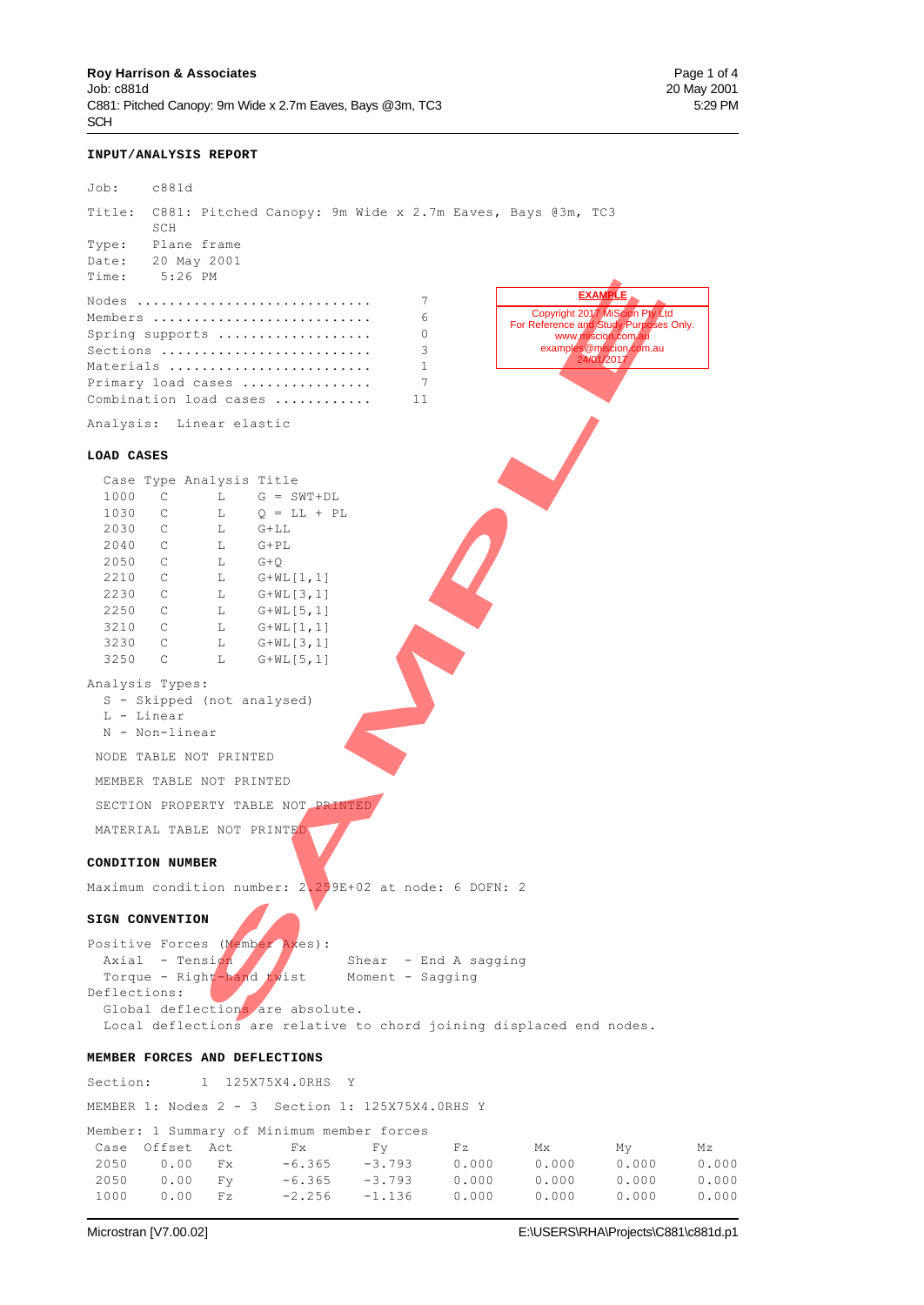| 1000<br>1000<br>2250 | 0.00<br>0.00<br>2.39    | Mx<br>My<br>Μz              | $-2.256$<br>$-2.256$<br>11.861             | $-1.136$<br>$-1.136$<br>7.010 | 0.000<br>0.000<br>0.000  | 0.000<br>0.000<br>0.000 | 0.000<br>0.000<br>0.000 | 0.000<br>0.000<br>$-16.720$ |
|----------------------|-------------------------|-----------------------------|--------------------------------------------|-------------------------------|--------------------------|-------------------------|-------------------------|-----------------------------|
|                      |                         |                             | Member: 1 Summary of Maximum member forces |                               | Column                   |                         |                         |                             |
| Case                 | Offset                  | Act                         | $\mathbf{Fx}$                              | Fy                            | $\mathbf{F}\,\mathbf{z}$ | Mx                      | My                      | Мz                          |
| 2250                 | 2.39                    | $\mathbf{F}\mathbf{x}$      | 11.861                                     | 7.010                         | 0.000                    | 0.000                   | 0.000                   | $-16.720$                   |
| 2250                 | 0.00                    | Fy                          | 11.589                                     | 7.010                         | 0.000                    | 0.000                   | 0.000                   | 0.000                       |
| 1000                 | 0.00                    | Fz                          | $-2.256$                                   | $-1.136$                      | 0.000                    | 0.000                   | 0.000                   | 0.000                       |
| 1000                 | 0.00                    | Mx                          | $-2.256$                                   | $-1.136$                      | 0.000                    | 0.000                   | 0.000                   | 0.000                       |
| 1000                 | 0.00                    | My                          | $-2.256$                                   | $-1.136$                      | 0.000                    | 0.000                   | 0.000                   | 0.000                       |
| 2050                 | 2.39                    | Μz                          | $-6.093$                                   | $-3.793$                      | 0.000                    | 0.000                   | 0.000                   | 9.046                       |
|                      | MEMBER 2: Nodes 1 - 7   |                             |                                            | Section 1: 125X75X4.0RHS Y    |                          |                         |                         |                             |
|                      |                         |                             | Member: 2 Summary of Minimum member forces |                               |                          |                         |                         |                             |
| Case                 | Offset                  | Act                         | Fx                                         | Fy                            | $\mathbf{F}\,\mathbf{z}$ | Мx                      | My                      | Μz                          |
| 2050                 | 0.00                    | Fx                          | $-6.529$                                   | 3.793                         | 0.000                    | 0.000                   | 0.000                   | 3.064                       |
| 2250                 | 0.00                    | Fy                          | 11.695                                     | $-7.220$                      | 0.000                    | 0.000                   | 0.000                   | $-6.226$                    |
| 1000                 | 0.00                    | $\mathbf{F}\,\mathbf{z}$    | $-2.269$                                   | 1.136                         | 0.000                    | 0.000                   | 0.000                   | 0.934                       |
| 1000                 | 0.00                    | Mx                          | $-2.269$                                   | 1.136                         | 0.000                    | 0.000                   | 0.000                   | 0.934                       |
| 1000                 | 0.00                    | My                          | $-2.269$                                   | 1.136                         | 0.000                    | 0.000                   | 0.000                   | 0.934                       |
| 2050                 | 2.70                    | Μz                          | $-6.221$                                   | 3.793                         | 0.000                    | 0.000                   | 0.000                   | $-7.176$                    |
|                      |                         |                             | Member: 2 Summary of Maximum member forces |                               |                          |                         |                         |                             |
| Case                 | Offset                  | Act                         | Fx                                         | Fy                            | FZ                       | Мx                      | My                      | Μz                          |
| 2210                 | 2.70                    | Fx                          | 12.483                                     | $-6.771$                      | 0.000                    | 0.000                   | 0.000                   | 13.155                      |
| 2050                 | 0.00                    | F y                         | $-6.529$                                   | 3.793                         | 0.000                    | 0.000                   | 0.000                   | 3.064                       |
| 1000                 | 0.00                    | $\mathbbm{F}\, \mathbbm{z}$ | $-2.269$                                   | 1.136                         | 0.000                    | 0.000                   | 0.000                   | 0.934                       |
| 1000                 | 0.00                    | Мx                          | $-2.269$                                   | 1.136                         | 0.000                    | 0.000                   | 0.000                   | 0.934                       |
| 1000                 | 0.00                    | My                          | $-2.269$                                   | 1.136                         | 0.000                    | 0.000                   | 0.000                   | 0.934                       |
| 2250                 | 2.70                    | Μz                          | 12.003                                     | $-7.220$                      | 0.000                    | 0.000                   | 0.000                   | 13.268                      |
|                      | MEMBER 3: Nodes 3 - 4   |                             |                                            | Section 1: 125X75X4.0RHS Y    |                          |                         |                         |                             |
|                      |                         |                             |                                            |                               |                          |                         |                         |                             |
|                      |                         |                             |                                            |                               |                          |                         |                         |                             |
|                      |                         |                             | Member: 3 Summary of Minimum member forces |                               |                          |                         |                         |                             |
| Case                 | Offset                  | Act                         | Fx                                         | Fy.                           | $\mathbb F$ z            | Мx                      | My                      | Μz                          |
| 2050                 | 0.00                    | $\mathbf{F}\mathbf{x}$      | $-3.793$                                   | $-6.093$                      | 0.000                    | 0.000                   | 0.000                   | $-9.046$                    |
| 2050                 | 0.00                    | Fy                          | $-3.793$                                   | $-6.093$                      | 0.000                    | 0.000                   | 0.000                   | $-9.046$                    |
| 1000                 | 0.00                    | Fz                          | $-1.136$                                   | $-1.985$                      | 0.000                    | 0.000                   | 0.000                   | $-2.711$                    |
| 1000                 | 0.00                    | Mx                          | $-1.136$                                   | $-1.985$                      | 0.000                    | 0.000                   | 0.000                   | $-2.711$                    |
| 1000                 | 0.00                    | My                          | $-1.136$                                   | $-1.985$                      | 0.000                    | 0.000                   | 0.000                   | $-2.711$                    |
| 2050                 | 0.00                    | Μz                          | $-3.793$                                   | $-6.093$                      | 0.000                    | 0.000                   | 0.000                   | $-9.046$                    |
|                      |                         |                             | Member: 3 Summary of Maximum member forces |                               |                          |                         |                         |                             |
| Case                 | Offset                  | Act                         | Fx                                         | Fу                            | Fz                       | Мx                      | Мy                      | Μz                          |
| 2250                 | 0.00                    | $\mathbf{F}\mathbf{x}$      | 7.010                                      | 11.861                        | 0.000                    | 0.000                   | 0.000                   | 16.720                      |
| 2250                 | 0.68                    | Fy                          | 7.010                                      | 11.938                        | 0.000                    | 0.000                   | 0.000                   | 8.688                       |
| 1000                 | 0.00                    | $\mathbf{F}\,\mathbf{z}$    | $-1.136$                                   | $-1.985$                      | 0.000                    | 0.000                   | 0.000                   | $-2.711$                    |
| 1000                 | 0.00                    | ${\rm Mx}$                  | $-1.136$                                   | $-1.985$                      | 0.000                    | 0.000                   | 0.000                   | $-2.711$                    |
| 1000                 | 0.00                    | My,                         | $-1.136$                                   | $-1.985$                      | 0.000                    | 0.000                   | 0.000                   | $-2.711$                    |
| 2250                 | 0.00                    | Mz                          | 7.010                                      | 11.861                        | 0.000                    | 0.000                   | 0.000                   | 16.720                      |
|                      | MEMBER 5: Nodes $4 - 6$ |                             |                                            | Section 1: 125X75X4.0RHS Y    |                          |                         |                         |                             |
|                      |                         |                             | Member: 5 Summary of Minimum member forces |                               |                          |                         |                         |                             |
| Case                 | Offset                  | Act <sup>1</sup>            | $\mathbf{F}\mathbf{x}$                     | F y                           | $\mathbb F$ z            | Mx                      | Мy                      | Mz                          |
| 2050                 | 0.00                    | $\mathbb{F}\times$          | $-6.016$                                   | 3.793                         | 0.000                    | 0.000                   | 0.000                   | $-4.960$                    |
| 2250                 | 0.00                    | Fy                          | 11.938                                     | $-7 \, . \, 010$              | 0.000                    | 0.000                   | 0.000                   | 8.688                       |
| 1000                 | 0.00                    | $\mathbb F$ z               | $-1.908$                                   | 1.136                         | 0.000                    | 0.000                   | 0.000                   | $-1.397$                    |
| 1000                 | 0.00                    | Мx                          | $-1.908$                                   | 1.136                         | 0.000                    | 0.000                   | 0.000                   | $-1.397$                    |
| 1000                 | 0.00                    | My                          | $-1.908$                                   | 1.136                         | 0.000                    | 0.000                   | 0.000                   | $-1.397$                    |
| 2050                 | 0.30                    | Μz                          | $-5.982$                                   | 3.793                         | 0.000                    | 0.000                   | 0.000                   | $-6.097$                    |
|                      |                         |                             | Member: 5 Summary of Maximum member forces |                               |                          |                         |                         |                             |
| Case                 | Offset                  | Act                         | Fx                                         | Fy                            | Fz                       | Мx                      | Мy                      | Μz                          |
| 2250<br>2050         | 0.30<br>0.00            | Fx<br>Fy                    | 11.972<br>$-6.016$                         | $-7.010$                      | 0.000<br>0.000           | 0.000<br>0.000          | 0.000<br>0.000          | 10.791<br>$-4.960$          |

| Microstran [V7.00.02] | <b>EXAMPLE</b>                                                                                                                          | E:\USERS\RHA\Projects\C881\c881d.p1 |
|-----------------------|-----------------------------------------------------------------------------------------------------------------------------------------|-------------------------------------|
|                       | Copyright 2017 MiScion Pty Ltd<br>For Reference and Study Purposes Only.<br>www.miscion.com.au<br>examples@miscion.com.au<br>24/01/2017 |                                     |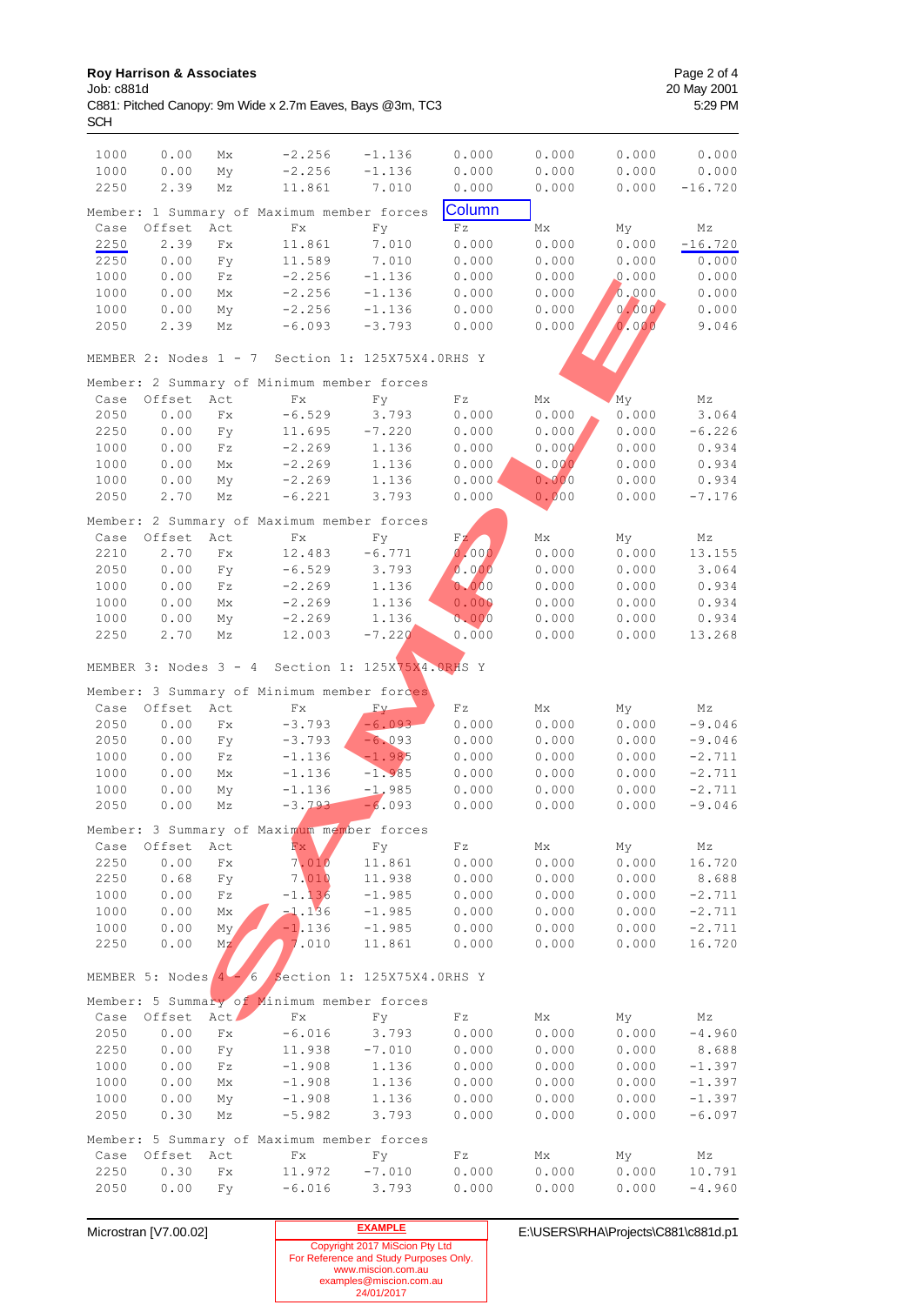| 1000         | 0.00              | Fz                             | $-1.908$                                   | 1.136                                            | 0.000                    | 0.000          | 0.000          | $-1.397$                 |
|--------------|-------------------|--------------------------------|--------------------------------------------|--------------------------------------------------|--------------------------|----------------|----------------|--------------------------|
| 1000         | 0.00              | Мx                             | $-1.908$                                   | 1.136                                            | 0.000                    | 0.000          | 0.000          | $-1.397$                 |
| 1000         | 0.00              | My                             | $-1.908$                                   | 1.136                                            | 0.000                    | 0.000          | 0.000          | $-1.397$                 |
| 2210         | 0.30              | Μz                             | 11.492                                     | $-6.981$                                         | 0.000                    | 0.000          | 0.000          | 11.036                   |
|              |                   |                                |                                            |                                                  |                          |                |                |                          |
| Section:     |                   | 125X75X4.0RHS<br>2             | Y                                          |                                                  |                          |                |                |                          |
|              |                   |                                |                                            | MEMBER 6: Nodes 6 - 8 Section 2: 125X75X4.0RHS Y |                          |                |                |                          |
|              |                   |                                | Member: 6 Summary of Minimum member forces |                                                  |                          |                |                |                          |
| Case         | Offset            | Act                            | Fx                                         | Fy                                               | $\mathbf{F}\,\mathbf{z}$ | Мx             | M <sub>V</sub> | Μz                       |
| 2050         | 0.00              | $\mathbf{Fx}$                  | $-4.864$                                   | $-5.148$                                         | 0.000                    | 0.000          | 0.000          | $-6.097$                 |
| 2050         | 0.00              | Fy                             | $-4.864$                                   | $-5.148$                                         | 0.000                    | 0.000          | 0.000          | $-6.097$                 |
| 1000         | 0.00              | $\mathbf{F}\,\mathbf{z}$       | $-1.473$                                   | $-1.622$                                         | 0.000                    | 0.000          | 0.000          | $-1.738$                 |
| 1000         | 0.00              | Mx                             | $-1.473$                                   | $-1.622$                                         | 0.000                    | 0.000          | 0.000          | $-1.738$                 |
| 1000         | 0.00              | My                             | $-1.473$                                   | $-1.622$                                         | 0.000                    | 0.000          | 0.000          | $-1.738$                 |
| 2250         | 3.67              | Μz                             | 9.245                                      | 0.189                                            | 0.000                    | 0.000          | 0.000          | $-8.653$                 |
|              |                   |                                | Member: 6 Summary of Maximum member forces |                                                  |                          |                |                |                          |
| Case         | Offset            | Act                            | Fx                                         | Fy                                               | Fz                       | Мx             | My             | Μz                       |
| 2250         | 4.58              | $\mathbf{Fx}$                  | 9.265                                      | $-2.367$                                         | 0.000                    | 0.000          | 0.000          | $-7.655$                 |
| 2250         | 0.00              | Fy                             | 9.166                                      | 10.415                                           | 0.000                    | 0.000          | 0.000          | 10.791                   |
| 1000         | 0.00              | $\mathbb{F}\,\mathbf{z}$       | $-1.473$                                   | $-1.622$                                         | 0.000                    | 0.000          | 0.000          | $-1.738$                 |
| 1000<br>1000 | 0.00<br>0.00      | Мx<br>My                       | $-1.473$<br>$-1.473$                       | $-1.622$<br>$-1.622$                             | 0.000<br>0.000           | 0.000<br>0.000 | 0.000<br>0.000 | $-1.738$<br>$-1.738$     |
| 2210         | 0.00              | Μz                             | 9.046                                      | 9.949                                            | 0.000                    | 0.000          | 0.000          | 11.036                   |
|              |                   |                                |                                            |                                                  |                          |                |                |                          |
|              |                   |                                |                                            | MEMBER 7: Nodes 7 - 8 Section 2: 125X75X4.0RHS Y | Rafter                   |                |                |                          |
|              |                   |                                | Member: 7 Summary of Minimum member forces |                                                  |                          |                |                |                          |
| Case         | Offset            | Act                            | $\mathbf{Fx}$                              | Fy                                               | Fz                       | Mx             | My             | Μz                       |
| 2050         | 0.00              | $\mathbf{F}\mathbf{x}$         | $-4.910$                                   | $-5.383$                                         | 0.000                    | 0.000          | 0.000          | $-7.176$                 |
| 2050         | 0.00              | Fy                             | $-4.910$                                   | $-5.383$                                         | 0.000                    | 0.000          | 0.000          | $-7.176$                 |
| 1000         | 0.00              | $\mathbf{F}\,\mathbf{z}$       | $-1.490$                                   | $-1.709$                                         | 0.000                    | 0.000          | 0.000          | $-2.134$                 |
| 1000         | 0.00              | Mx                             | $-1.490$                                   | $-1.709$                                         | 0.000                    | 0.000          | 0.000          | $-2.134$                 |
| 1000         | 0.00              | My                             | $-1.490$                                   | $-1.709$                                         | 0.000                    | 0.000          | 0.000          | $-2.134$                 |
| 2210         | 3.67              | Mz                             | 9.108                                      | 0.736                                            | 0.000                    | 0.000          | 0.000          | $-8.295$                 |
|              |                   |                                | Member: 7 Summary of Maximum member forces |                                                  |                          |                |                |                          |
| Case         | Offset            | Act                            | Fx                                         | Fy                                               | $\mathbf{F}\,\mathbf{z}$ | Мx             | My             | Μz                       |
| 2250         | 4.58              | Fx                             | 9.477                                      | $-1.276$                                         | 0.000                    | 0.000          | 0.000          | $-7.655$                 |
| 2210         | 0.00              | Fy                             | 9.028                                      | 10.961                                           | 0.000                    | 0.000          | 0.000          | 13.155                   |
| 1000<br>1000 | 0.00<br>0.00      | $\mathbf{F}\,\mathbf{z}$<br>Mx | $-1.490$<br>$-1.490$                       | $-1.709$<br>$-1.709$                             | 0.000<br>0.000           | 0.000<br>0.000 | 0.000<br>0.000 | $-2.134$<br>$-2.134$     |
| 1000         | 0.00              |                                | $-1.4907$                                  | $-1.709$                                         | 0.000                    | 0.000          | 0.000          | $-2.134$                 |
| 2250         | 0.00              | Mу<br>Μz                       | 9.378                                      | 10.405                                           | 0.000                    | 0.000          | 0.000          | 13.268                   |
|              |                   |                                |                                            |                                                  |                          |                |                |                          |
|              | SUPPORT REACTIONS |                                |                                            |                                                  |                          |                |                |                          |
| Node         | Case              | Force-X                        | Force-Y                                    | Force-Z                                          | Moment-X                 | Moment-Y       | Moment-Z       |                          |
|              |                   | kN                             | kN                                         | kN                                               | kNm                      | kNm            | kNm            |                          |
| 1            | 1000              | 1.136                          | 2.269                                      | 0.000                                            | 0.000                    | 0.000          | 0.934          | Copy<br><b>For Refer</b> |
|              | 1030              | $-2.656$                       | 4.260                                      | 0.000                                            | 0.000                    | 0.000          | 2.130          |                          |
|              | 2030              | $-3,206$                       | 5.826                                      | 0.000                                            | 0.000                    | 0.000          | 2.612          | ex                       |
|              | 2040              | $-1, 723$                      | 2.972                                      | 0.000                                            | 0.000                    | 0.000          | 1.386          |                          |
|              | 2050              | $-3.793$                       | 6.529                                      | 0.000                                            | 0.000                    | 0.000          | 3.064          |                          |
|              | 2210              | 6.771                          | $-12.175$                                  | 0.000                                            | 0.000                    | 0.000          | $-5.127$       |                          |
|              | 2230              | 5.364                          | $-9.085$                                   | 0.000                                            | 0.000                    | 0.000          | $-4.350$       |                          |
|              | 2250              | 7.220                          | $-11.695$                                  | 0.000                                            | 0.000                    | 0.000          | $-6.226$       |                          |
|              | 3210              | 3.434                          | $-6.080$                                   | 0.000                                            | 0.000                    | 0.000          | $-2.569$       |                          |
|              | 3230              | 2.621                          | $-4.294$                                   | 0.000                                            | 0.000                    | 0.000          | $-2.120$       |                          |
|              | 3250              | 3.694                          | $-5.802$                                   | 0.000                                            | 0.000                    | 0.000          | $-3.204$       |                          |
| 2            | 1000              | 1.136                          | 2.256                                      | 0.000                                            | 0.000                    | 0.000          | 0.000          |                          |
|              | 1030              | 2.656                          | 4.108                                      | 0.000                                            | 0.000                    | 0.000          | 0.000          |                          |

 2030 3.206 5.668 0.000 0.000 0.000 0.000 2040 1.723 2.953 0.000 0.000 0.000 0.000

2050 3.793 6.365 0.000 0.000 0.000 0.000

Copyright 2017 MiScion Pty Ltd For Reference and Study Purposes Only. www.miscion.com.au examples@miscion.com.au 24/01/2017 **EXAMPLE**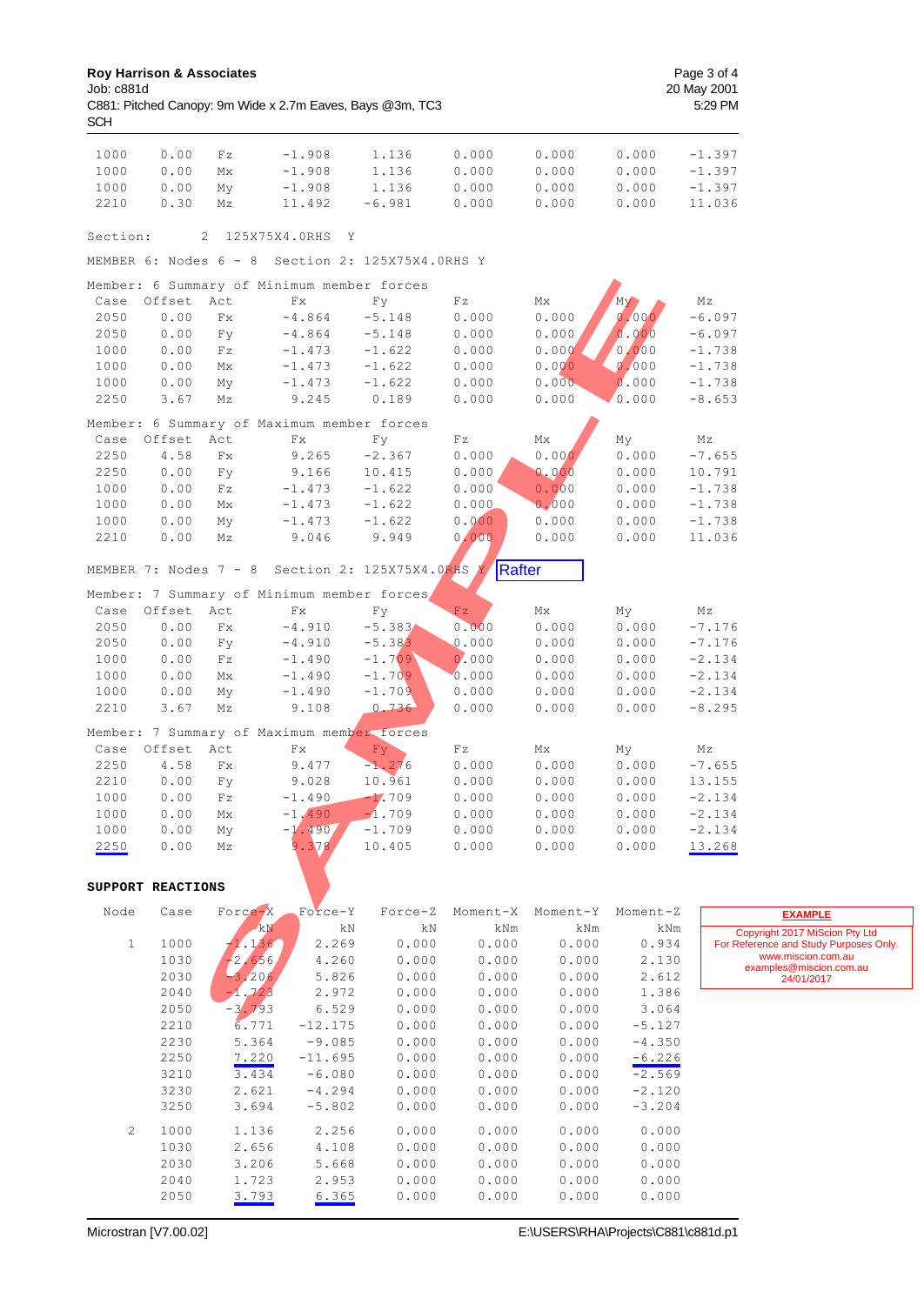**Roy Harrison & Associates Page 4 of 4** Job: c881d 20 May 2001 C881: Pitched Canopy: 9m Wide x 2.7m Eaves, Bays @3m, TC3 5:29 PM SCH

| 2210 | $-6.981$ | $-11.109$ | 0.000 | 0.000 | 0.000 | 0.000 |
|------|----------|-----------|-------|-------|-------|-------|
| 2230 | $-5.364$ | $-8.619$  | 0.000 | 0.000 | 0.000 | 0.000 |
| 2250 | $-7.010$ | $-11.589$ | 0.000 | 0.000 | 0.000 | 0.000 |
| 3210 | $-3.555$ | $-5.469$  | 0.000 | 0.000 | 0.000 | 0.000 |
| 3230 | $-2.621$ | $-4.030$  | 0.000 | 0.000 | 0.000 | 0.000 |
| 3250 | $-3.572$ | $-5.746$  | 0.000 | 0.000 | 0.000 | 0.000 |

(Reactions act on structure in positive global axis directions.)

#### **SUM OF REACTIONS**

|                  | SUM OF REACTIONS |                       |                |  |
|------------------|------------------|-----------------------|----------------|--|
| Case             | Force-X          | Force-Y               | Force-Z        |  |
|                  | kΝ               | kN                    | kΝ             |  |
| 1000             | 0.000            | 4.526                 | 0.000          |  |
| 1030             | 0.000            | 8.368                 | 0.000          |  |
| 2030             | 0.000            | 11.494                | 0.000          |  |
| 2040             | 0.000            | 5.926                 | 0.000          |  |
| 2050             | 0.000            | 12.894                | 0.000          |  |
| 2210             | $-0.210$         | $-23.284$             | 0.000          |  |
| 2230             | 0.000            | $-17.704$             | 0.000          |  |
| 2250             | 0.210            | $-23.284$             | 0.000          |  |
| 3210             | $-0.121$         | $-11.549$             | 0.000          |  |
| 3230             | 0.000            | $-8.323$<br>$-11.549$ | 0.000<br>0.000 |  |
| 3250             | 0.121            |                       |                |  |
| <b>RESIDUALS</b> |                  |                       |                |  |
| Case             | DOFN             | Residual              |                |  |
| $1\,0$           | 8                | 1.381E-13             |                |  |
| $20$             | $\overline{c}$   | $-3.977E-13$          |                |  |
| 30               | 8                | 9.921E-13             |                |  |
| $4\,0$           | 8                | 3.084E-13             |                |  |
| 1210             | 5                | $-7.844E-12$          |                |  |
| 1230             | 9                | $-1.469E-12$          |                |  |
| 1250             | 8                | $-2.668E-12$          |                |  |
|                  |                  |                       |                |  |
|                  |                  |                       |                |  |
|                  |                  |                       |                |  |
|                  |                  |                       |                |  |
|                  |                  |                       |                |  |
|                  |                  |                       |                |  |
|                  |                  |                       |                |  |
|                  |                  |                       |                |  |
|                  |                  |                       |                |  |
|                  |                  |                       |                |  |
|                  |                  |                       |                |  |
|                  |                  |                       |                |  |
|                  |                  |                       |                |  |
|                  |                  |                       |                |  |
|                  |                  |                       |                |  |
|                  |                  |                       |                |  |
|                  |                  |                       |                |  |
|                  |                  |                       |                |  |
|                  |                  |                       |                |  |

#### **RESIDUALS**

| Case | DOFN          | Residual       |
|------|---------------|----------------|
| 10   | 8             | 1.381E-13      |
| 2.0  | $\mathcal{P}$ | $-3.977E - 13$ |
| 30   | 8             | $9.921E - 13$  |
| 40   | 8             | $3.084E - 13$  |
| 1210 | 5             | $-7.844E - 12$ |
| 1230 | 9             | $-1.469E-12$   |
| 1250 | 8             | $-2.668E-12$   |

| <b>EXAMPLE</b>                         |
|----------------------------------------|
| Copyright 2017 MiScion Pty Ltd         |
| For Reference and Study Purposes Only. |
| www.miscion.com.au                     |
| examples@miscion.com.au                |
| 24/01/2017                             |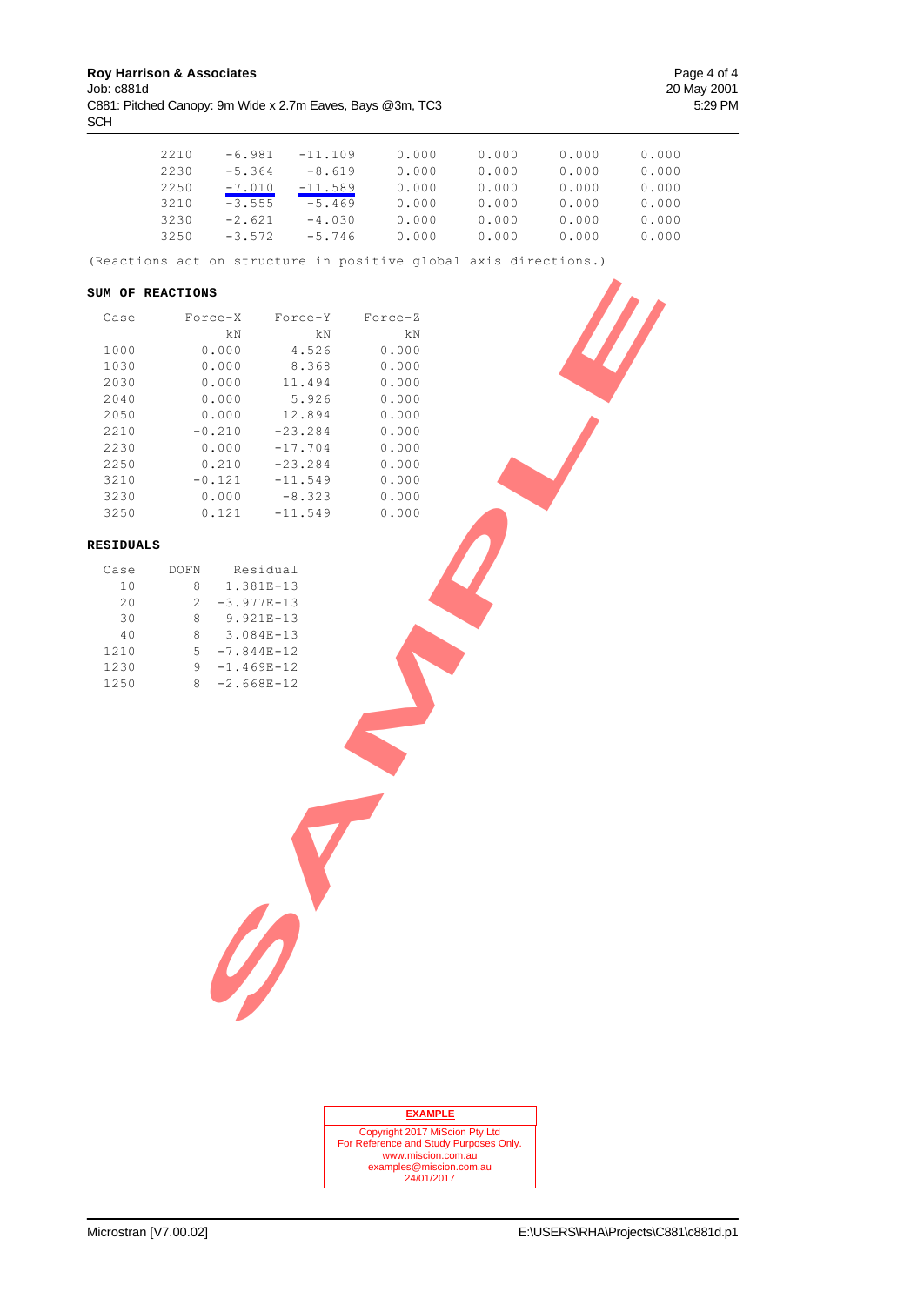

*Queries relating to these computations should be directed to Roy Harrison*